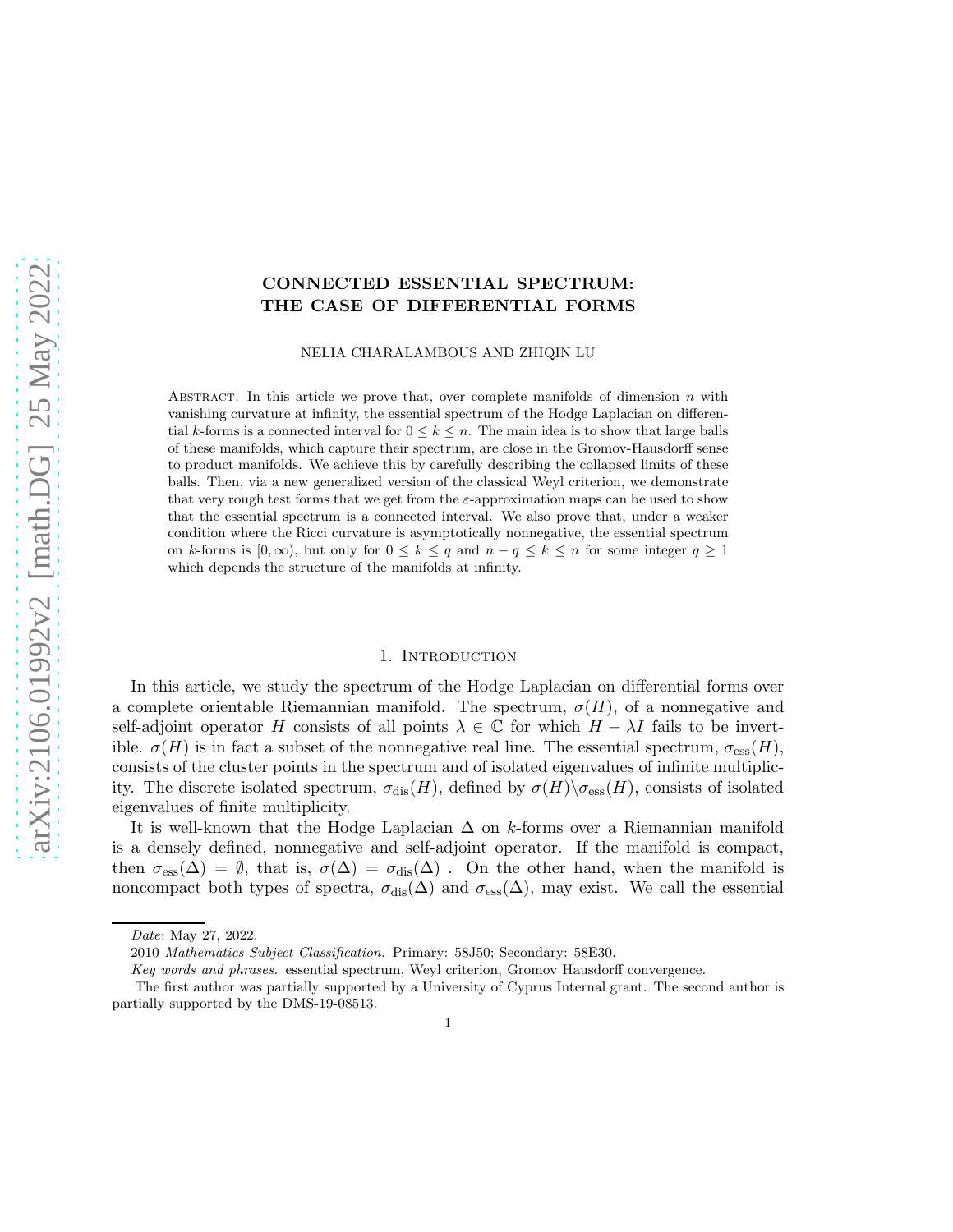spectrum *computable* when it is a connected set, that is, when it is the empty set or an interval  $[\alpha, \infty)$  for some  $\alpha \geq 0$ .

The main goal of this article is to prove that the essential spectrum of the Hodge Laplacian over a complete non-compact Riemannian manifold with vanishing curvature is computable. The computation of the spectrum (or essential spectrum) of the Laplacian requires the construction of a large class of test differential forms (cf.  $[1, 4, 20]$  $[1, 4, 20]$  $[1, 4, 20]$ ). This is a difficult task on a general manifold, since there hardly exist any canonically defined differential forms to work with. In order to overcome this difficulty, we make systematical use of collapsing theory in Riemannian geometry to construct a large class of such forms. These test forms are not approximate eigenforms, but they satisfy a new generalized version of the Weyl criterion. Our methodical use of collapsing theory for locating the essential spectrum is the most technically subtle part of our paper, and lies at the core of the computation of the essential spectrum on forms.

Definition 1.1. A manifold is called asymptotically flat, or with vanishing curvature, if its curvature tensor tends to zero at infinity.

Note that our definition of asymptotic flatness is different from the one used in General Relativity. We emphasize that we make no assumptions on the curvature decay rate, nor do we make any assumptions on the volume growth (or decay) of the manifold. The absence of strong curvature decay assumptions, as in our case, is a barrier to obtaining smooth coordinates at infinity that could be used when computing the spectrum (cf. [\[2,](#page-28-3) [33\]](#page-29-0)).

Here and for the rest of the paper, we assume that  $M$  (or  $M<sup>n</sup>$ ) is a complete noncompact Riemannian manifold of dimension n. For  $0 \leq k \leq n$ , we shall use either  $\sigma(k, \Delta, M)$ , or  $\sigma(k, \Delta)$  ( $\sigma_{\text{ess}}(k, \Delta, M)$ , or  $\sigma_{\text{ess}}(k, \Delta)$  resp.) to denote the spectrum (essential spectrum resp.) of the Laplacian on  $k$ -forms over the manifold M. The first main result of this paper is the following.

<span id="page-1-0"></span>**Theorem 1.2.** Let  $(M^n, g)$  be an asymptotically flat complete noncompact Riemannian manifold. Then for  $0 \leq k \leq n$ ,  $\sigma_{\text{ess}}(k, \Delta, M)$  is either empty or and interval  $[\alpha_k, \infty)$  for a nonnegative number  $\alpha_k$ , in other words it is computable.

The behavior of the spectrum becomes more complicated when we only assume that the manifold has asymptotically nonnegative Ricci curvature, that is, when we assume that

$$
\liminf_{d(x,p)\to\infty} \text{Ric}(x) \ge 0
$$

for some fixed point  $p \in M$ . In Section [7](#page-16-0) we will study the k-form spectrum over noncompact manifolds under a weaker assumption: that they have asymptotically nonnegative Ricci curvature on a sequence of expanding balls.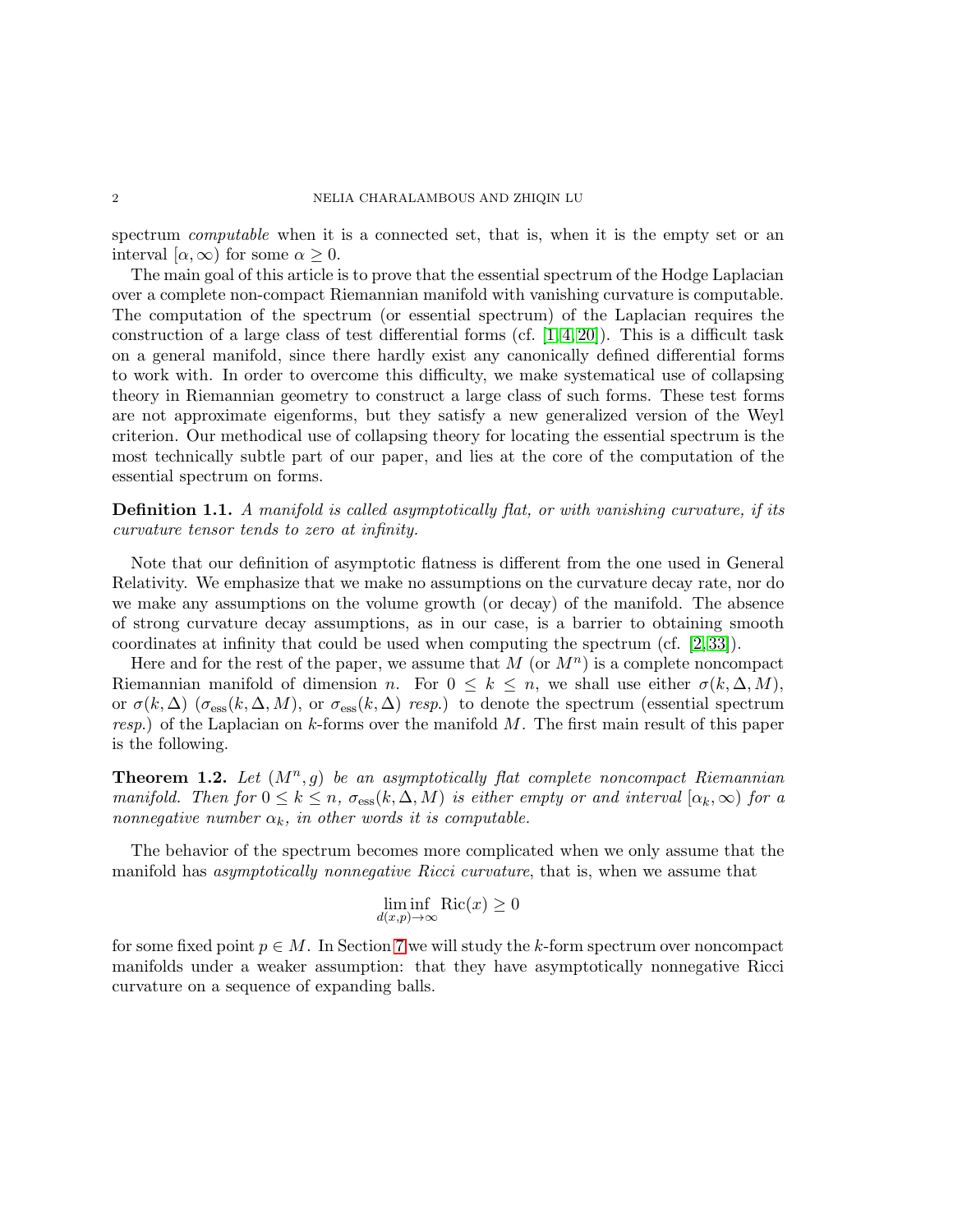<span id="page-2-0"></span>Definition 1.3. Let M be a complete noncompact Riemannian manifold. We say that M has asymptotically nonnegative Ricci curvature along a sequence of expanding balls, if it contains a sequence of disjoint balls  $M_i = B_{x_i}(R_i)$  with  $x_i \to \infty$  and  $R_i \to \infty$  such that

$$
\operatorname{Ric}_{M_i} \ge -\delta_i
$$

where  $\delta_i \to 0$  with  $\delta_i \geq 0$ .

We will show

<span id="page-2-1"></span>**Theorem 1.4.** Let  $(M^n, g)$  be a complete noncompact Riemannian manifold with asymptotically nonnegative Ricci curvature along a sequence of expanding balls. Moreover, assume that the dimension of the manifold at infinity is q (see Definition [7.1\)](#page-16-1). Then for each  $k \leq q$ and  $k \geq n - q$ 

$$
\sigma(k, \Delta, M) = \sigma_{\text{ess}}(k, \Delta, M) = [0, \infty).
$$

In particular, if  $q \geq n/2$ , then for all k the spectrum is  $[0,\infty)$ .

Observe that Definition [1.3](#page-2-0) is satisfied when the manifold has nonnegative Ricci curvature. In Section [7](#page-16-0) we also prove the following result.

<span id="page-2-3"></span>Corollary 1.5. Let  $(M^n, g)$  be a noncompact complete Riemannian manifold with nonnegative Ricci curvature. Assume that there is a constant number  $c > 0$  and an integer  $s \geq 1$ such that at a fixed point p

(1) 
$$
\operatorname{Vol}\left(B_p(R)\right) \ge cR^s.
$$

Then the dimension of M at infinity is at least s. Consequently, for each  $k \leq s$  and  $k \geq n-s$ 

<span id="page-2-4"></span>
$$
\sigma(k, \Delta, M) = \sigma_{\text{ess}}(k, \Delta, M) = [0, \infty).
$$

Under the assumption of Theorem [1.4,](#page-2-1) the function spectrum is  $[0, \infty)$ . However, this is not the case for the k-form essential spectrum. The bottom of the essential spectrum for k-forms may capture further details of the geometric and topological structures of the manifold that are ignored by the function spectrum [\[17,](#page-28-4) [18\]](#page-28-5). This fact will be reflected in the proof of the main results of this paper, and in the examples of Section [8.](#page-20-0)

Based on the above results, we would make the following conjecture.

<span id="page-2-2"></span>**Conjecture 1.6.** Let  $(M^n, g)$  be a complete noncompact Riemannian manifold with asymptotically nonnegative Ricci curvature. Then its k-form essential spectrum is computable, that is, for each  $0 \le k \le n$  either  $\sigma_{\text{ess}}(k, \Delta, M) = \emptyset$  or  $\sigma_{\text{ess}}(k, \Delta, M) = [a_k, \infty)$  for some  $a_k \ge 0$ .

Since so far very little is known about the structure of manifolds with nonnegative Ricci curvature in the collapsing case, we believe that it is not possible to use our the method to prove the conjecture. On the other hand, the conjecture is closely related to many papers on the spectral gap (see for example [\[5,](#page-28-6) [29,](#page-29-1) [32,](#page-29-2) [38,](#page-29-3) [40\]](#page-29-4) for the function case, and [\[28\]](#page-29-5) for the differential form case). So far the presence of gaps in the essential spectrum has only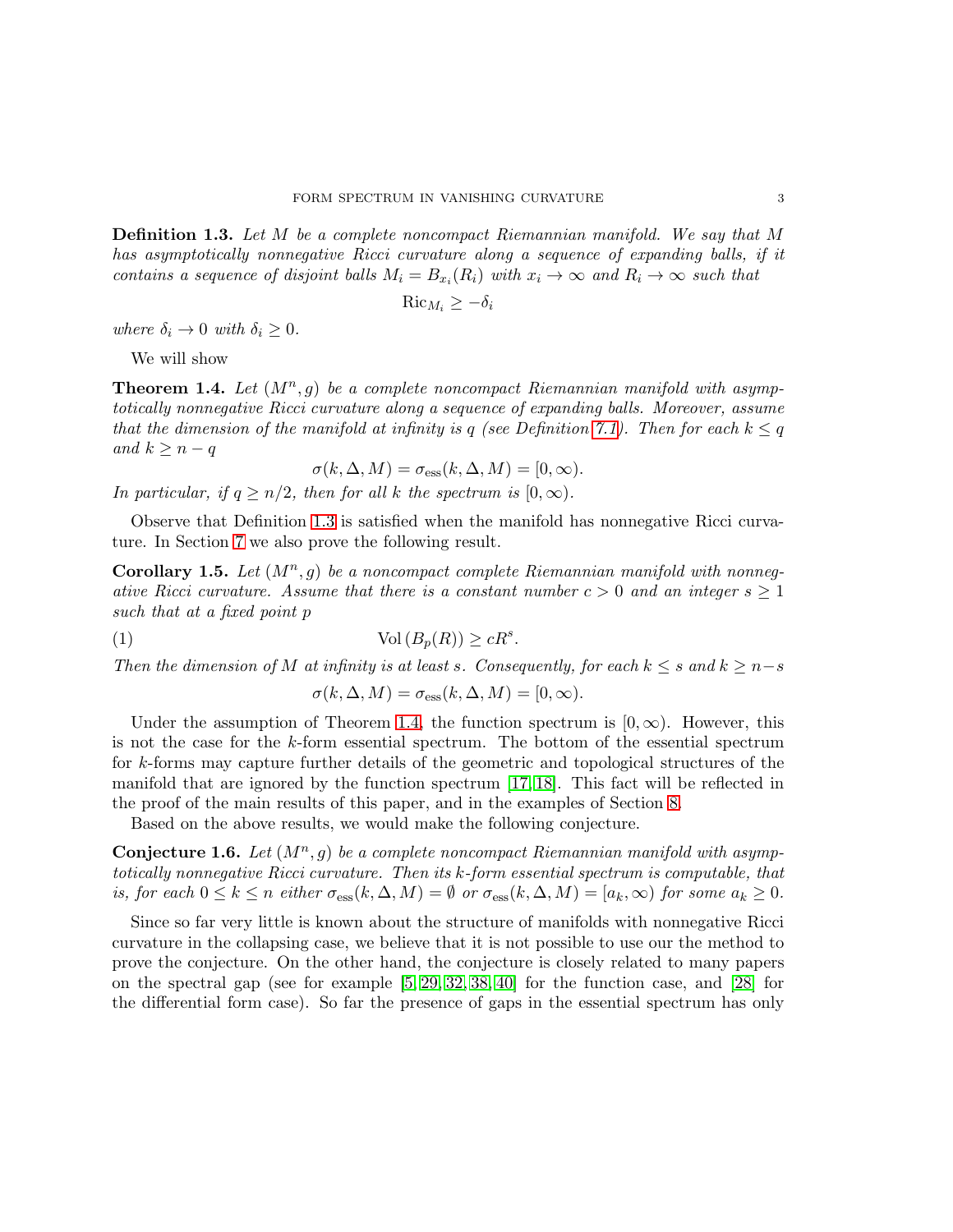been demonstrated in cases of manifolds that have curvature bounded above by a negative constant on an unbounded sequence of points.

Manifolds with computable essential spectrum are in a sense "opposite" to those whose essential spectrum has gaps, that is, whose essential spectrum is a disconnected subset of R <sup>+</sup>. In § [8,](#page-20-0) in addition to providing some examples, we make the important observation that could lead to the proof of Conjecture [1.6.](#page-2-2) We will further address the observation in § [8](#page-20-0) in forthcoming work.

Our results are related to the spectral continuity results derived from the Cheeger-Fukaya-Gromov and Cheeger-Colding theories. All of the above references however have only considered the compact case (see for example Fukaya [\[22\]](#page-29-6) and Cheeger-Colding [\[11\]](#page-28-7) for the function spectrum and Lott [\[30,](#page-29-7) [31\]](#page-29-8), and Honda [\[25\]](#page-29-9), on the form spectrum). Our results are also related to the work of Dodziuk who considered the behavior of the spectrum under continuous deformations of the metric in the compact case [\[16\]](#page-28-8), but also to our article [\[8\]](#page-28-9) which treats the noncompact case.

Noncompact manifolds are more complicated both topologically and geometrically when compared to compact ones. However, with respect to the continuity of the essential spectrum we have an additional technique which is not available in the compact case: we can zoom in over a large portion of an asymptotically flat (or asymptotically Ricci nonnegative) manifold and still be able to control its curvature. This unique feature allows us to study the continuity of the essential spectrum in both the collapsing and non-collapsing cases.

Throughout the paper, we use the following notation. We denote by  $(M, p, g)$  the pointed manifold  $M$  centered at  $p$  and endowed with the metric  $g$ . The open geodesic ball of radius R centered at p will be denoted by  $B_p(R)$ . In order to keep track of the radius and metric of a geodesic ball after rescaling, we will denote by  $(M, p, g, R)$  the manifold  $(B_p(R), p, g)$ . When it is otherwise clear we could denote  $(M, p, g)$  by  $(M, p)$ , or M.

We will also use the notation of Cheeger and Colding [\[10\]](#page-28-10) to denote by

$$
\Psi(u_1, \cdots, u_r \mid C_1, \cdots, C_s)
$$

any positive function that depends on  $u_1, \dots, u_r$  and additional parameters  $C_1, \dots, C_s$ , such that when the additional parameters remain fixed then

<span id="page-3-0"></span>
$$
\lim_{u_1,\dots,u_r\to 0}\Psi(u_1,\dots,u_r\mid C_1,\dots,C_s)=0.
$$

This notation proves to be convenient. For example, under the above notation a sequence of real numbers  $a_i \to a$  as  $i \to \infty$  can be written as  $|a_i - a| = \Psi(i^{-1}).$ 

The organization of this paper is as follows. In Section [2,](#page-4-0) we show that on manifolds with asymptotically nonnegative Ricci curvature the bottom of the essential spectrum is captured by a sequence of expanding geodesic balls with given radii. In Section [3](#page-6-0) we use the generalized Weyl criterion to show the continuity of the spectrum under a very general notion for the  $\mathcal{C}^0$  topology of the metrics. The technical heart of this paper is in Sections [4](#page-7-0)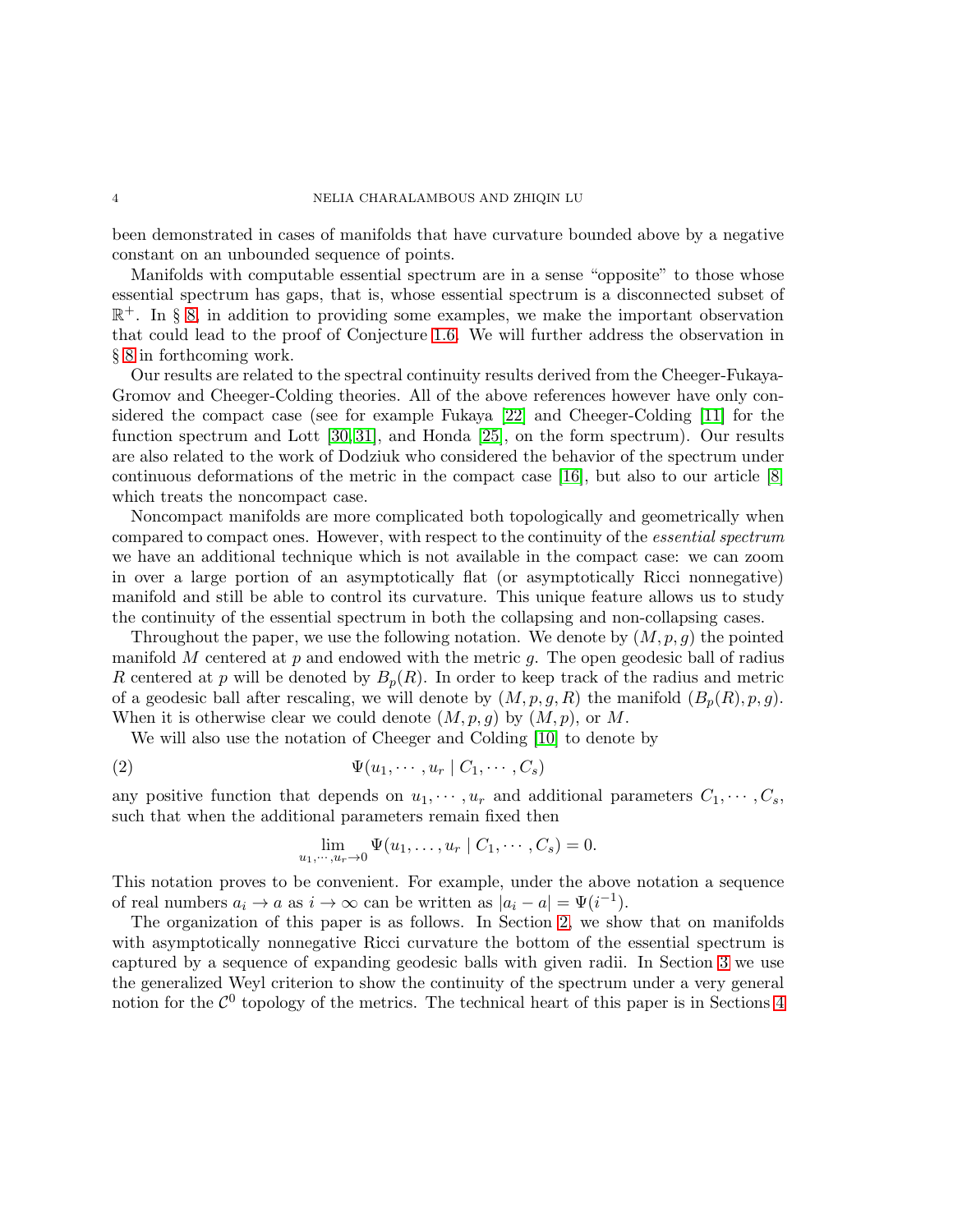and [5.](#page-10-0) In Section [4,](#page-7-0) we prove Theorem [1.2](#page-1-0) under the additional assumption that there is a minimal sequence collapsing to a smooth manifold, whereas in Section [5,](#page-10-0) we prove that such type of "good" minimal sequence always exists. The complete proof of Theorem [1.2](#page-1-0) can be found in Section [6,](#page-15-0) and we prove Theorem [1.4](#page-2-1) and its Corollary in Section [7.](#page-16-0) The generalized Weyl criterion (Theorem [A.2\)](#page-25-0) we prove is more powerful than its preliminary version in [\[5\]](#page-28-6) and is the one we will apply throughout this paper. We provide its proof in the Appendix.

<span id="page-4-0"></span>Acknowledgement. The authors would like to thank Kenji Fukaya, John Lott, Rafe Mazzeo, and Xiaochun Rong for their useful comments and suggestions.

#### 2. Localization of the bottom of the essential spectrum

Let  $(M^n, g)$  be a complete *n*-dimensional Riemannian manifold. The metric g induces a pointwise inner-product  $\langle \cdot, \cdot \rangle$  on the space of k-forms  $\Lambda^k(M)$ . We denote the  $L^2$  inner product as  $(\cdot, \cdot) = \int_M \langle \cdot, \cdot \rangle$  and the corresponding  $L^2$  norm as  $\|\cdot\|_{L^2}$ . Let  $L^2(\Lambda^k(M))$ be the space of  $L^2$  integrable k-forms and  $\Delta_k$  be the Laplacian on k-forms as well as its Friedrichs extension on  $L^2(\Lambda^k(M))$ . Then  $\Delta_k$  is a densely defined, self-adjoint and nonnegative operator on the Hilbert space  $L^2(\Lambda^k(M))$ . We shall write  $\Delta$  instead of  $\Delta_k$ whenever it is clear.

<span id="page-4-1"></span>**Lemma 2.1.** Let M be a complete Riemannian manifold. We assume that the sequence of balls  $B_{x_i}(R_i)$  satisfies the following properties

- (1)  $x_i \to \infty$  and  $R_i \to \infty$  as  $i \to \infty$ ,
- (2) For any compact subset K of M, there is an  $i_o(K)$  such that if  $i > i_o(K)$ , then  $B_{x_i}(R_i)$  is outside that compact set.
- <span id="page-4-2"></span>(3) Ric  $\geq -\delta_i$  on  $B_{x_i}(2R_i)$  for a sequence of  $\delta_i \to 0$ .

Then for any sequence  $R'_i < R_i$  with  $R'_i \to \infty$ , there exists a sequence  $y_i \in B_{x_i}(R_i)$  such that

(3) 
$$
\liminf_{i \to \infty} \lambda_o(k, B_{y_i}(R'_i)) \leq \liminf_{i \to \infty} \lambda_o(k, B_{x_i}(R_i)),
$$

where  $\lambda_o(k, U)$  denotes the smallest eigenvalue of the Friedrichs Laplacian on k-forms over a bounded open set  $U \subset M$ .

Proof. By the monotonicity of the Friedrichs eigenvalue with respect to the domain, we may assume that  $R'_i < \min(R_i, \delta_i^{-1/2})$  without loss of generality.

We consider the *maximum number* of points  $y_1, \dots, y_{N_i} \in B_{x_i}(R_i)$  such that

- (1)  $B_{y_j}(R'_i)$  are disjoint;
- (2) the collection of open balls  $\{B_{y_j}(2R'_i)\}\)$  is an open cover of  $B_{x_i}(R_i)$ .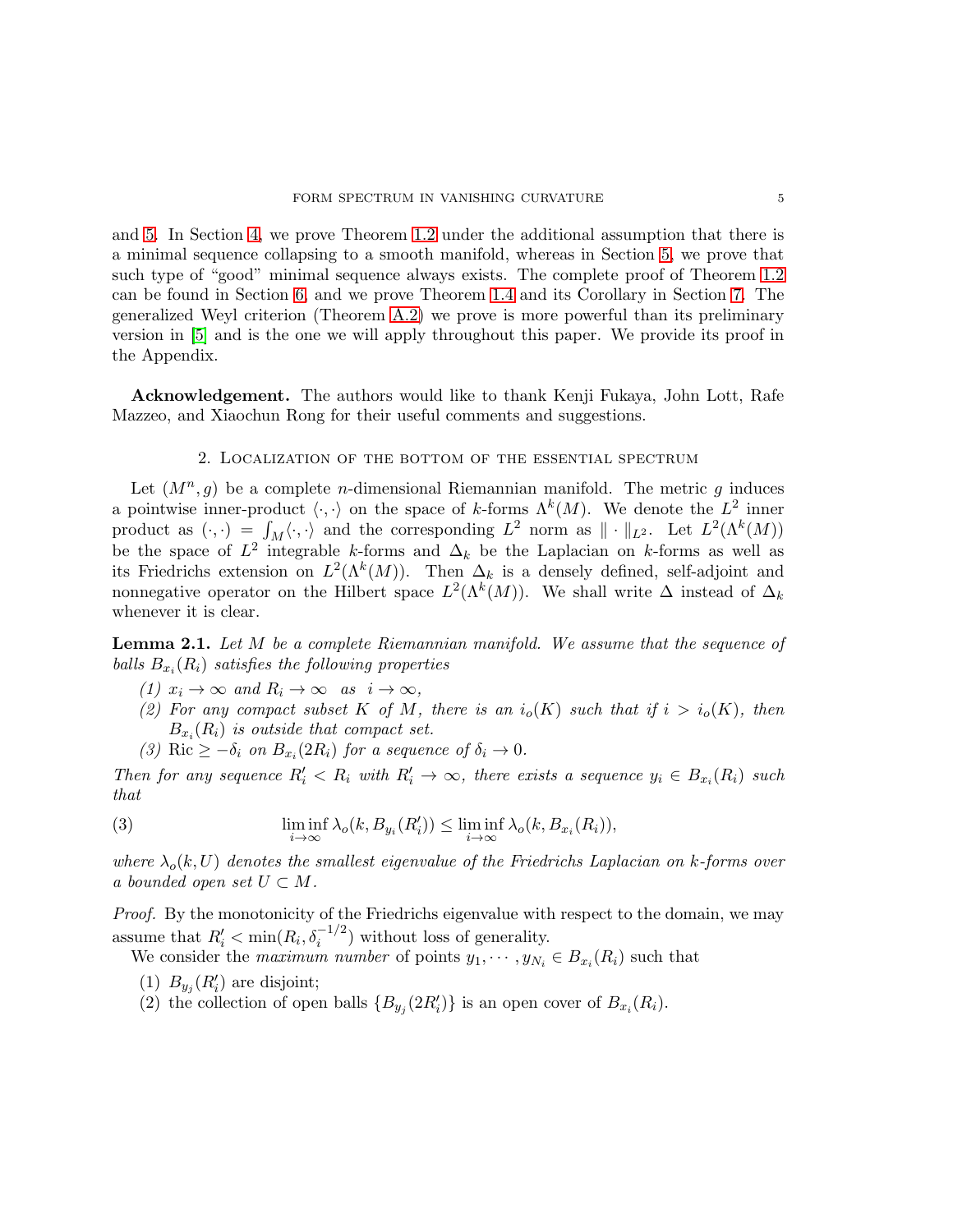Such a covering is called a Gromov covering. One of the features of the Gromov covering is that, by assumption  $(3)$ , there exists an absolute constant  $C(n)$  with the property that any  $p \in B_{x_i}(R_i)$  is covered by at most  $C(n)$  open balls from the collection  $\{B_{y_j}(2R'_i)\}.$ 

Let  $\{\rho_j^2\}$  be the partition of unity subordinate to the covering of  $B_{x_i}(R_i)$  such that  $\sum_j \rho_j^2 = 1$  and  $|\nabla \rho_j|^2 \le C/(R'_i)^2$ . For any  $\varepsilon > 0$ , let  $\omega = \omega_i$  be a smooth k-form with compact support in  $B_{x_i}(R_i)$  such that

$$
(\Delta\omega,\omega) \leq (\lambda_o(k, B_{x_i}(R_i)) + \varepsilon) ||\omega||^2.
$$

Setting  $\omega_j = \rho_j \omega$ , and given that  $\sum_j \rho_j \nabla \rho_j = 0$  in  $B_{x_i}(R_i)$ , we have

$$
(4) \quad \sum_{j=1}^{N_i} (\Delta \omega_j, \omega_j) \leq C \sum_{j=1}^{N_i} |\nabla \rho_j|^2 \, \|\omega\|^2 + (\Delta \omega, \omega) \leq \left(\frac{C}{(R_i')^2} + \lambda_o(k, B_{x_i}(R_i)) + \varepsilon\right) \|\omega\|^2.
$$

Then there exists one  $j = j(i)$  such that

$$
(\Delta \omega_j, \omega_j) \le (C(R'_i)^{-2} + \lambda_o(k, B_{x_i}(R_i)) + \varepsilon) \|\omega_j\|^2.
$$

Thus

$$
\lambda_o(k, B_{y_j}(R'_i)) \leq C(R'_i)^{-2} + \lambda_o(k, B_{x_i}(R_i)) + \varepsilon.
$$

Renaming  $j = j(i)$  by i, we prove the lemma by letting  $\varepsilon \to 0$  and  $R'_i \to \infty$ .

**Definition 2.2.** Let  $S = \{(x_i, R_i)\}\$  be a sequence, where  $x_i \in M$  and  $R_i > 0$  are real numbers. We say that  $S$  is a minimal sequence (for k-forms), if

- $(1)$   $R_i \rightarrow \infty;$
- (2) the balls  $B_{x_i}(R_i)$  are disjoint;
- (3) for any compact subset K of M, there is a number  $i = i(K)$  such that if  $i > i(K)$ , then  $B_{x_i}(R_i) \cap K = \emptyset$ ;
- (4) we have

$$
\lim_{i \to \infty} \lambda_o(k, B_{x_i}(R_i)) = \lambda_o^{\text{ess}}(k, M),
$$

where  $\lambda_0^{\text{ess}}(k,M)$  is the bottom of the essential spectrum of the Laplacian on k-forms.<sup>[1](#page-5-0)</sup>

<span id="page-5-1"></span>**Proposition 2.3.** Let M be a complete non-compact Riemannian manifold with asymptotically nonnegative Ricci curvature. Let  $R_i$  be a sequence of real numbers such that  $R_i \to \infty$ . Then there exists a sequence  $\{y_i\}_{i=1}^{\infty} \in M$  such that  $S = \{(y_i, R_i)\}\$ is a minimal sequence, and moreover, the balls  $B_{x_i}(2R_i)$  as in Lemma [2.1](#page-4-1) are disjoint.

*Proof.* Let  $\tilde{S} = \{(x_i, \tilde{R}_i)\}\$ be a minimal sequence. Since the balls  $B_{x_i}(\tilde{R}_i)$  leave any compact subset of M for i large enough, we can assume that Ric  $\geq -\delta_i$  on  $B_{x_i}(\tilde{R}_i)$  for a sequence of  $\delta_i \to 0$ . For any sequence  $R_i \to \infty$ , by passing to a subsequence if necessary, we may

<span id="page-5-0"></span><sup>&</sup>lt;sup>1</sup>If the essential spectrum is an empty set, we define  $\lambda_o^{\text{ess}}(k,M) = \infty$ .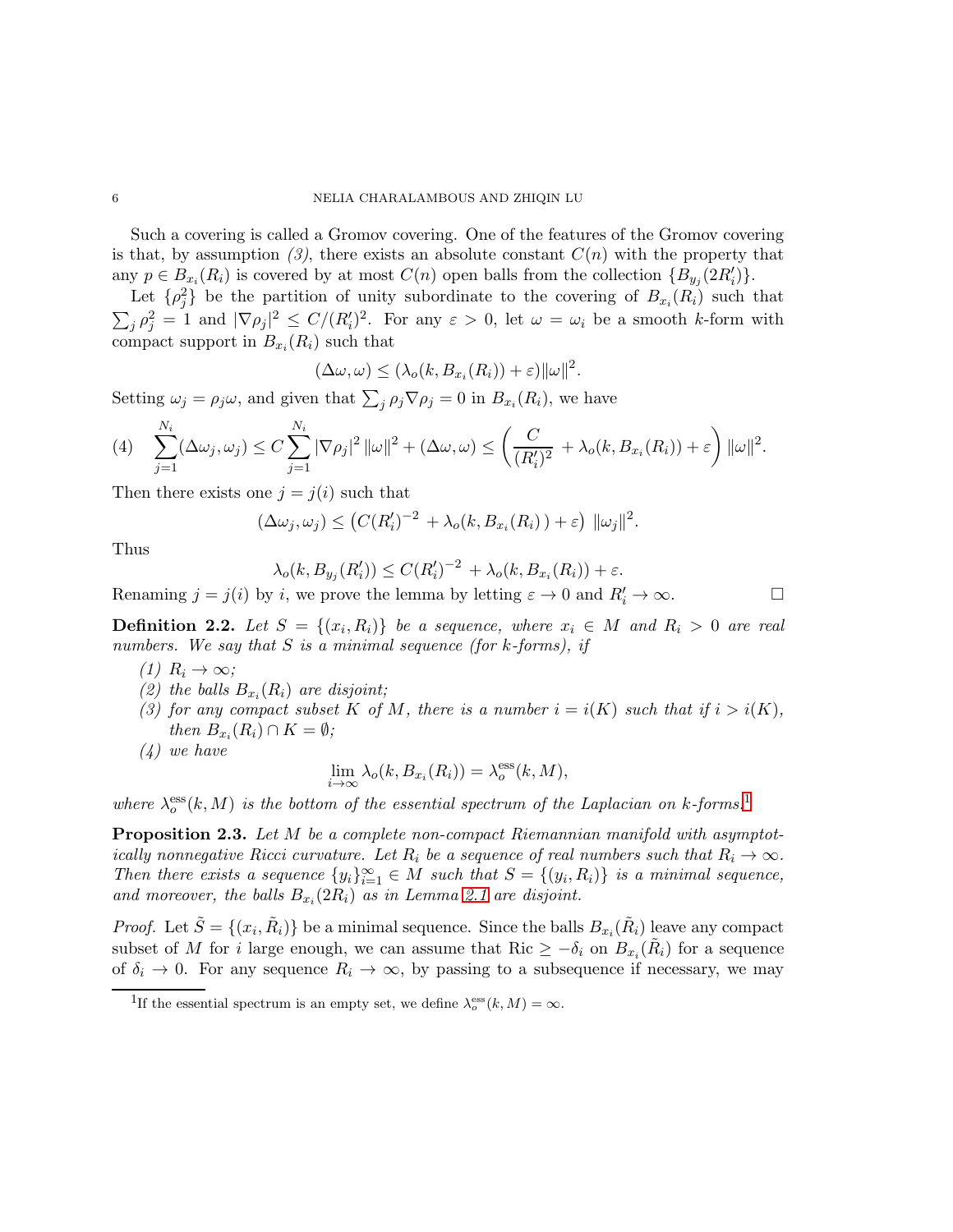assume that  $R_i \leq R_i$ . Moreover, since  $R_i$  is given, using assumption (3) for a minimal sequence we can inductively choose a sequence  $\{x_i\}$  that satisfies

<span id="page-6-1"></span>(5) 
$$
d(x_i, x_j) > 4R_i + \tilde{R}_j + \tilde{R}_i,
$$

for any  $j < i$ .

By Lemma [2.1,](#page-4-1) there is a sequence  $S = \{(y_i, R_i)\}\$  such that [\(3\)](#page-4-2) is valid, where  $y_i \in$  $B_{x_i}(R_i)$ . Inequality [\(5\)](#page-6-1) implies a stronger type of separation, namely, that the geodesic balls  $B_{y_i}(2R_i)$  are disjoint. Since the  $B_{y_i}(R_i)$  are disjoint, then S must be a minimal sequence. This completes the proof of the proposition.  $\Box$ 

Minimal sequences always exists. However, the size of the expanding balls is not easy to control. Therefore, the following is an interesting conjecture.

Conjecture 2.4. Let M be a complete Riemannian manifold with Ricci curvature bounded from below. Given a sequence of real numbers  $R_i \to \infty$ , we can find a sequence  $y_i \in M$  such that  $\{(y_i, R_i)\}\$ is a minimal sequence.

<span id="page-6-0"></span>By Proposition [2.3,](#page-5-1) if M has asymptotical nonnegative Ricci curvature, then the conjecture is true. The conjecture is also true when  $M$  is a hyperbolic space form.

#### 3. Continuity of the Spectrum in the Noncollapsing Case

In this section we include some known results about the form spectrum of product manifolds and flat manifolds. Then we will see how to obtain the computability of the spectrum when the minimal sequence is close to a product space.

<span id="page-6-2"></span>**Definition 3.1.** Let  $m < n$  be a positive integer. Let  $K^{n-m}$  be a compact flat manifold of dimension n−m. As before, denote by  $\lambda_o(l, K^{n-m})$  the smallest eigenvalue of the Laplacian  $\Delta$  on l-forms over K for  $0 \leq l \leq n-m$ . By Poincaré duality, we have  $\lambda_o(l, K^{n-m}) =$  $\lambda_o(n-m-l,K^{n-m}).$ 

Define  $\alpha(K, m, n, k) = 0$  when  $m \geq n/2$ , or when  $m < n/2$  and either  $0 \leq k \leq m$ , or  $n - m \le k \le n$ . When  $m + 1 \le k \le n/2$  define  $\alpha(K, m, n, k) = \min\{\lambda_o(k - l, K^{n-m}) \mid 0 \le k \le n\}$  $l \leq m$ , and set  $\alpha(K, m, n, k) = \alpha(K, m, n, n - k)$ , when  $n/2 < k \leq n - (m + 1)$ .

For  $0 \leq k \leq n$ , a simple characterization of  $\alpha(K, m, n, k)$  is given by the following (cf. [\[7\]](#page-28-11))

(6) 
$$
\sigma(k, \Delta, K^{n-m} \times \mathbb{R}^m) = \sigma_{\text{ess}}(k, \Delta, K^{n-m} \times \mathbb{R}^m) = [\alpha(K, m, n, k), \infty).
$$

In particular,  $\alpha(K, m, n, k)$  is the bottom of the spectrum over  $K^{n-m} \times \mathbb{R}^m$  for k-forms.

<span id="page-6-3"></span>**Theorem 3.2** ([\[7\]](#page-28-11)). Let  $X = \mathbb{R}^n/\Gamma$  be a flat noncompact Riemannian manifold, and  $0 \leq$  $k \leq n$ . Then there exist a nonnegative integer m and a compact flat manifold  $K^{n-m}$  such that

$$
\sigma(k, \Delta, M) = \sigma_{\text{ess}}(k, \Delta, M) = \sigma(k, \Delta, K^{n-m} \times \mathbb{R}^m) = [\alpha(K, m, n, k), \infty).
$$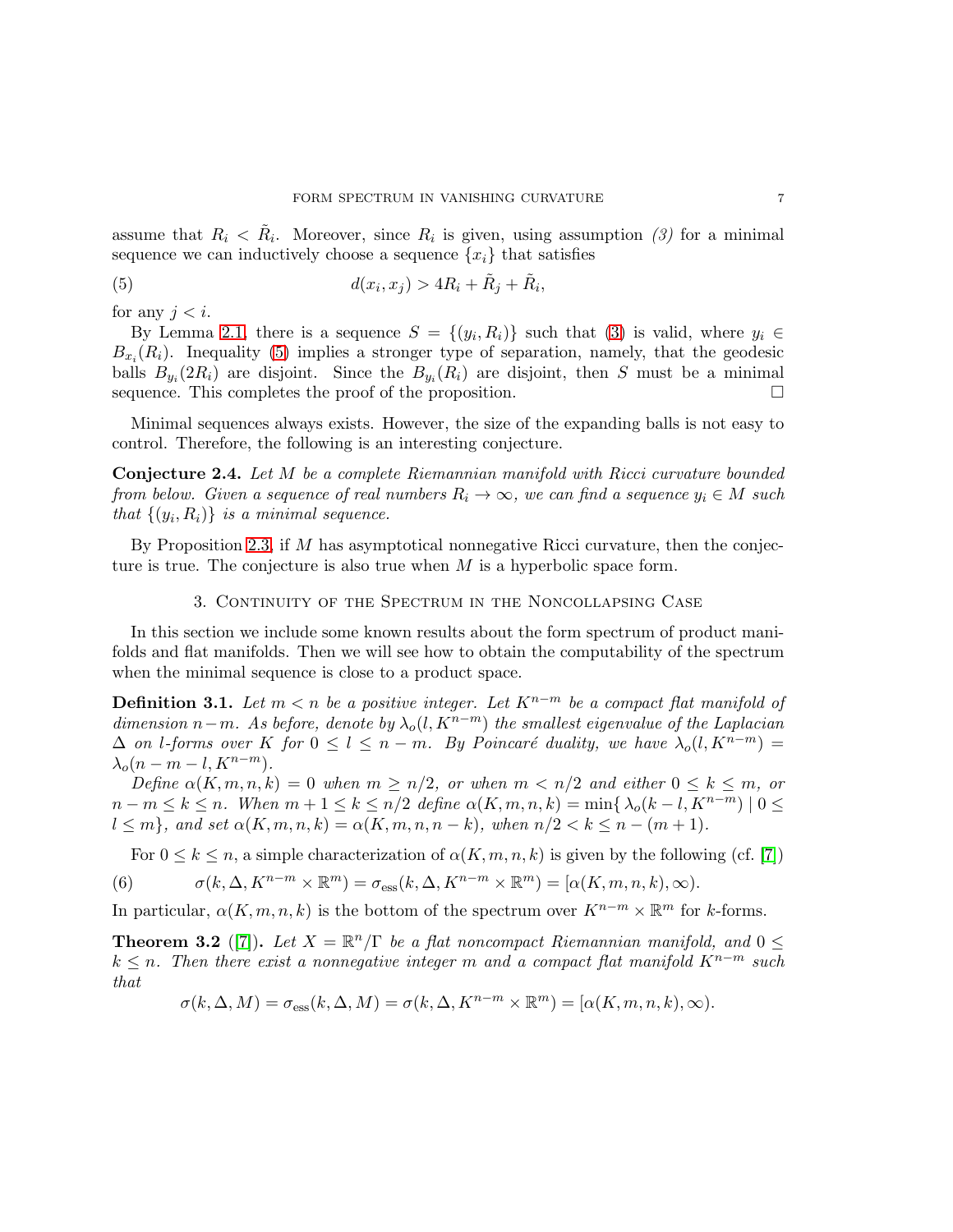The following result allows to compute the essential spectrum of a noncompact manifold whenever the minimal sequence is close, in the Gromov-Hausdorff sense, to a sequence of product manifolds of the type compact manifold times a Euclidean space. We shall apply this result in the case that the limit of the minimal sequence is a smooth manifold. The proof adapts an argument of Dodziuk in [\[16\]](#page-28-8) to the noncompact case, and uses similar arguments as our paper [\[8\]](#page-28-9) as well as the generalized Weyl criterion, Theorem [A.2.](#page-25-0) For the sake of completion we include the proof in the Appendix.

<span id="page-7-1"></span>**Theorem 3.3.** Let  $(M, g_M)$  be a complete noncompact manifold, and  $M_i = B_{x_i}(R_i)$  a sequence of disjoint geodesic balls in M with  $R_i \rightarrow \infty$ . Let  $N_i$  be a sequence of compact Riemannian manifolds whose diameter is uniformly bounded and denote by  $g_i$  the product metric on  $N_i \times \mathbb{R}^m$ . Assume that there exist smooth maps

$$
f_i: B_{x_i}(R_i) \to N_i \times \mathbb{R}^m
$$

which are differomorphims onto their image, and which satisfy

(7) 
$$
|g_{M_i} - f_i^* g_i| \leq \Psi(i^{-1}).
$$

Then for any  $0 \leq k \leq n$ 

<span id="page-7-2"></span>
$$
\sigma_{\rm ess}(k,\Delta,M) \supset [\alpha_k,\infty),
$$

where

<span id="page-7-3"></span>
$$
\alpha_k = \liminf_{i \to \infty} \alpha(N_i, m, n, k),
$$

and  $\alpha(N_i, m, n, k)$  is as in Definition [3.1.](#page-6-2) If in addition,  $S = \{(x_i, R_i)\}\$ is a minimal sequence, then

(8) 
$$
\sigma_{\rm ess}(k,\Delta,M) = [\alpha_k,\infty).
$$

In particular, in this case, we have  $\alpha_k = \lambda_o^{\text{ess}}$ .

<span id="page-7-0"></span>Note that we *do not require* the convergence of the sequence  $N_i$ . This is important when proving the results in the next two sections.

### 4. The collapsing case: smooth limit

In this section, we prove Theorem [1.2](#page-1-0) in a special case. We will show that a minimal sequence can be approximated by an almost product structure after an appropriate blow down. In all of the remaining paper we use  $C$  to denote a constant that depends only on the dimension of the manifolds.

Let  $n \geq m$ . Let  $(W^n, g)$  and  $(X^m, h)$  be two Riemannian manifolds such that

$$
F:W\to X
$$

is a smooth map. We assume that F has full rank, that is, rank  $F_* = m$  at any point. Fixing a point  $q \in X$ , we assume that  $N = F^{-1}(q)$  is a compact connected submanifold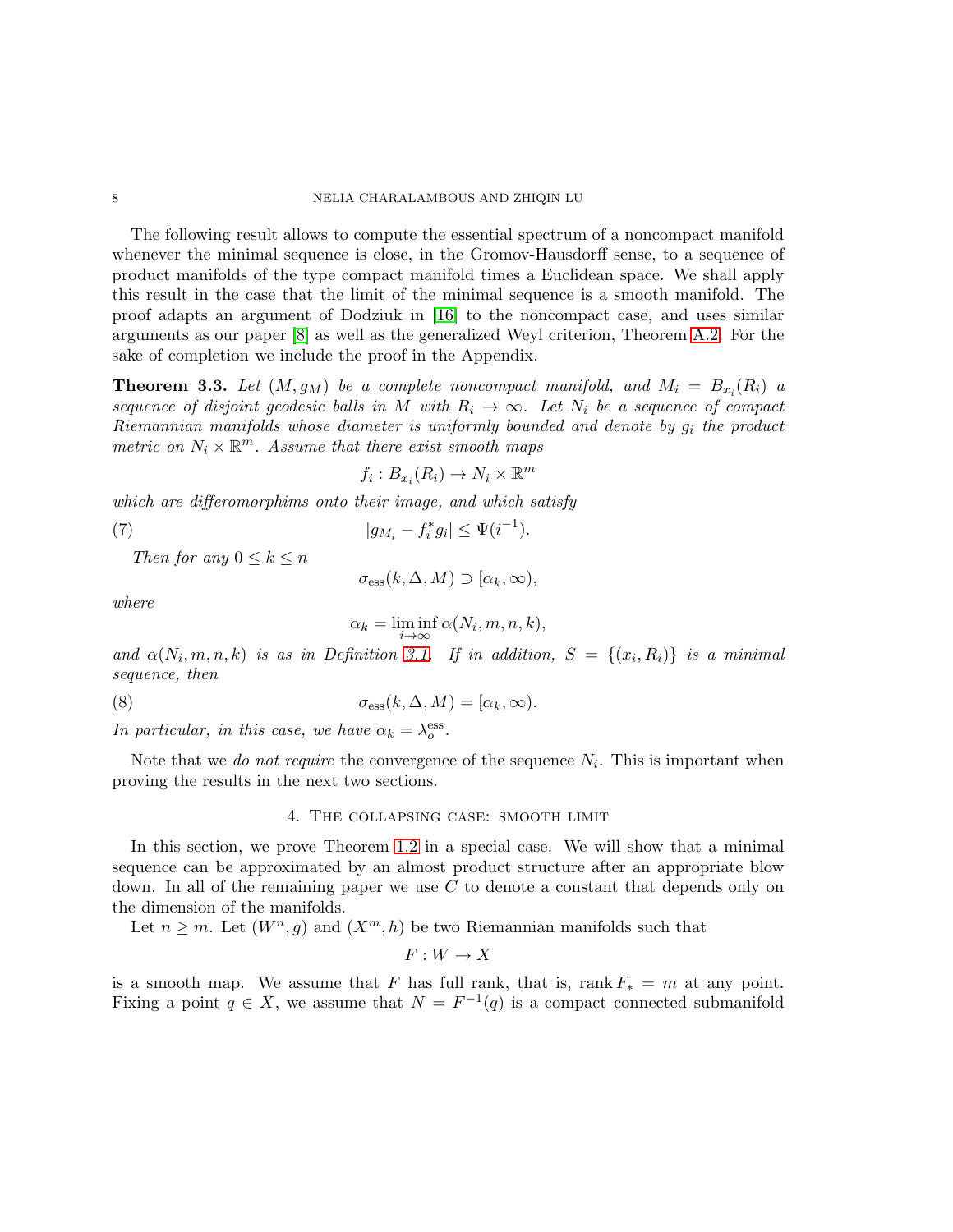in W (N is trivial if  $n = m$ ). By [\[13\]](#page-28-12), if the injectivity radius of W is small while the injectivity radius of X is bounded from below, then  $W$  is a fiber bundle over X whose fibers are nilpotent manifolds. Therefore at each point of  $X$ , there is a neighborhood over which the fiber bundle is trivial. In Lemma [4.1,](#page-8-0) we prove an effective version of the above result.

We introduce some basic notation and assumptions so that we can state the lemma. Denote by II the second fundamental form of N in W. Let  $Rm(W)$  and  $Rm(X)$  be the curvature tensors of  $W$  and  $X$ , respectively.

<span id="page-8-1"></span>We assume that

(9) 
$$
\max |Rm(W)| + \max |Rm(X)| \leq 1.
$$

Then by [\[13\]](#page-28-12), there is a constant  $C_1$  such that

$$
|\nabla^2 F| + |II| \le C_1.
$$

In addition, we assume that the injectivity radius of X is at least  $\sigma > 0$ .

Fix an orthonormal basis  $\{v_1, \ldots, v_m\}$  of  $T_qX$  and let  $\{v_1^*, \ldots, v_m^*\}$  denote its lift to W via  $F$  in the following sense

(i) 
$$
F_* v^*_{\alpha} = v_{\alpha}
$$
 for  $\alpha = 1, \cdots, m$ ;

(*ii*)  $v_{\alpha}^* \perp N$ , that is, for any  $p \in N$ ,  $(v_{\alpha}^*)_p \perp T_p N$ .

Since rank  $F_* = m$ , these lifts exist and are unique.

Let  $\mathbf{a} = (a_1, \dots, a_m) \in \mathbb{R}^m$  with  $|\mathbf{a}| < r$  for some  $r < \sigma$ , the injectivity radius of X. We consider the geodesic  $\sigma_{\mathbf{a}}(t)$  in M such that  $\sigma_{\mathbf{a}}(0) = p \in N \subset W$ , and  $\sigma'_{\mathbf{a}}(0) = \sum a_i v_i^*$ . Define the map  $G$  as

<span id="page-8-3"></span><span id="page-8-2"></span>
$$
G: N \times B_r(T_q X) \to W, \qquad (p, \mathbf{a}) \mapsto \sigma_{\mathbf{a}}(1),
$$

where  $B_r(T_q(X))$  is the Euclidean ball of radius r in  $T_qX$ .

<span id="page-8-0"></span>**Lemma 4.1.** We use the above notation, and assume that  $|a|$  is sufficiently small. Let  $g_W, g_N, g_{\mathbb{R}^m}$  be the corresponding Riemannian metrics over  $W, N, \mathbb{R}^m$ , respectively. Then

(11) 
$$
|G^*g_W - g_N \times g_{\mathbb{R}^m}|_{G^*g_W} \leq C |\mathbf{a}|.
$$

*Proof.* Since this is an "expected" result, we give a sketch of the proof. If  $N$  is a point, then the result of this lemma is well known: it is the closeness of a neighborhood of a manifold to its tangent space within its injectivity radius. In the general case, we need to estimate the effect of the second fundamental form of N on the Jacobi fields.

We can identify the differential  $G_*$  as follows: let  $x = (p, \mathbf{a})$  with  $p \in N$  and  $\mathbf{a} \in B_r(T_qX)$ . Let  $w = (\xi, \mathbf{b}) \in T_x(N \times B_r(T_qX))$  with  $\xi \in T_pN$  and  $\mathbf{b} = (b_1, \dots, b_m) \in \mathbb{R}^m$  with  $|\mathbf{b}| < r$ . Denote by  $\sigma_{\bf a}(t)$  the geodesic starting at  $\sigma_{\bf a}(0) = (p, 0)$  in the direction  $\sigma'_{\bf a}(0) = \sum a_i v_i^*$ . We consider the Jacobi field V along  $\sigma_{a}(t)$  such that

$$
V(0) = \xi, \quad V'(0) = \sum b_i v_i^* + \sum a_i \nabla_{\xi} v_i^*, \quad V''(t) = R(\sigma'_{\mathbf{a}}(t), V(t)) \sigma'_{\mathbf{a}}(t),
$$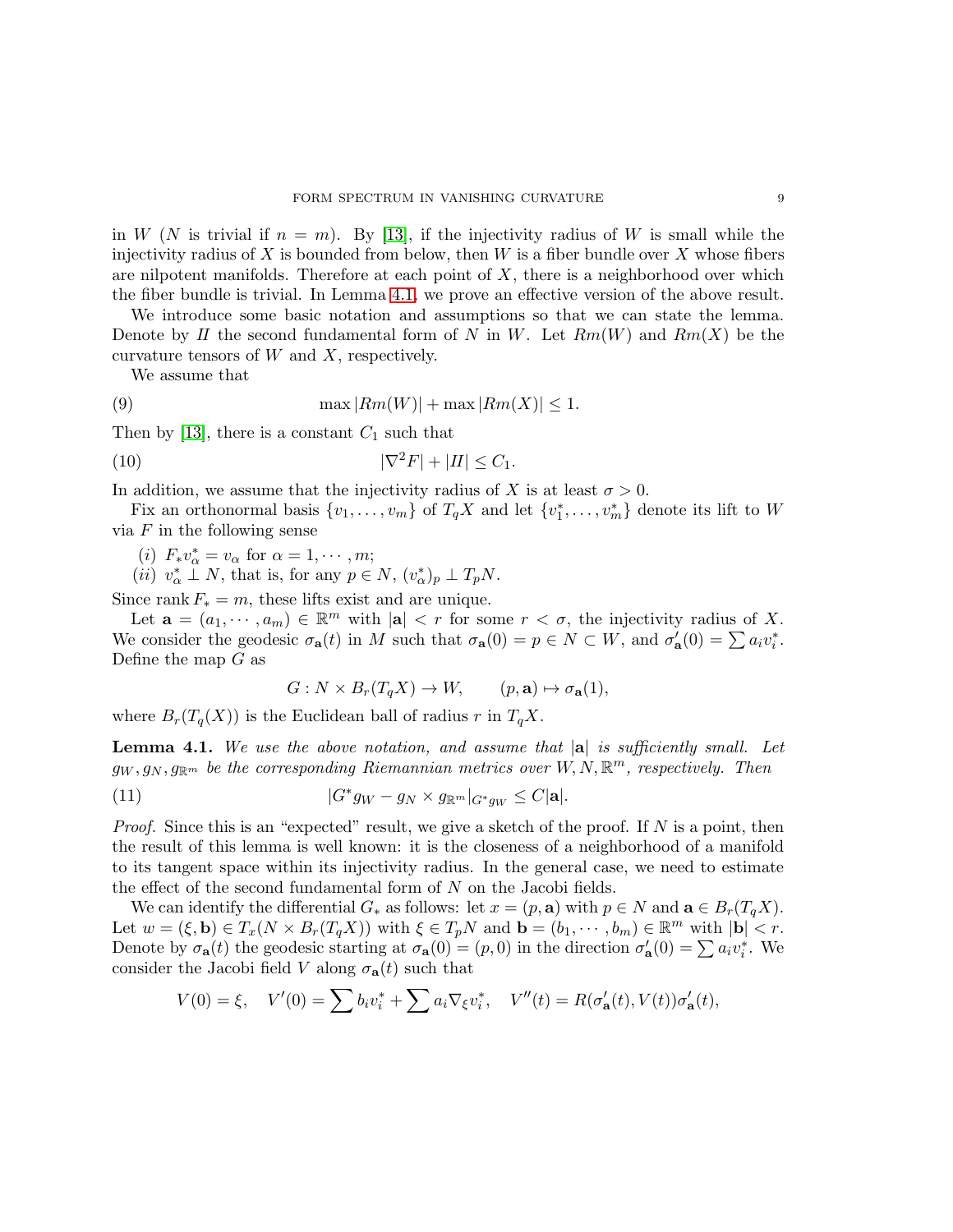where  $R(\cdot, \cdot)$  is the curvature tensor of M. By definition,  $G_*w = V(1)$ . Therefore, we need to estimate  $V(t)$  for  $0 \le t \le 1$ . By [\(9\)](#page-8-1) and [\(10\)](#page-8-2), we have

$$
|\nabla_{\xi}v^*| \le C |\xi|.
$$

Using this and the upper bound on the curvature tensor, by the Picard-Lindelöf Theorem of ODEs, whenever a is sufficiently small, we get

$$
|\langle G_*w, G_*w\rangle - \langle w, w\rangle_0| = |\langle V(1), V(1)\rangle - \langle w, w\rangle_0| \le C |w|^2 \cdot |\mathbf{a}|^2,
$$

where  $\langle \cdot, \cdot \rangle_0$  is the inner product with respect to the product metric of  $N \times B_r(T_qX)$ . The above inequality is equivalent to (11). This proves the lemma. above inequality is equivalent to [\(11\)](#page-8-3). This proves the lemma.

The above result allows us to prove Theorem [1.2](#page-1-0) under some additional assumptions on the minimal sequence.

<span id="page-9-0"></span>**Theorem 4.2.** Let  $S = \{(x_i, R_i)\}\)$  be a minimal sequence such that the injectivity radius at  $x_i$  tends to zero as  $i \to \infty$ . Moreover, assume that there exists a sequence of positive real numbers  $\varepsilon_i \to 0$  such that

- (1)  $\sqrt{\varepsilon_i}R_i \to 1$  as  $i \to \infty$ ;
- (2) the curvature of  $(B_{x_i}(2\sqrt{\varepsilon_i}R_i), x_i, \varepsilon_i g_i, 2\sqrt{\varepsilon_i}R_i)$  is bounded by 1;
- (3)  $(B_{x_i}(2R_i), x_i, \varepsilon_i g_i, 2\sqrt{\varepsilon_i}R_i)$  converges to a pointed smooth manifold  $(X, q)$ .

Then the essential spectrum of the Laplacian on k-forms is either empty, or  $[\alpha_k,\infty)$  for some nonnegative number  $\alpha_k$ .

*Proof.* Let  $g_X$  be the Riemannian metric of X. By Lemma [4.1,](#page-8-0) by passing to a subsequence if necessary, we may choose a sequence  $a_i \to 0$  and nilpotent manifolds  $(N_i, g_{N_i})$  such that

$$
|\varepsilon_i g_i - g_{N_i} \times g_X|_{\varepsilon_i g_i} \to 0,
$$

on  $(B_{x_i}(a_i), x_i, \varepsilon_i g_i, a_i)$ . In particular, we can take  $a_i = \varepsilon_i^{1/4}$  $i^{1/4}$ , then

$$
|g_i - \varepsilon_i^{-1}(g_{N_i} \times g_X)|_{g_i} \to 0
$$
, on  $(B_{x_i}(a_i \varepsilon_i^{-1/2}), x_i, g_i, \varepsilon_i^{-1/2} a_i)$ .

Since  $\varepsilon_i^{-1}(g_{N_i} \times g_X) = \varepsilon_i^{-1} g_{N_i} \times \varepsilon_i^{-1} g_X$  and since X is a Riemannian manifold,  $\varepsilon_i^{-1} g_X$  is convergent to the Euclidean metric. Thus by Theorem [3.3,](#page-7-1) we have

$$
\sigma_{\rm ess}(k,\Delta,M) = [\alpha_k,\infty) = [\lambda_o^{\rm ess},\infty),
$$

where  $\alpha_k = \liminf_{i \to \infty} \alpha(N_i, m, n, k)$  and for the computation of  $\alpha(N_i, m, n, k)$  the metric on  $N_i$  is  $\varepsilon_i^{-1} g_{N_i}$ .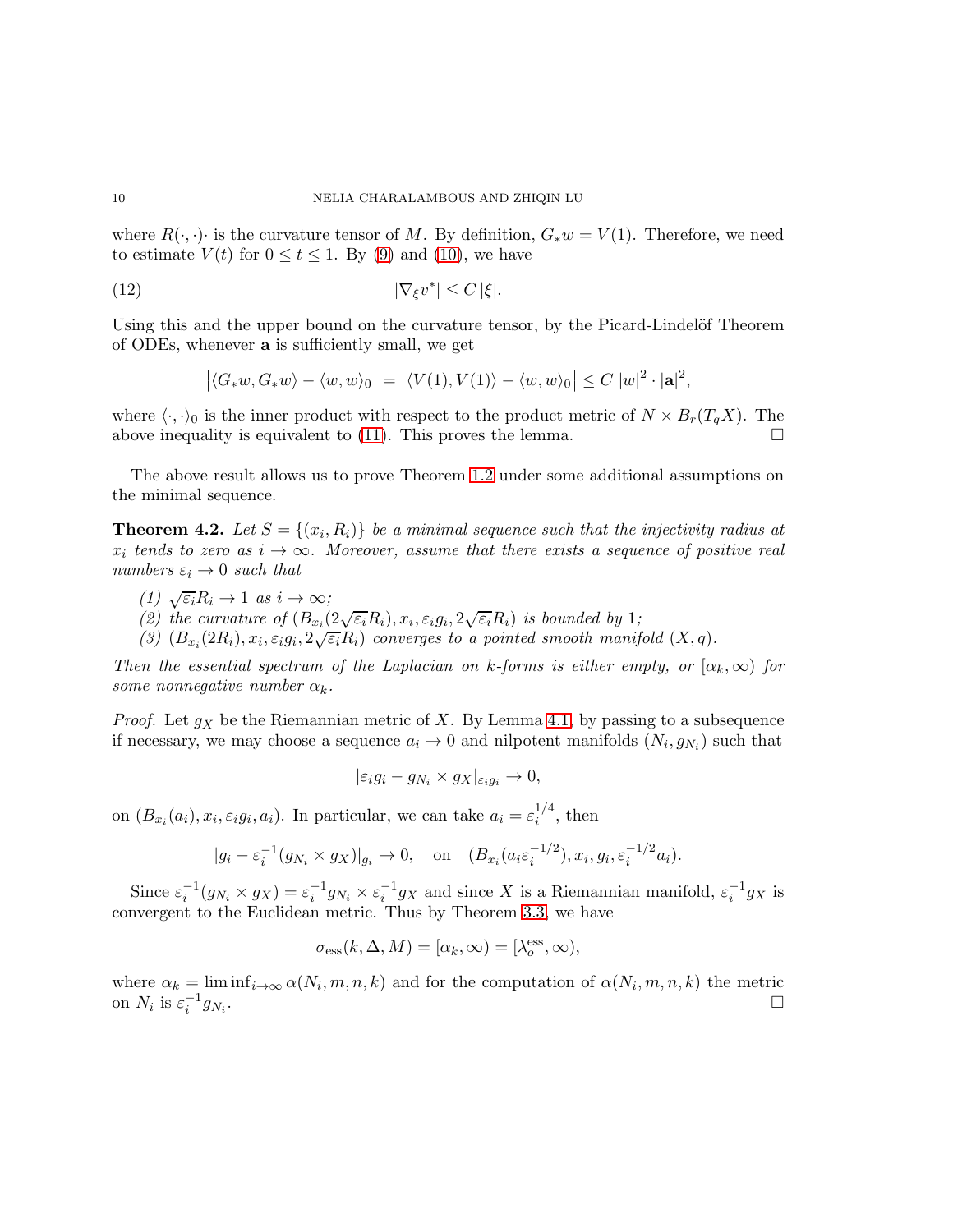### <span id="page-10-3"></span>5. The collapsing case: singular limit

<span id="page-10-0"></span>In this section we will show that we can always find a minimal sequence which converges to a smooth limit space. To achieve this, we consider the orthonormal frame bundle over an adequate blow-down of the minimal sequence. Our result implies that the essential spectrum is captured by the regular set of the blow-down of the sequence.

We now fix  $\epsilon_{\rho} > 0$  and let  $(W, p)$  be a pointed Riemannian manifold, not necessarily complete, such that

$$
(13)\t\t\t\t |Rm(W)| \le \epsilon_o
$$

for some  $\epsilon_o$  small. We also assume that W is relatively "large":

<span id="page-10-4"></span>(14) *W* contains a ball of radius 
$$
\sqrt{\epsilon_o^{-1}}
$$
 centered at *p*.

Define the  $\epsilon_o$ -frame bundle  $F_{\epsilon_o}(W)$  over W as follows: As a differentiable manifold,  $F_{\epsilon_o}(W)$  is the orthonormal frame bundle over W. The Levi-Civita connection induces a decomposition of the tangent bundle of  $F_{\epsilon_o}(W)$  into the horizontal and vertical sub-bundles. We endow the horizontal bundle with the pull-back of the Riemannian metric  $g_W$  on  $W$ , and endow the vertical bundle with  $\epsilon_o^{-1}$  times the standard (bi-invariant) Riemannian metric over  $O(n)$ . We denote the Riemannian metric over  $F_{\epsilon_o}(W)$  by  $g_{\epsilon_o} = g_{F_{\epsilon_o}(W)}$ .

By [\[26,](#page-29-10) Proposition 2.4], the curvature of  $F_{\epsilon_o}(W)$  satisfies

(15) 
$$
|Rm(F_{\epsilon_o}(W), g_{\epsilon_o})| \le C\epsilon_o,
$$

where  $C$  is a constant depending only on the dimension. Then after rescaling, we have

<span id="page-10-1"></span>
$$
|Rm(F_{\epsilon_o}(W), \epsilon_o g_{\epsilon_o})| \leq C.
$$

We lift  $p \in W$  to a point  $p^* \in F_{\epsilon_o}(W)$ , and consider the pointed manifold

$$
(F_{\epsilon_o}(W), p^*, \epsilon_o g_{\epsilon_o}).
$$

By [\[21,](#page-29-11) Theorem 11.1 and Theorem 12.8], if  $\epsilon_o$  is sufficiently small, then there is a pointed Riemannian manifold  $(Y, y, g_Y)$ , a metric space X', and mappings

$$
F: F_{\epsilon_o}(W) \to Y, \quad F_o: W \to X', \quad \pi: Y \to X'
$$

such that

<span id="page-10-2"></span>(16) 
$$
d_{GH}((F_{\epsilon_o}(W), p^*, \epsilon_o g_{\epsilon_o}), (Y, y, g_Y)) < \Psi(\epsilon_o);
$$

(17)  $d_{GH}((W, p, \epsilon_o g_W), (X', \pi(y))) < \Psi(\epsilon_o);$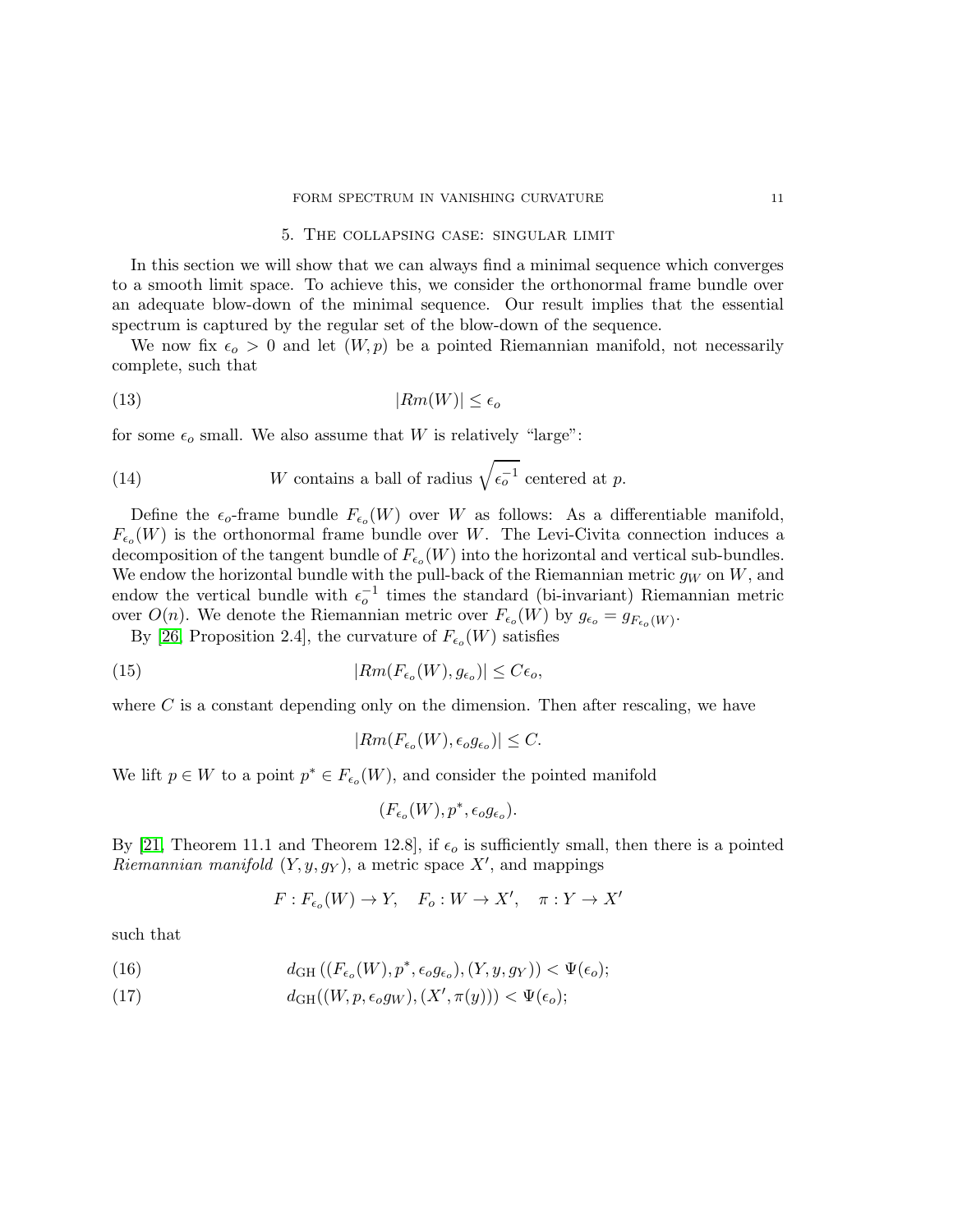and the group  $O(n)$  acts on  $F_{\epsilon_o}(W)$  equivariantly:

<span id="page-11-4"></span>(18)  
\n
$$
\begin{array}{ccc}\n(T_{\epsilon_o}(W), p^*, \epsilon_o g_{\epsilon_o}) & \xrightarrow{F} & (Y, y, g_Y) \\
\downarrow^{\pi} & & \downarrow^{\pi} & \cdot \\
(W, p, \epsilon_o g_W) & \xrightarrow{F_o} & X' = Y/O(n)\n\end{array}
$$

Moreover, the injectivity radius of Y has a positive lower bound. By  $[13]$ , we know that there is an almost flat manifold  $N = N_{\epsilon_o}$  such that  $F_{\epsilon_o}(W)$  is a fiber bundle with fiber N over Y. Without loss of generality, we assume that  $W$  is an A-regular manifold and hence so is  $F_{\epsilon_o}(W)$  by [\[26\]](#page-29-10).

Let  $\delta > 0$  be a small positive number. In order to use Theorem [4.2,](#page-9-0) we let  $W_{\delta} \subset W$  be any ball of radius  $\delta\sqrt{\epsilon_o^{-1}}$  in W, and define  $Y_\delta$  to be the image of  $F_{\epsilon_o}(W_\delta)$  under F. Denote by  $\lambda = \lambda_o(k, W_\delta)$  the smallest eigenvalue of the Friedrichs extension of the Laplace operator on k-forms over  $W_{\delta}$ . Let  $\omega$  be an approximate k-eigenform for  $\lambda$  such that

- (1)  $\omega$  is smooth with compact support in  $W_{\delta}$ ;
- (2) for a very small number  $\varepsilon$ , we have

$$
\|\Delta\omega - \lambda\omega\|_{L^2(W_\delta, g_W)} \leq \varepsilon \|\omega\|_{L^2(W_\delta, g_W)}.
$$

Let  $\omega^*$  be the pull-back of  $\omega$  from  $W_\delta$  to  $F_{\epsilon_o}(W_\delta)$  and denote the Laplacian over  $F_{\epsilon_o}(W_\delta)$ by  $\Delta^*$ . By passing to the universal cover  $\tilde{W}_\delta$  of  $W_\delta$  we know that a cover of  $F_{\epsilon_o}(W_\delta)$  is almost the product<sup>[2](#page-11-0)</sup>  $\tilde{W}_{\delta} \times O_{\epsilon_o}(n)$ , where  $O_{\epsilon_o}(n)$  is the Riemannian manifold  $O(n)$  with the standard Riemannian metric scaled by  $\epsilon_o^{-1}$ . By [\(15\)](#page-10-1),  $\tilde{W}_\delta \times O_{\epsilon_o}(n)$  is almost Euclidean, and as a result we have the pointwise estimate

<span id="page-11-2"></span>(19) 
$$
|\Delta^* \omega^* - (\Delta \omega)^*| \leq \Psi(\epsilon_o + \delta) \left( |(\nabla^*)^2 \omega^*| + |\nabla^* \omega^*| + |\omega^*| \right),
$$

where  $\nabla^*$  denotes the gradient operator of  $(F_{\epsilon_o}(W_{\delta}), g_{\epsilon_o})$ , and  $(\Delta \omega)^*$  is the pull-back of  $\Delta \omega$ to the frame bundle  $F_{\epsilon_o}(W)$ . Since W is an A-regular manifold, from [\(15\)](#page-10-1), we have

(20) 
$$
|Rm(F_{\epsilon_o}(W), g_{\epsilon_o})| + |\nabla Rm(F_{\epsilon_o}(W), g_{\epsilon_o})| \leq C\epsilon_o.
$$

Denote  $\mathcal{H} = L^2(F_{\epsilon_0}(W_{\delta}), g_{\epsilon_0})$ . By the Divergence Theorem and [\(20\)](#page-11-1),

(21) 
$$
\|(\nabla^*)^2 \omega^*\|_{\mathcal{H}}^2 + \|\nabla^* \omega^*\|_{\mathcal{H}}^2 + \|\omega^*\|_{\mathcal{H}}^2 \leq C \left( \|\Delta^* \omega^*\|_{\mathcal{H}}^2 + \|\omega^*\|_{\mathcal{H}}^2 \right).
$$

Since

<span id="page-11-3"></span><span id="page-11-1"></span>
$$
\|(\Delta\omega)^* - \lambda\omega^*\|_{\mathcal{H}}^2 = \text{Vol}(O_{\epsilon_o}(n)) \cdot \|\Delta\omega - \lambda\omega\|_{L^2(W_{\delta}, g_W)}^2 \leq \varepsilon^2 \|\omega^*\|_{\mathcal{H}}^2,
$$

<span id="page-11-0"></span><sup>&</sup>lt;sup>2</sup>The universal cover of  $F_{\epsilon_o}(W)$  should in fact be  $\tilde{W} \times Spin(n)$ , but here we obscure the fact a bit to simplify notation.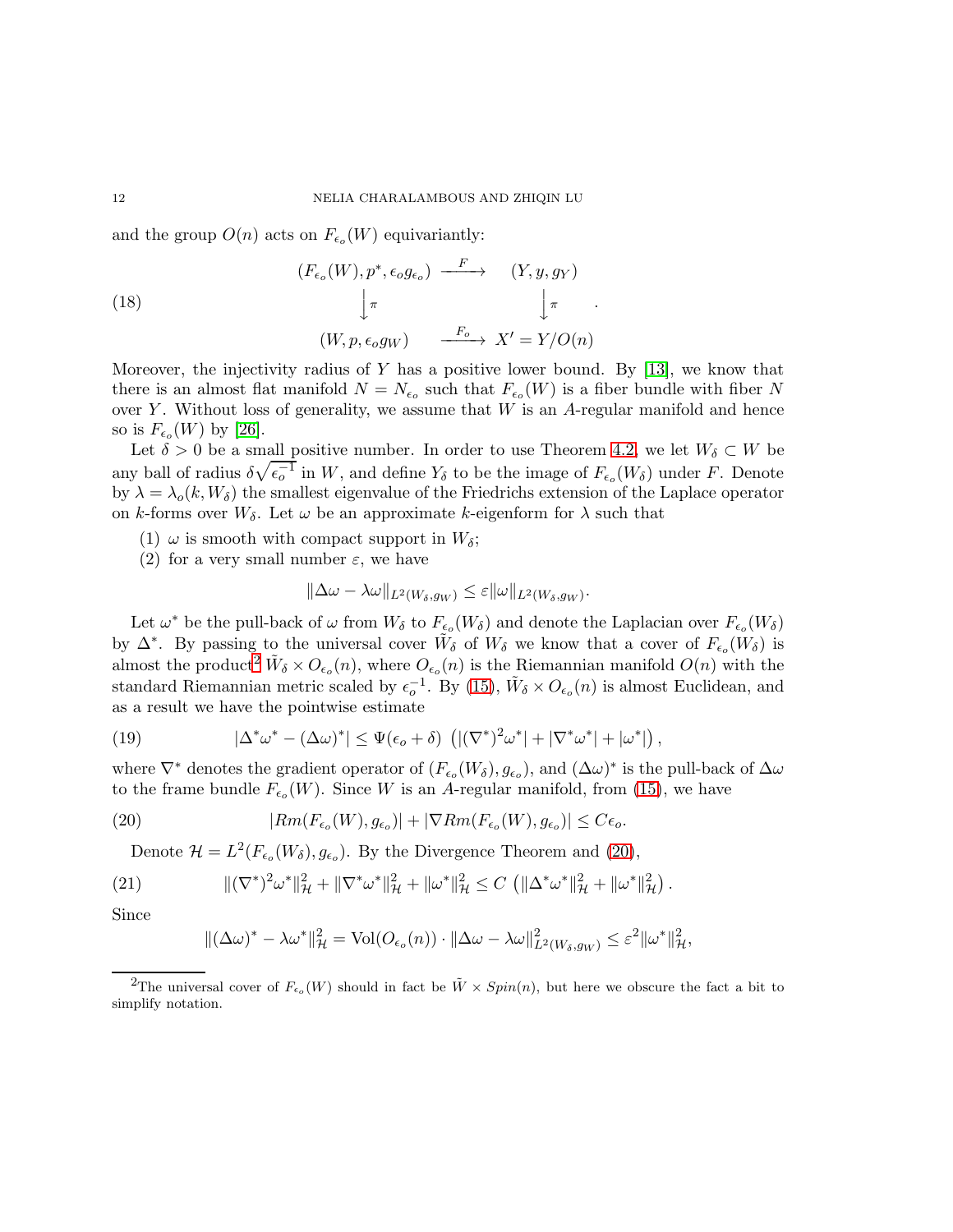it follows that

$$
\|\Delta^* \omega^* - \lambda \omega^*\|_{\mathcal{H}}^2 \le 2\|(\Delta \omega)^* - \lambda \omega^*\|_{\mathcal{H}}^2 + 2\|\Delta^* \omega^* - (\Delta \omega)^*\|_{\mathcal{H}}^2
$$
  

$$
\le 2\varepsilon^2 \|\omega^*\|_{\mathcal{H}}^2 + 2\|\Delta^* \omega^* - (\Delta \omega)^*\|_{\mathcal{H}}^2.
$$

By [\(19\)](#page-11-2), [\(21\)](#page-11-3), we get

<span id="page-12-1"></span>
$$
\|\Delta^*\omega^*-(\Delta\omega)^*\|_{\mathcal{H}}^2\leq \Psi(\varepsilon+\epsilon_0+\delta\mid\lambda)\,\left(\|\Delta^*\omega^*-\lambda\omega^*\|_{\mathcal{H}}^2+\|\omega^*\|_{\mathcal{H}}^2\right).
$$

If  $(\varepsilon + \varepsilon_o + \delta)$  is small enough, by using the above two inequalities, we conclude that

(22) 
$$
\|\Delta^*\omega^* - \lambda\omega^*\|_{\mathcal{H}} \leq \Psi(\varepsilon + \epsilon_o + \delta \mid \lambda) \| \omega^*\|_{\mathcal{H}}.
$$

In other words, the pull-back of an almost eigenform is also an almost eigenform.

We now describe the set of smooth points of  $X'$ .

<span id="page-12-0"></span>**Lemma 5.1.** The set of smooth points  $X'_{\text{reg}}$  of  $X'$  is (Zariski) dense open, and the action of  $O(n)$  on the  $\pi$ -preimage of any smooth point is free. Moreover, we have the following quantitative version of the lemma: let  $X_{\delta} = \pi(Y_{\delta})$ . Then there is a point  $x' \in X_{\delta}$  such that a ball of radius C $\delta$  centered at x' is contained in  $X'_{reg} \cap X_{\delta}$ . The curvature of  $x' \in X'_{reg}$ is bounded by  $C/d(x')^2$  for a constant C, where  $d(x')$  is the distance to the singular locus  $X_{\text{sing}}$  of  $X'$ .

*Proof.* The fact that the set of smooth points of  $X'$  is dense open is well-known. We prove that the action of  $O(n)$  on any pre-image of a smooth point of  $X'$  is free.

Let  $x' \in X'$  be a smooth point, and let Z be an open ball centered at x' contained in  $X'_{\text{reg}}$ . Let  $W_Z = F_o^{-1}(Z)$ . By shrinking the ball if necessary, we can assume that  $W_Z$ is diffeomorphic to  $N \times Z$  (cf. [\[13\]](#page-28-12)). Let  $F_N$  be the frame bundle of W restricted to N. Then  $F_{\epsilon_0}(W_Z)$  is diffeomorphic to  $F_N \times Z$ . Thus as N collapses to a point, we get  $\pi^{-1}(Z) = O(n) \times Z$  and the action of  $O(n)$  at x' is free.

Now we prove the quantitative version of the lemma. Since  $W_{\delta}$  is a ball of radius  $\delta\sqrt{\epsilon_o^{-1}}$ and the injectivity radius of  $Y$  has a lower bound, by  $(16)$ , without loss of generality, we conclude that the injectivity radius of  $Y_{\delta} = F_{\epsilon_o}(W_{\delta})$  is at least  $\delta$ . Therefore, replacing  $Y_{\delta}$  by the ball of radius  $\delta$  if necessary, we can identify  $Y_{\delta}$  with a small ball of the Euclidean space. Since  $X'_{\text{sing}}$  is the image, under  $\pi$ , of the points of  $Y_{\delta}$  on which the action of  $O(n)$  is not free, then it is the union of finitely many submanifolds and it is closed. Using mathematical induction, there exists a point x' such that the ball of radius  $C\delta$  (with  $C < 1$ ) does not intersect  $X'_{\text{sing}}$ .

The curvature estimate follows from compactness. Let  $x_j \in X' \backslash X'_{sing}$  such that

$$
d(x_j, X'_{\text{sing}}) \to 0.
$$

Assume that  $x_j \to x_\infty \in X'_{sing}$ . Then, since  $(X', x_\infty, d(x_j, X'_{sing})^{-2} g_{X'})$  converges to a tangent cone at  $x_{\infty}$ , the curvature estimate follows.  $\Box$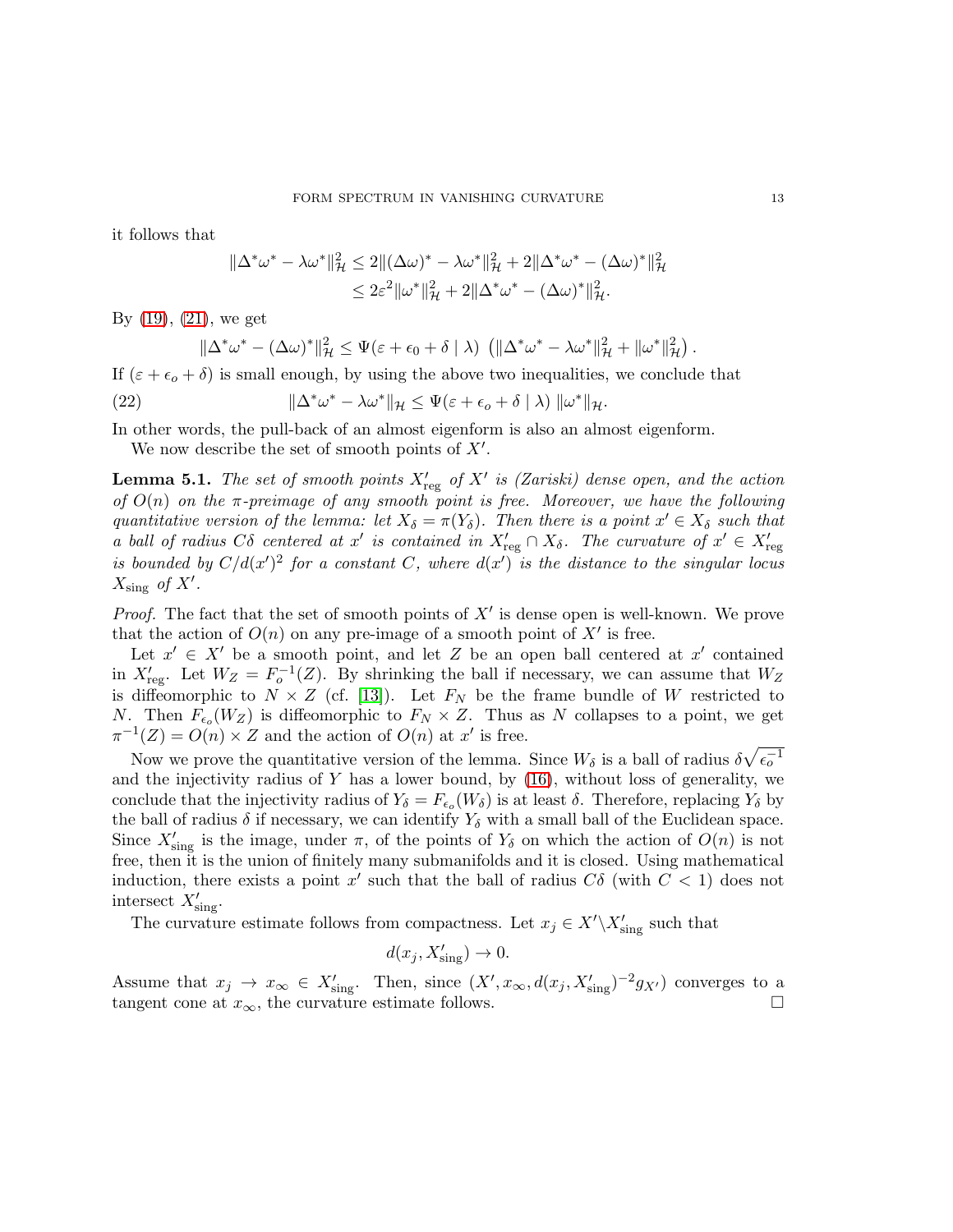We shall use the above lemma to study the approximate k-eigenform  $\omega$ , and its lift  $\omega^*$ . By Lemma [4.1,](#page-8-0) we know that  $F^{-1}(Y_{\delta})$  is diffeomorphic to  $N \times Y_{\delta}$ , if  $\delta$  is sufficiently small, and we can write

$$
\omega^* = \sum_{s=0}^k \alpha^s \wedge \beta^{k-s},
$$

where  $\alpha^s$  is an s-form on  $(N, \epsilon_o^{-1}g_N)$ , and  $\beta^{k-s}$  is a  $(k-s)$ -form on  $(Y_\delta, \epsilon_o^{-1}g_Y)$ . Assume that the dimension of X' is m. Then the dimension of N is  $n - m$ . We write

<span id="page-13-0"></span>(23) 
$$
\omega^* = \sum_{k \ge s \ge k-m} \alpha^s \wedge \beta^{k-s} + \sum_{s < k-m} \alpha^s \wedge \beta^{k-s} = \omega_1^* + \omega_2^*.
$$

We claim  $\omega_2^* \equiv 0$ . In order to prove this we will show that  $\beta^{k-s} \equiv 0$  for all  $s < k-m$ . By continuity, it suffices to show that at any point  $y' \in Y$  where  $\pi(y')$  is smooth,  $\beta^{k-s}(y') = 0$ . To see this, we let Z be a small ball in  $X'_{reg}$  centered at  $\pi(y')$ . Using the notation in Lemma [5.1,](#page-12-0) we know that if the radius of the ball is sufficiently small, then  $W_Z = F_o^{-1}(Z)$ is diffeomorphic to  $N \times Z$ . In this case, the commutative diagram [\(18\)](#page-11-4) is reduced to

$$
F_N \times Z \xrightarrow{F} O(n) \times Z
$$

$$
\downarrow \pi \qquad \qquad \downarrow \pi \qquad \dots
$$

$$
N \times Z \xrightarrow{F_o} Z
$$

Via the diffeomorphism of  $W_Z$  to  $N \times Z$ , we can decompose the k-form  $\omega$  as

$$
\omega=\sum_{k-s\le m}\xi^s\wedge\eta^{k-s}
$$

where  $\xi^s$  is an s-form on N and  $\eta^{k-s}$  is a  $(k-s)$ -form on Z. We then have

$$
\omega^* = \sum_{k-s \le m} \pi^*(\xi^s) \wedge \eta^{k-s}.
$$

Comparing the above expression of  $\omega^*$  with that in [\(23\)](#page-13-0), we get  $\beta^{k-s} \equiv 0$  on  $\pi^{-1}(Z)$  for  $k - m > s$ . Hence  $\omega_2^* \equiv 0$ , and we therefore can write

(24) 
$$
\omega^* = \sum_{k \ge s \ge k-m} \alpha^s \wedge \beta^{k-s}.
$$

From [\(22\)](#page-12-1) and assumption [\(13\)](#page-10-3) for the curvature tensor, we have

<span id="page-13-1"></span>
$$
\lambda = \lambda_o(k, W_{\delta}) \ge \frac{\|\nabla^* \omega^*\|_{\mathcal{H}}^2}{\|\omega^*\|_{\mathcal{H}}^2} - \Psi(\varepsilon + \epsilon_o + \delta).
$$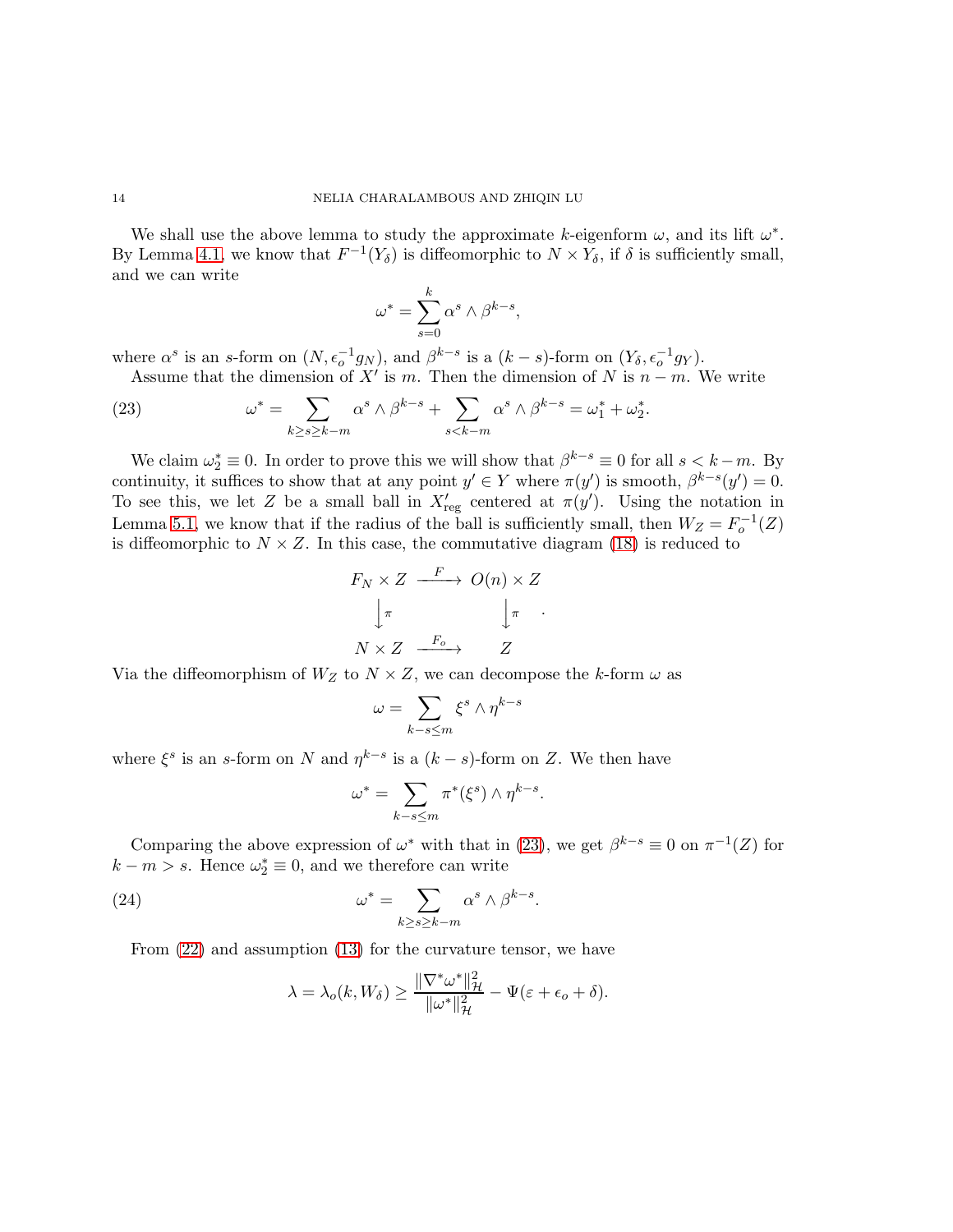Using [\(24\)](#page-13-1), together with Lemma [4.1,](#page-8-0) we have

$$
\frac{\|\nabla^*\omega^*\|_{\mathcal{H}}^2}{\|\omega^*\|_{\mathcal{H}}^2} \ge \min_{k\ge s\ge k-m} \left[ \frac{\|\nabla_N\alpha^s\|_{L^2(N,\epsilon_o^{-1}g_N)}^2}{\|\alpha^s\|_{L^2(N,\epsilon_o^{-1}g_N)}^2} + \frac{\|\nabla_Y\beta^{k-s}\|_{L^2(Y_\delta,\epsilon_o^{-1}g_Y)}^2}{\|\beta^{k-s}\|_{L^2(Y_\delta,\epsilon_o^{-1}g_Y)}^2} \right] - \Psi(\epsilon_o+\delta).
$$

Eliminating the Rayleigh quotient for  $Y$ , we get

$$
\frac{\|\nabla^*\omega^*\|_{\mathcal{H}}^2}{\|\omega^*\|_{\mathcal{H}}^2} \ge \min_{s\ge k-m} \lambda_o(s,(N,\epsilon_o^{-1}g_N)) - \Psi(\epsilon_o + \delta \mid \lambda).
$$

We can verify that

<span id="page-14-0"></span>
$$
\alpha((N, \epsilon_o^{-1}g_N), m, n, k) = \min_{k \ge s \ge k-m} \lambda_o(s, (N, \epsilon_o^{-1}g_N)),
$$

noting that for  $k < m$ ,  $\lambda_o(0, (N, \epsilon_o^{-1} g_N)) = 0$ . Thus we get

(25) 
$$
\lambda \ge \alpha((N, \epsilon_o^{-1}g_N), m, n, k) - \Psi(\varepsilon + \epsilon_o + \delta \mid \lambda).
$$

Now we can prove the main result of this section which, as we will see in the next section, allows us to replace the minimal sequence by one that collapses to a smooth manifold.

<span id="page-14-1"></span>**Theorem 5.2.** Let  $(W, p)$  be a pointed Riemannian manifold which satisfies [\(13\)](#page-10-3), [\(14\)](#page-10-4). Then for any  $\delta > 0$  small enough, there is an open subset  $W' \subset W$  such that

- $(1)$   $F_o(W') \subset X'_{\text{reg}};$
- (2) W' is a ball of radius  $C\delta\sqrt{\epsilon_o^{-1}}$  for some constant C;
- (3)  $\lambda_o(k, W') \leq \lambda_o(k, W) + \Psi(\epsilon_o + \delta \mid \lambda_o(k, W)).$

*Proof.* We take a ball  $Z \subset X'_{reg} \cap X_{\delta}$  of radius  $C \delta \sqrt{\epsilon_o^{-1}}$ , and define  $W' = W_Z$ . Then, by Lemma [5.1](#page-12-0) W' is almost a product  $N \times Z$  with the metric  $\epsilon_o^{-1} g_N \times \epsilon_o^{-1} g_{X'}$ .

Let  $d(x')$  be the distance of a point  $x' \in X'$  to the singular locus  $X'_{sing} = X' \setminus X'_{reg}$ . Then the curvature of X' at x' is bounded by  $C/(d(x'))^2$ . If we shrink the radius of Z by half, then the curvature of X' on Z, with respect to the metric  $\epsilon_o^{-1}g_{X'}$ , is bounded by  $C\delta^{-2}\epsilon_o$ . Therefore, for a fixed  $\delta$ , if  $\epsilon_o = \epsilon_o(\delta)$  is small enough, then the curvature goes to zero. By Theorem [3.3,](#page-7-1) we have

$$
\lambda_o(k, W') \le \alpha((N, \epsilon_o^{-1}g_N), m, n, k) + \Psi(\epsilon_o(\delta) + \delta) = \alpha((N, \epsilon_o^{-1}g_N), m, n, k) + \Psi(\delta).
$$

By  $(25)$ , we have

$$
\lambda_o(k, W') = \alpha((N, \epsilon_o^{-1} g_N), m, n, k) + \Psi(\delta) \leq \lambda_o(k, W) + \Psi(\delta \mid \lambda_o(k, W)).
$$

This completes the proof of the theorem.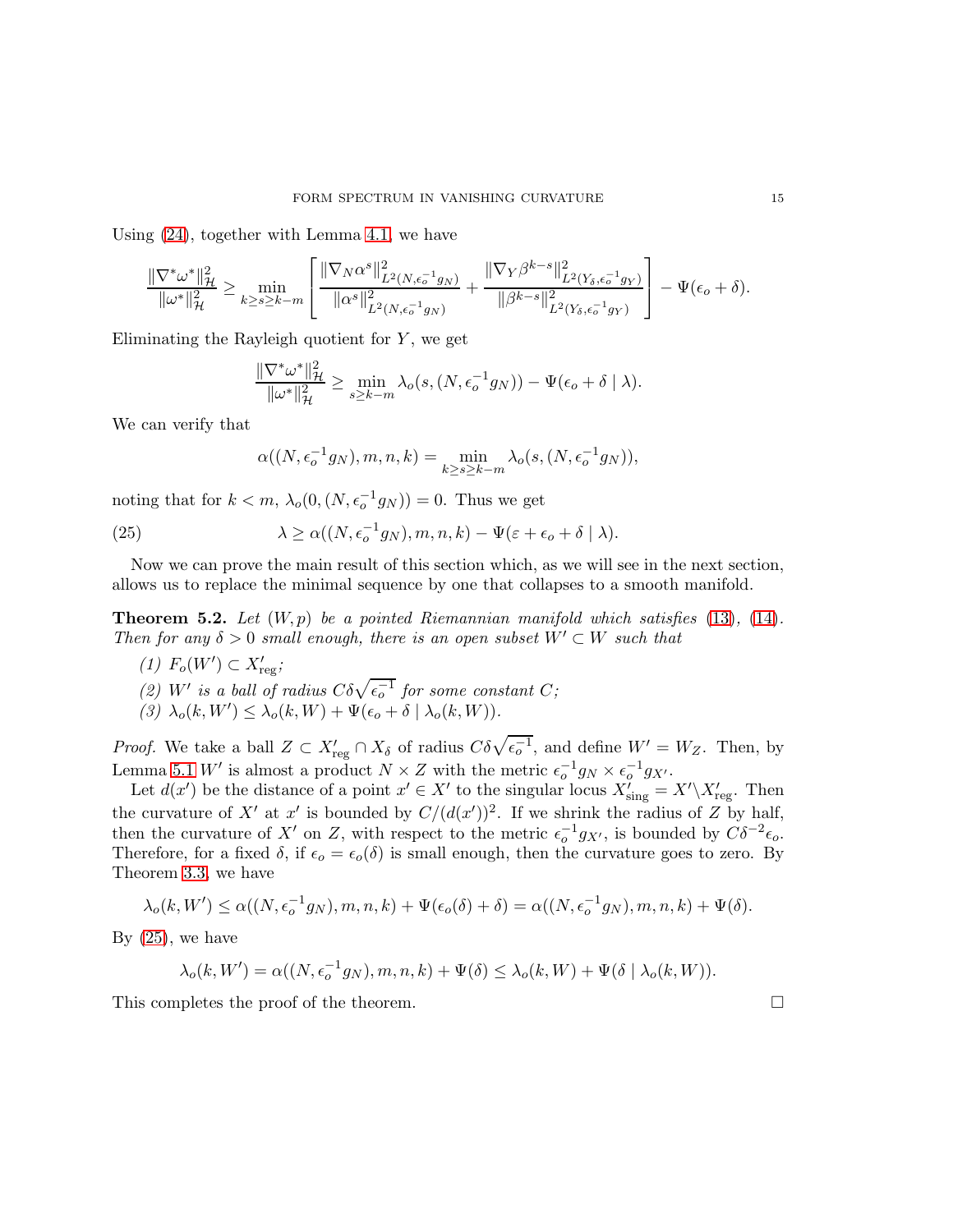#### 16 NELIA CHARALAMBOUS AND ZHIQIN LU

#### 6. Proof of Theorem [1.2](#page-1-0)

In this section, we prove Theorem [1.2.](#page-1-0) Let  $\varepsilon_i \to 0$ , and  $R_i > C \varepsilon_i^{-2}$ . By Proposition [2.3,](#page-5-1) there exists a minimal sequence  $S = \{(x_i, R_i)\}\$  such that the balls  $M_i = B_{x_i}(2R_i)$  are disjoint and the curvature of  $M_i = B_{x_i}(R_i)$  is bounded by  $\varepsilon_i$ . Let  $I(x_i)$  be the injectivity radius at  $x_i$ .

*Proof of Theorem [1.2.](#page-1-0)* First, we assume that  $\liminf I(x_i) > \nu$  for some  $\nu > 0$ . By [\[21,](#page-29-11) Theorem 6.7] (see also [\[23,](#page-29-12) (8.20)]), whenever we have a convergent sequence of pointed manifolds  $(M_i, x_i)$  with injectivity radius uniformly bounded below and bounded curvature, the limit space  $(X, p)$  is a smooth manifold with a  $\mathcal{C}^{1,\alpha}$ -metric tensor. Since we are able to assume that the  $M_i$  are A-regular, the convergence is in the  $\mathcal{C}^{\infty}$ -topology, and the limit space  $(X, p)$  is a smooth manifold.

In fact, the limit space  $(X, p)$  is a flat and complete noncompact manifold. As a result, there are mappings  $F_i: B_{x_i}(R_i) \to X$  which are diffeomorhisms of the balls  $B_{x_i}(R_i)$  onto their images. Moreover the pullback metrics  $(F_i^{-1})^* g_{M_i}$  are convergent to the flat metric of X in the  $\mathcal{C}^{\infty}$ -topology.

As we saw in Theorem [3.2,](#page-6-3) the essential spectrum of  $X$  is a connected interval. Therefore, for any  $\lambda \in \sigma_{\text{ess}}(k, \Delta, X)$ , working as in the proof of Theorem [3.3,](#page-7-1) we can use the pull-backs of the approximate eigenforms on  $X$  to  $M$  and conclude that the essential spectrum of  $M$ is a connected interval as well.

Note that in the case  $I(x_i) \to \infty$  the limit space X is the Euclidean space  $\mathbb{R}^n$ . It follows that in this case the essential spectrum on k-forms is  $[0, \infty)$  for all k.

We now assume that  $I(x_i) \to 0$ . This is the most complicated case of the two, and requires full use of the results from the previous two sections. Let  $\delta_i = (\varepsilon_i)^{1/4}$ . By Theorem [5.2,](#page-14-1) we can find another sequence  $M'_i \subset M_i$ , and  $F_i : M_i \to X'$  such that

- (1)  $F_i(M'_i) \subset X'_{\text{reg}};$
- (2)  $M'_i$  is a ball of radius  $R'_i = C(\varepsilon_i)^{-1/4}$ ;
- (3)  $\lambda_o(k, M'_i) \leq \lambda_o(k, M_i) + \Psi(\varepsilon_i \mid \lambda_o(k, M_i)).$

Without loss of generality, we may assume that  $M'_i = B_{y_i}(R'_i)$ , where  $y_i \in M_i$  and  $R'_i \to \infty$ . Note that the  $M'_i$  are also disjoint. Then the 3rd condition above implies that  $S' = \{(y_i, R'_i)\}\$ is a minimal sequence. Since  $S'$  satisfies the conditions of Theorem [4.2,](#page-9-0) we conclude that the essential spectrum is either empty or a connected interval.  $\Box$ 

Let  $\Delta$  denote the covariant Laplacian on k-forms. By the Weitzenböck formula and asymptotic flatness, we have

Corollary 6.1. Let  $(M^n, g)$  be a complete noncompact Riemannian manifold which is asymptotically flat. Then for  $0 \leq k \leq n$ ,  $\sigma_{\text{ess}}(k, \Delta, M) = \sigma_{\text{ess}}(k, \Delta, M)$  and is therefore either empty or  $[\alpha_k,\infty)$  for a nonnegative number  $\alpha_k$ , in other words it is computable.

<span id="page-15-0"></span>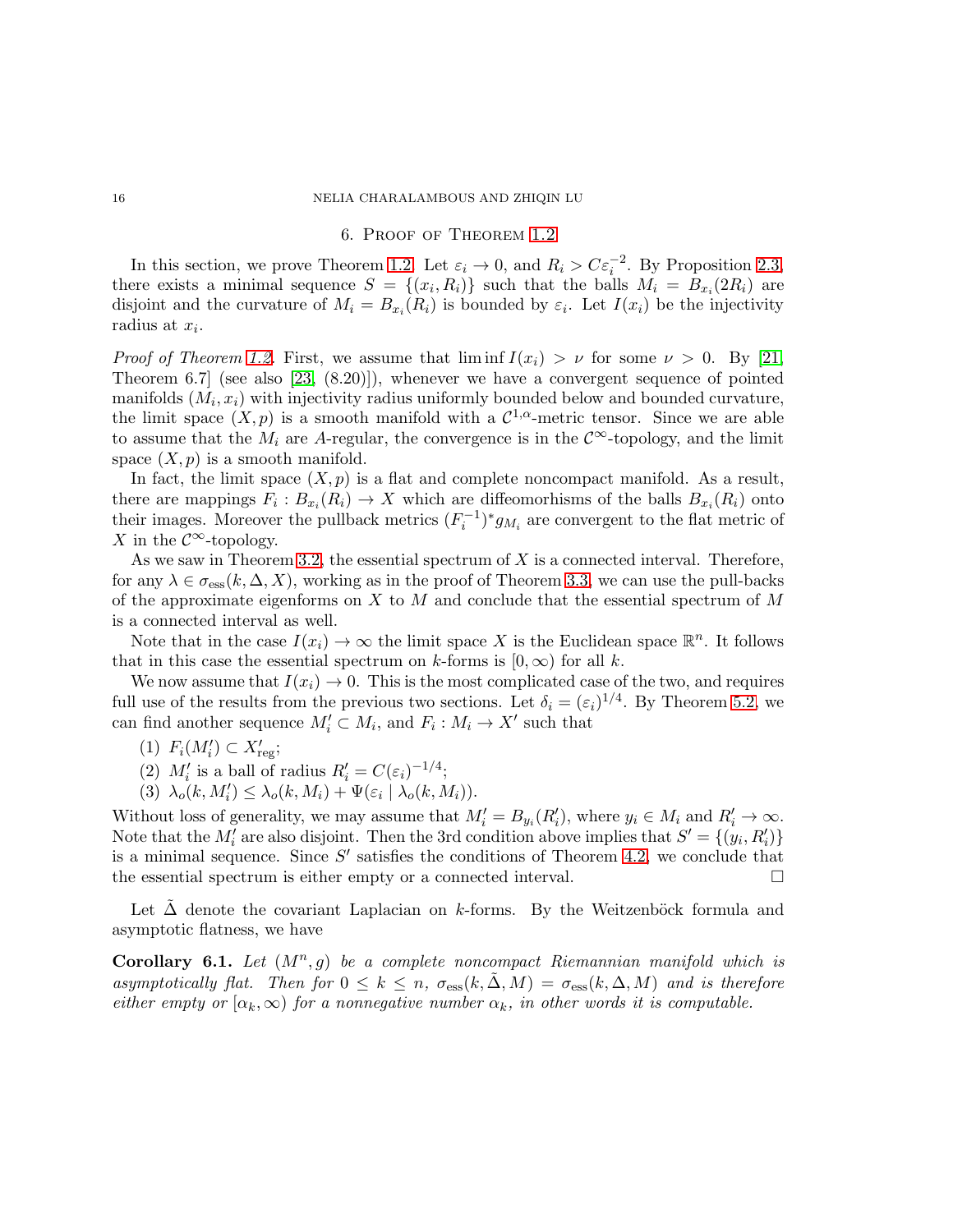## <span id="page-16-0"></span>7. The k-form Spectrum over Manifolds with Asymptotically Nonnegative RICCI CURVATURE

In this final section we prove Theorem [1.4](#page-2-1) and Corollary [1.5.](#page-2-3) We first give the following definition for the dimension of a manifold at infinity following Cheeger and Colding.

<span id="page-16-1"></span>Definition 7.1 (Dimension at infinity). Suppose that M has asymptotically nonnegative Ricci curvature along a sequence of expanding balls as in Definition [1.3.](#page-2-0) We consider any positive sequence  $\varepsilon_i \to 0$  such that  $\sqrt{\varepsilon_i}R_i \to \infty$ , but  $\varepsilon_i^{-1}\delta_i \to 0$ . Then, after possibly passing to a subsequence,  $(B_{x_i}(R_i), x_i, \varepsilon_i g, \sqrt{\varepsilon_i}R_i)$  is convergent in the pointed Gromov-Hausdorff sense to a metric space  $(X, p)$ . We define the supremum of all the dimensions of the possible limit spaces as the dimension at infinity of M, and we denote it by  $\dim_{\infty} M$ .

If the Ricci curvature of manifold is nonnegative, then  $\dim_{\infty} M$  is the dimension of the cone of the manifold at infinity. The following fact is straightforward based on the results in [\[11\]](#page-28-7).

<span id="page-16-2"></span>**Lemma 7.2.** Under the assumptions of Theorem [1.4,](#page-2-1) there exists a sequence  $M_i = B_{x_i}(R_i)$ and  $p_i \in M_i$ , a sequence  $\varepsilon_i \to 0$ , and a sequence  $R'_i \to \infty$  such that

$$
d_{\mathrm{GH}}\left((M_i, p_i, \varepsilon_i g, R'_i), (\mathbb{R}^q, 0, g_E, \infty)\right) \to 0
$$

as  $i \to \infty$ , where  $q \ge 1$  is the dimension of M at infinity, and  $g_E$  is the standard Euclidean metric of  $\mathbb{R}^q$ .

The above lemma allows us to find  $L^2$  approximate eigenfunctions for every spectral point  $\lambda \in [0,\infty)$  for manifolds with asymptotically nonnegative Ricci curvature. This was not previously possible, even for manifolds with Ricci curvature nonnegative. It also provides a novel proof of the same result due to the second author and D. Zhou [\[34\]](#page-29-13) without resorting to Sturm's  $L^p$  independence result [\[41\]](#page-29-14).

<span id="page-16-3"></span>**Lemma 7.3.** Let  $(M, q)$  be a complete noncompact Riemannian manifold. Assume that on a sequence of geodesic balls  $M_i = B_{x_i}(R_i)$  with  $R_i \to \infty$  there exist  $\delta_i \to 0$  such that  $\text{Ric}_{M_i} \geq -\delta_i$ . Then for each  $\lambda \geq 0$  and each i there exists a smooth function  $\phi_i$  whose support lies in  $M_i$  such that

$$
\|(\Delta - \lambda)\phi_i\|_{L^2(M)} \le \Psi(i^{-1}) \|\phi_i\|_{L^2(M)}.
$$

As a result, the spectrum of the Laplacian on functions over M is  $[0,\infty)$ .

*Proof.* By Lemma [7.2,](#page-16-2) there exist a sequence  $x_i \in M_i$  and  $\varepsilon_i \to 0$  such that

 $d_{GH} ((M_i, x_i, \varepsilon_i, 5), (\mathbb{R}^q, 0, g_E, 5)) \to 0.$ 

By [\[10\]](#page-28-10), there exist harmonic maps

 $\Phi_i: (M_i, x_i, \varepsilon_i g, 3) \to \mathbb{R}^q$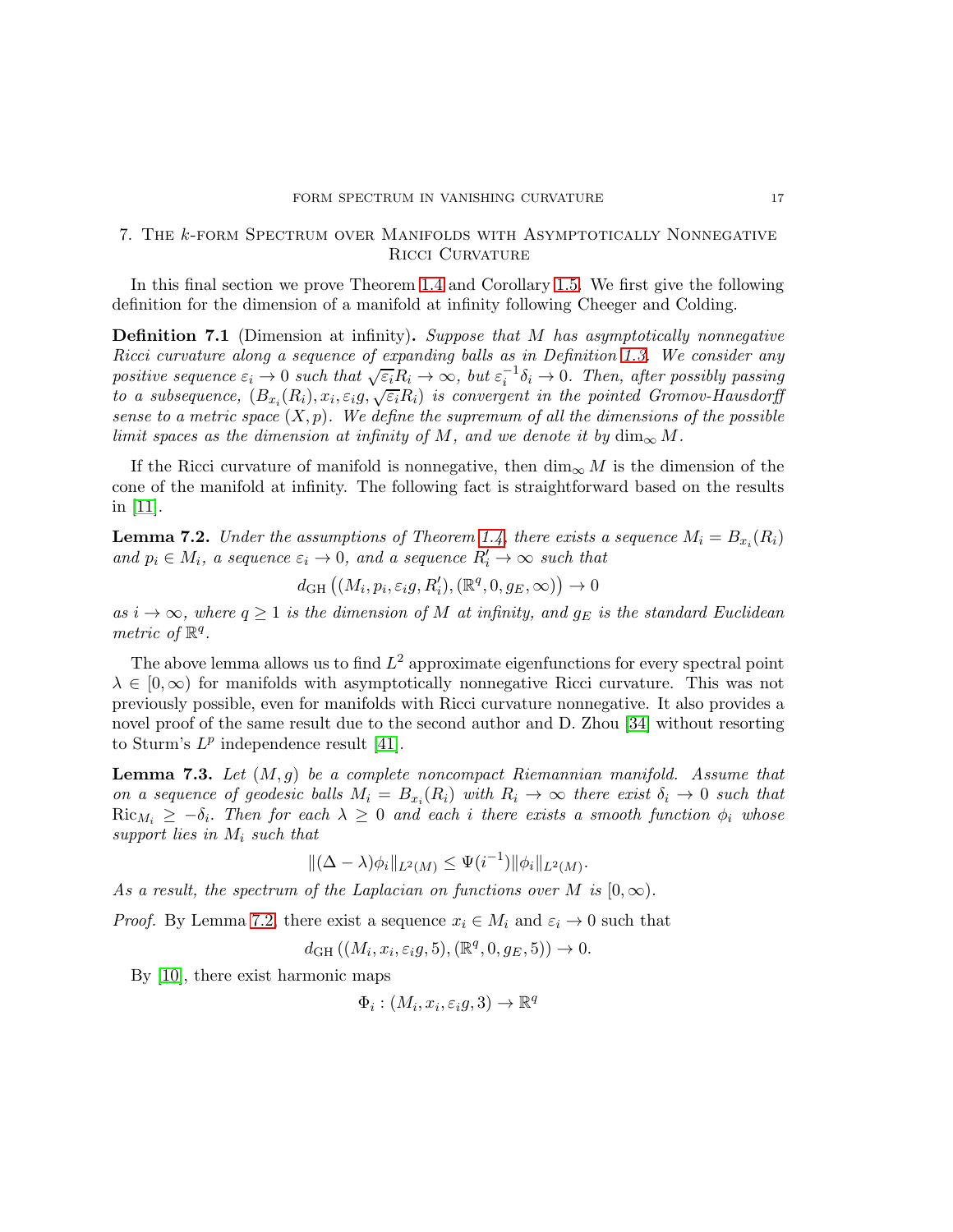satisfying the following properties. First, we have  $\Phi_i(M_i, x_i, \varepsilon_i g, 1) \subset (\mathbb{R}^q, 0, g_E, 2)$  and  $|\nabla \Phi_i| \le c(n)$ . Writing the map  $\Phi_i$  in coordinates,  $\Phi_i = (b_{i,1}, \dots, b_{i,q})$ , then for  $1 \le j, l \le q$ , we have

$$
\int_{(M_i, x_i, \varepsilon_i g, 1)} \sum_{j,l} |\text{Hess } b_{i,j}|^2 \leq \Psi(i^{-1}) \cdot \text{Vol}((M_i, x_i, \varepsilon_i g, 1)), \text{ and}
$$

$$
\int_{(M_i, x_i, \varepsilon_i g, 1)} \sum_{j,l} |\langle \nabla b_{i,j}, \nabla b_{i,l} \rangle - \delta_{jl}| \leq \Psi(i^{-1}) \cdot \text{Vol}((M_i, x_i, \varepsilon_i g, 1)).
$$

The Gromov-Hausdorff convergence implies that

$$
|d(\Phi_i(q_1), \Phi_i(q_2)) - d(q_1, q_2)| \leq \Psi(i^{-1})
$$

for any  $q_1, q_2 \in (M_i, x_i, \varepsilon_i g, 1)$ , where the distances are with respect to the metrics  $\varepsilon_i g$  and the Euclidean distance respectively.

In order to use the above results, we make the following rescaling. We use the diffeomorphism  $\xi_i: (M_i, x_i, g, \varepsilon_i^{-1/2}) \to (M_i, x_i, \varepsilon_i g, 1)$  and a similar map on  $(\mathbb{R}^q, 0, g_E, 1)$  to get rescaled maps

$$
\tilde{\Phi}_i:(M_i,x_i,g,\varepsilon_i^{-1/2})\to(\mathbb{R}^q,0,\varepsilon_i^{-1}g_E,\varepsilon_i^{-1/2}),\qquad\tilde{\Phi}_i=\frac{\Phi_i}{\sqrt{\varepsilon}_i}=(\tilde{b}_{i,1},\cdots,\tilde{b}_{i,q}),
$$

which are also harmonic. It is clear that the rescaled maps also satisfy  $|\nabla \tilde{\Phi}_i| \leq c(n)$  and

<span id="page-17-1"></span>(26) 
$$
\int_{(M_i,x_i,g,\varepsilon_i^{-1/2})} \sum_{j,l} |\text{Hess}\,\tilde{b}_{i,j}|^2 \leq \Psi(i^{-1}) \cdot \text{Vol}((M_i,x_i,g,\varepsilon_i^{-1/2})),
$$

$$
\int_{(M_i,x_i,g,\varepsilon_i^{-1/2})} \sum_{j,l} |\langle \nabla \tilde{b}_{i,j}, \nabla \tilde{b}_{i,l} \rangle - \delta_{jl}| \leq \Psi(i^{-1}) \cdot \text{Vol}((M_i,x_i,g,\varepsilon_i^{-1/2})).
$$

For any  $q_1, q_2 \in (M_i, x_i, g, \varepsilon_i^{-1/2}),$  we have

(27) 
$$
|d(\tilde{\Phi}_i(q_1), \tilde{\Phi}(q_2)) - d(q_1, q_2)| \leq \Psi(i^{-1}) \varepsilon_i^{-1/2}
$$

where  $d(x, y)$  denotes the distance in the (rescaled) respective metrics. In particular, if we take  $q = q_1$ , and  $\bar{\Phi}(q_2) = 0$ , we have

<span id="page-17-0"></span>(28) 
$$
\left| \|\tilde{\Phi}_i\|(q) - d(q, q_2) \right| = \Psi(i^{-1}) \varepsilon_i^{-1/2}
$$

where  $\|\tilde{\Phi}_i\| = \sqrt{\tilde{b}_{i,1}^2 + \cdots + \tilde{b}_{i,q}^2}$ .

Let  $\chi_i(r)$  be a smooth function on R such that  $\chi_i(r) = 1$  for  $|r| \leq \varepsilon_i^{-1/2}/2$ ;  $\chi_i(r) = 0$  for  $|r| > \varepsilon_i^{-1/2}$ ; and  $|\chi'_i| \leq 4\sqrt{\varepsilon_i}$ . Since  $\tilde{\Phi}_i$  is harmonic, a straightforward computation shows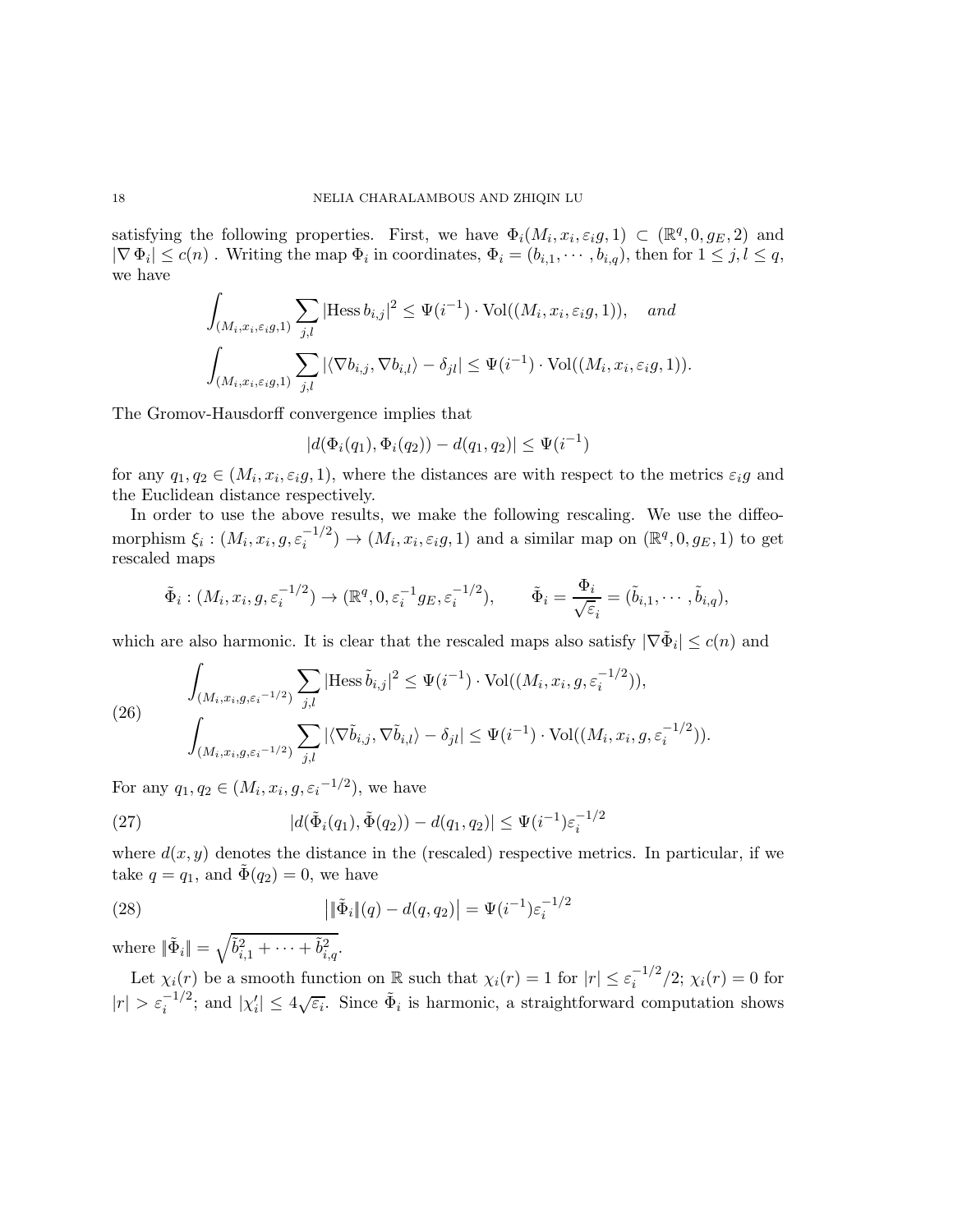that

$$
\left| |\nabla \|\tilde{\Phi}_i\|^2 - 1 \right| \leq C \sum_{j,l} |\langle \nabla \tilde{b}_{i,j}, \nabla \tilde{b}_{i,l} \rangle - \delta_{jl}|, \quad \left| \Delta \|\tilde{\Phi}_i\| \right| \leq C \frac{\sum_{j,l} |\langle \nabla \tilde{b}_{i,j}, \nabla \tilde{b}_{i,l} \rangle - \delta_{jl}|}{\|\tilde{\Phi}_i\|}.
$$

Define

$$
\phi_i = e^{i\sqrt{\lambda}\,\tilde b_{i,1}} \chi_i(\|\tilde\Phi_i\|).
$$

By [\(28\)](#page-17-0), we know that  $\phi_i$  is a smooth function with compact support. For  $\varepsilon_i^{-1/2}/2 < ||\tilde{\Phi}_i|| <$  $\varepsilon_i^{-1/2}$ , we have

$$
|(\Delta - \lambda)\phi_i|^2 \le C \left| |\nabla \tilde{b}_{i,1}|^2 - 1 \right| + C\sqrt{\varepsilon_i},
$$

and for all other values of  $\|\tilde{\Phi}_i\|$  the left side is zero. Estimate [\(26\)](#page-17-1) gives

$$
\|(\Delta - \lambda)\phi_i\|_{L^2(M)}^2 \le \Psi(i^{-1}) \cdot \text{Vol}((M_i, x_i, g, \varepsilon_i^{-1/2})).
$$

By [\(28\)](#page-17-0),

$$
\{q \mid \|\tilde{\Phi}_i\|(q) < \varepsilon_i^{-1/2}/2\} \supset B_p((1 - \Psi(i^{-1}))\varepsilon_i^{-1/2}/2).
$$

Therefore,

$$
\|\phi_i\|_{L^2(M)}^2 \ge \text{Vol}((M_i, x_i, g, (1 - \Psi(i^{-1}))\varepsilon_i^{-1/2}/2)).
$$

Since the Ricci curvature is asymptotically nonnegative, we have the following volume comparison inequality

(29) Vol
$$
((M_i, x_i, g, \varepsilon_i^{-1/2})) \le C Vol((M_i, x_i, g, (1 - \Psi(i^{-1})) \varepsilon_i^{-1/2}/2)).
$$

<span id="page-18-1"></span>The lemma is proved by combining the above inequalities.  $\Box$ 

Finally, we are able to prove Theorem [1.4,](#page-2-1) which is an extension of Lemma [7.3.](#page-16-3)

*Proof of Theorem [1.4.](#page-2-1)* Assume that  $k \leq q$ . Define the test k-forms

$$
\omega_i = \phi_i \; d\tilde{b}_{i,1} \wedge \cdots \wedge d\tilde{b}_{i,k}
$$

where  $\phi_i$  and  $\tilde{b}_{i,j}$  are defined as in Lemma [7.3.](#page-16-3) By the Weitzenböck formula, it is well known that

<span id="page-18-0"></span>(30) 
$$
(\Delta - \lambda)\omega_i = (\Delta\phi_i - \lambda\phi_i) d\tilde{b}_{i,1} \wedge \cdots \wedge d\tilde{b}_{i,k} - 2\nabla_{\nabla\phi_i} (d\tilde{b}_{i,1} \wedge \cdots \wedge d\tilde{b}_{i,k}) + \phi_i \Delta(d\tilde{b}_{i,1} \wedge \cdots \wedge d\tilde{b}_{i,k}).
$$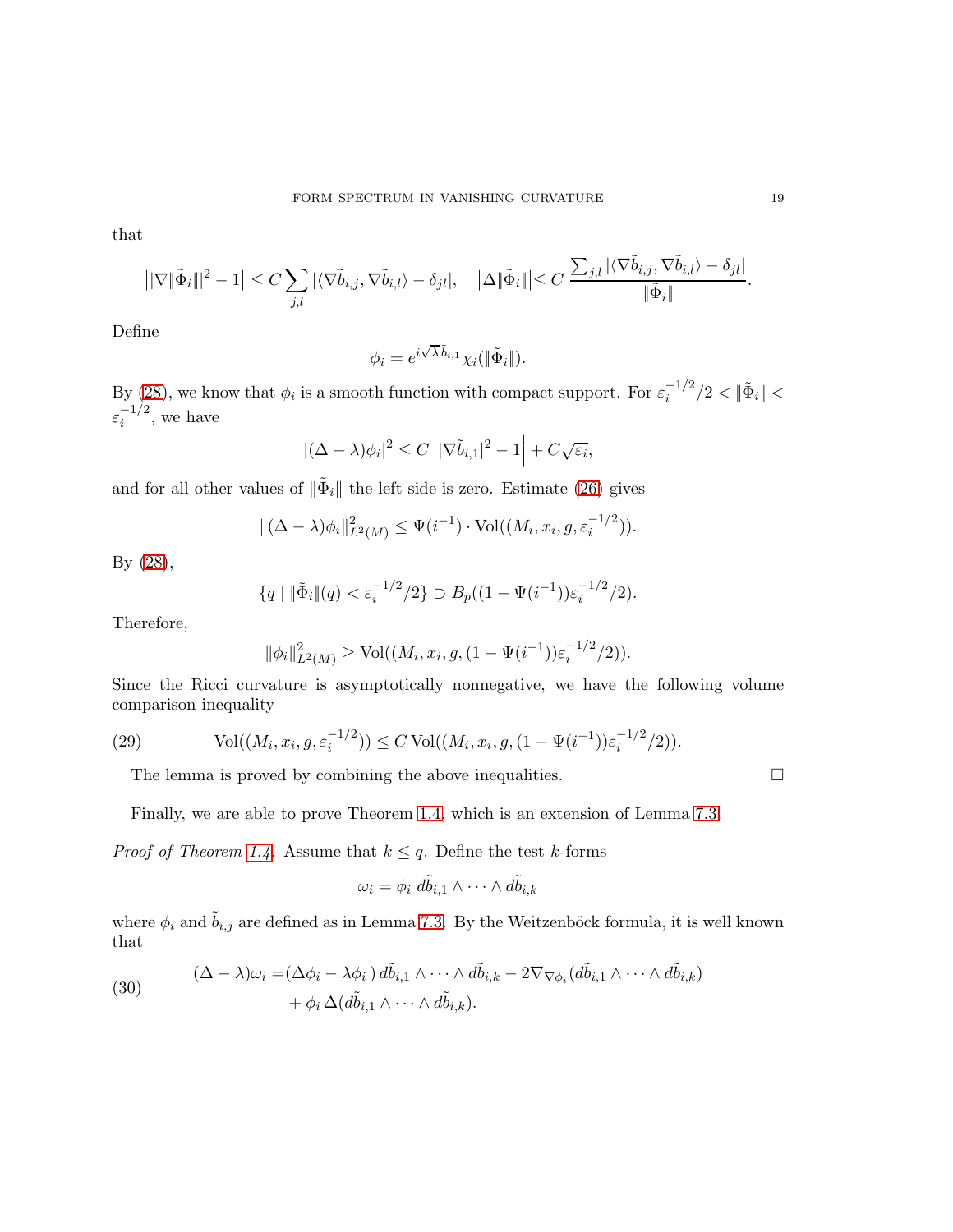Fix any  $\alpha > 1$ . Using formula [\(30\)](#page-18-0) together with the properties of the  $\tilde{b}_{i,j}$  we get, for  $\gamma = 1, 2$ , that

<span id="page-19-0"></span>(31)  
\n
$$
\begin{aligned}\n &|((\Delta + \alpha)^{-\gamma}\omega_i, (\Delta - \lambda)\omega_i)| \\
 &\leq C \|\phi_i\|_{L^2(M)} \cdot \left[ \|(\Delta - \lambda)\phi_i\|_{L^2(M)} + \| |\nabla\phi_i| \cdot |\text{Hess}\,\tilde{\Phi}_i| \, \|_{L^2(M)} \right] \\
 &+ |((\Delta + \alpha)^{-\gamma}\omega_i, \phi_i \Delta(d\tilde{b}_{i,1} \wedge \dots \wedge d\tilde{b}_{i,k}))|,\n\end{aligned}
$$

where we have used the fact that  $(\Delta + \alpha)^{-\gamma}$  is bounded on  $L^2$  for the first two terms in the right side.

<span id="page-19-1"></span>By the proof of Lemma [7.3](#page-16-3) and [\(26\)](#page-17-1), we have

(32) 
$$
\|(\Delta - \lambda)\phi_i\|_{L^2(M)} + \||\nabla \phi_i| \cdot |\text{Hess }\tilde{\Phi}_i| \|_{L^2(M)} \leq \Psi(i^{-1}) \cdot \sqrt{\text{Vol}((M_i, x_i, g, \varepsilon_i^{-1/2}))}.
$$

For the third term in the right side of [\(31\)](#page-19-0), we let  $\eta_i = (\Delta + \alpha)^{-\gamma} \omega_i$  and observe that

$$
|(\eta_i, \phi_i \Delta(d\tilde{b}_{i,1} \wedge \cdots \wedge d\tilde{b}_{i,k}))| = |(\delta(\phi_i \eta_i), \delta(d\tilde{b}_{i,1} \wedge \cdots \wedge d\tilde{b}_{i,k}))|.
$$

Since  $\delta(\phi_i \eta_i) = -\iota(\nabla \phi_i)\eta_i + \phi_i \delta \eta_i$ , and

$$
\begin{aligned} \|\delta \eta_i\|_{L^2(M)}^2 &\leq \|\delta \eta_i\|_{L^2(M)}^2 + \|d\eta_i\|_{L^2(M)}^2 = (\eta_i, \Delta(\Delta + \alpha)^{-\gamma}\omega_i) \\ &= (\eta_i, (\Delta + \alpha)^{-\gamma + 1}\omega_i) - \alpha(\eta_i, (\Delta + \alpha)^{-\gamma}\omega_i) \leq C \|\omega_i\|_{L^2(M)}^2, \end{aligned}
$$

we have  $\|\delta(\phi_i\eta_i)\|_{L^2(M)} \leq C\|\omega_i\|_{L^2(M)}$ . Therefore, by [\(26\)](#page-17-1)

<span id="page-19-2"></span>(33)

$$
\begin{aligned} &|\left(\delta(\phi_i\eta_i), \delta(d\tilde{b}_{i,1}\wedge\cdots\wedge d\tilde{b}_{i,k})\right)|\\ &\leq C\|\omega_i\| \|\text{Hess}\,\tilde{\Phi}_i\| \leq \Psi(i^{-1})\|\omega_i\|_{L^2(M)} \cdot \sqrt{\text{Vol}((M_i, x_i, g, \varepsilon_i^{-1/2}))}. \end{aligned}
$$

In order to estimate the  $L^2$ -norm of  $\omega_i$  from below, we use the following fact from linear algebra

$$
|d\tilde{b}_{i,1}\wedge\cdots\wedge d\tilde{b}_{i,k}|^2\geq 1-c(n)\sum_{j,l}|\langle\nabla \tilde{b}_{i,j},\nabla \tilde{b}_{i,l}\rangle-\delta_{jl}|.
$$

Thus for i sufficiently large we obtain

<span id="page-19-3"></span>
$$
(34) \quad \|\omega_i\|^2 \geq \int_{\|\tilde{\Phi}_i\| < \varepsilon_i^{-1/2}/2} |d\tilde{b}_{i,1} \wedge \cdots \wedge d\tilde{b}_{i,k}|^2 \geq C \operatorname{Vol}((M_i, x_i, g, (1 - \Psi(i^{-1}))\varepsilon_i^{-1/2}/2)).
$$

Using  $(31)$ ,  $(32)$ ,  $(33)$  and  $(34)$ , together with the volume comparison inequality  $(29)$ , we get

$$
\left| \left( \left( \Delta + \alpha \right)^{-\gamma} \omega_i, \left( \Delta - \lambda \right) \omega_i \right) \right| \leq \Psi(i^{-1}) \left\| \omega_i \right\|^2
$$

for  $\gamma = 1, 2$ . Then by the generalized Weyl Criterion (Corollary [A.3\)](#page-25-1),  $\lambda \in \sigma_{\text{ess}}(k, \Delta, M)$  for  $k \le a$ . The case  $k \ge n - a$  follows from Poincaré Duality.  $k \leq q$ . The case  $k \geq n - q$  follows from Poincaré Duality.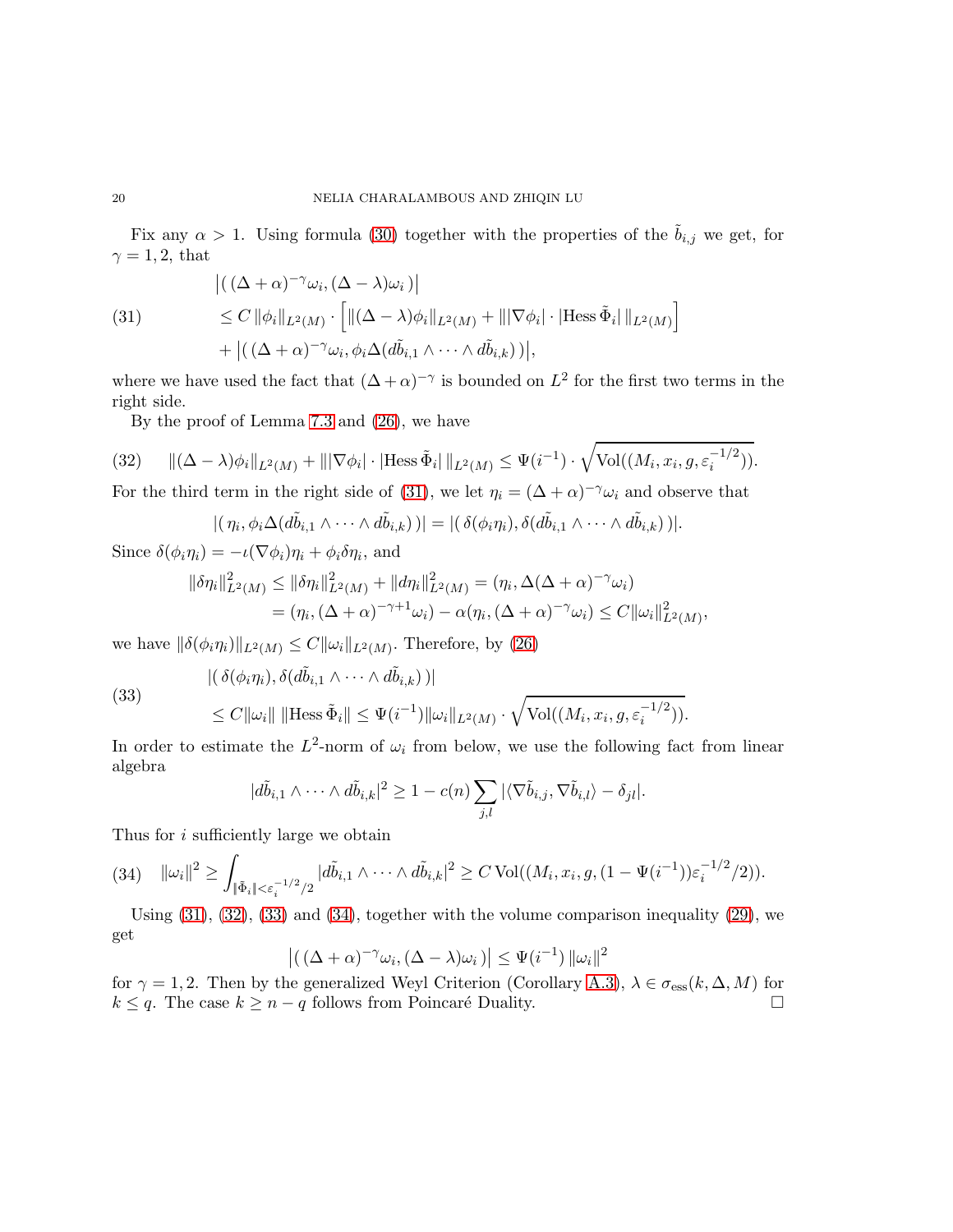Remark 7.4. Contrary to Lemma [7.3,](#page-16-3) the Cheeger-Colding estimates do not appear sufficient to prove Theorem [1.4](#page-2-1) using the classical Weyl criterion for the case of k-forms with  $1 \leq k \leq n/2$ . This is due to the fact that they do not provide adequate  $L^2$ -estimates for the third term in the right side of [\(30\)](#page-18-0). Our generalized Weyl criterion allowed us to simplify this term by considering instead the third term in [\(31\)](#page-19-0) and integrating by parts.

Since  $q \geq 1$ , the result of Theorem [1.4](#page-2-1) is true over a manifold with asymptotically nonnegative Ricci curvature for the case of functions and 1-forms and is therefore consistent with [\[8\]](#page-28-9) where it was proved that the 1-form spectrum always contains the function spectrum. Our result partially addresses the k-form spectrum of these manifolds for  $k > 1$ , which was until now completely open.

*Proof of Corollary [1.5.](#page-2-3)* It is well known that if the volume of  $M$  satisfies [\(1\)](#page-2-4), then the dimension of the manifold at infinity is at least s. The corollary then follows from Theo-rem [1.4.](#page-2-1)

## 8. Examples and Further Discussions

<span id="page-20-0"></span>In the section we include a few interesting examples of manifolds where we can compute the essential spectrum on k-forms explicitly, and then discuss Conjecture [1.6.](#page-2-2)

**Example 8.1.** Let  $(K_o^3, g_o)$  denote the compact flat three-manifold constructed by Hantzsche and Wendt in 1935 with first Betti number zero. Consider the warped product manifold  $M^4 = \mathbb{R} \times_{\varphi} K_o^3$  with metric  $dr^2 + \varphi(r)^2 g_o$  and  $\varphi(r) = |r|^{-1}$  for  $|r| \geq r_o$ . Then, the sectional curvature, and hence the curvature tensor, of M is asymptotically zero satisfying  $|Rm(M)| \leq c/r^2$  for  $|r| \geq 2r_o$ .

By [\[6,](#page-28-13) Theorem 1.3],  $\sigma_{ess}(0,\Delta) = [0,\infty)$ . Using [\[8,](#page-28-9) Theorem 4.1] we also get  $\sigma_{ess}(1,\Delta) =$  $[0, \infty)$ . Poincaré duality gives

$$
\sigma_{\text{ess}}(k,\Delta) = [0,\infty) \quad \text{for } k = 0, 1, 3, 4.
$$

At the same time, it is easy to see that any minimal sequence as obtained in Proposition [2.3](#page-5-1) collapses in the pointed Gromov-Hausdorff sense to R. Moreover, any minimal sequence is close to a product manifold as in Theorem [3.3](#page-7-1) with fiber  $N_i = K_o^3$  which shrinks as  $i \to \infty$ . As a result,

$$
\sigma_{\mathrm{ess}}(2,\Delta)=\emptyset.
$$

This result is also consistent with what one can get by decomposing the Laplacian on 2-forms over a manifold with a pole as in  $[19, \text{ Section 4}]$  $[19, \text{ Section 4}]$ . In this case, due to the positive first eigenvalue on 1-forms and 2-forms of the cross-section  $K_o^3$ , the Laplacian on 2-forms reduces to second order operators on the real line whose potential becomes infinite, and hence have only discrete spectrum.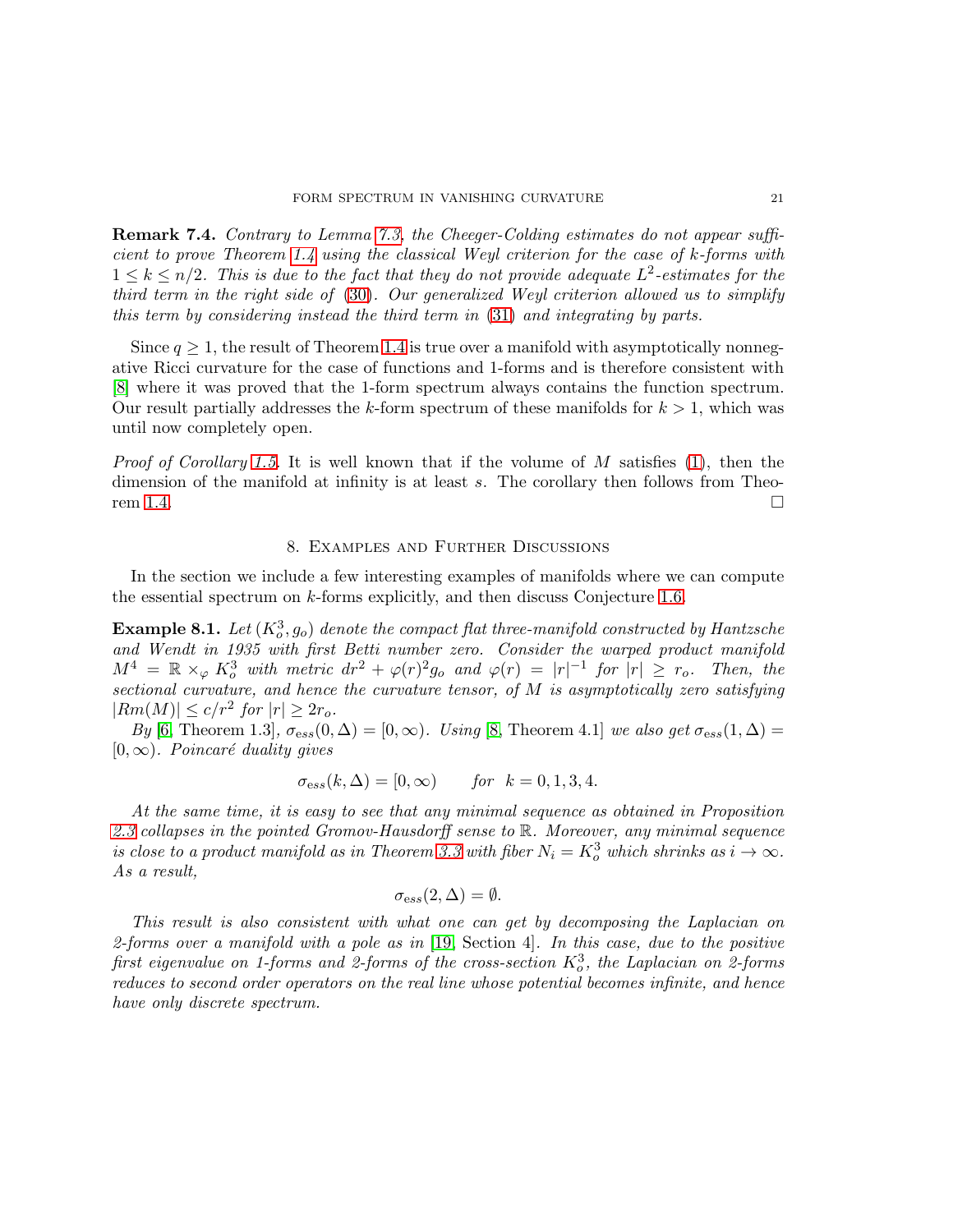**Example 8.2.** Consider now a more general warped product manifold  $M^n = \mathbb{R} \times_{\varphi} K^{n-1}$ where  $K^{n-1}$  is a compact flat manifold. We endow M with the metric  $dr^2 + \varphi(r)^2 g_0$  and  $\varphi(r) = |r|^{-1}$  for  $|r| \ge r_0$ . Let  $b_k$  denote the k<sup>th</sup> Betti number of K. Again the curvature tensor of M is asymptotically zero. Working as in the previous example we get that for  $1 \leq k \leq n/2$ 

$$
\sigma_{\text{es}}(k, \Delta) = \emptyset
$$
 whenever  $b_{k-1} = b_k = 0$ , and  
\n $\sigma_{\text{es}}(k, \Delta) = [0, \infty)$  otherwise.

We now consider doubly warped product manifolds of the type  $M = I \times_{\varphi} K_1^p \times_{\psi} K_2^q$ 2 where  $I \subset \mathbb{R}$  for  $r \in I$ , and  $(K_1^p)$  $\overline{p}$ ,  $g_1$ ) and  $(K_2^q)$  $(2^q, g_2)$  are compact Riemannian manifolds of dimension p and q respectively. The functions  $\varphi(r)$ ,  $\psi(r)$  define the doubly warped metric on  $M$ , which is given by

$$
g = d\rho^{2} + \varphi(\rho)^{2}g_{1} + \psi(\rho)^{2}g_{2}
$$

In the case when the manifolds  $K_1, K_2$  are flat, then following the same procedure as in [\[37,](#page-29-15) Chapter 3] the sectional curvatures of M are convex linear combination of

$$
-\frac{\varphi''}{\varphi}, \ -\frac{\psi''}{\psi}, \ -\frac{(\varphi')^2}{\varphi^2}, \ -\frac{(\psi')^2}{\psi^2}, \ -\frac{\varphi'\psi'}{\varphi\psi}.
$$

If on the other hand  $K_1$  is a p-dimensional sphere  $S^p$ , then the third term in the list above must be replaced by  $(1 - (\varphi')^2) / \varphi^2$ , and similarly for the fourth term if  $K_2$  becomes  $S^q$ . Using a doubly warped product we can also construct manifolds for which

$$
\sigma_{\text{ess}}(k,\Delta) = [\alpha_k, \infty) \quad \text{for} \quad 0 \le k \le m < n/2, \quad \text{and}
$$
\n
$$
\sigma_{\text{ess}}(k,\Delta) = \emptyset \quad \text{for} \quad m < k \le n/2
$$

for some m, with  $0 \leq \alpha_k < \infty$ . One such example is the following.

**Example 8.3.** With  $K_o^3$  as in the previous example, we construct the 13-dimensional manifold

$$
M^{10} = \mathbb{R} \times_{\varphi} K_o^3 \times_{\psi} (K_o^3 \times K_o^3 \times K_o^3)
$$

with  $\varphi(r) = C_o$ , a constant for all r, and  $\psi(r) = 1/r$  for  $|r| \ge r_o$ . Then as in the previous example, the sectional curvature, and hence the curvature tensor, of  $M$  is again asymptotically zero satisfying  $|Rm(M)| \leq c/r^2$ .

Then

$$
\sigma_{\text{ess}}(k,\Delta) = [0,\infty) \quad \text{for } k = 0, 1, 3, 4
$$
  

$$
\sigma_{\text{ess}}(2,\Delta) = [\alpha_2,\infty), \quad \text{and}
$$
  

$$
\sigma_{\text{ess}}(k,\Delta) = \emptyset \quad \text{for } k = 5, 6,
$$

where  $\alpha_2$  is the first eigenvalue of the Laplacian on 1-forms over  $K_o$ . The result for the spectrum on 5-forms and 6-forms, follows from the fact that any minimal sequence collapses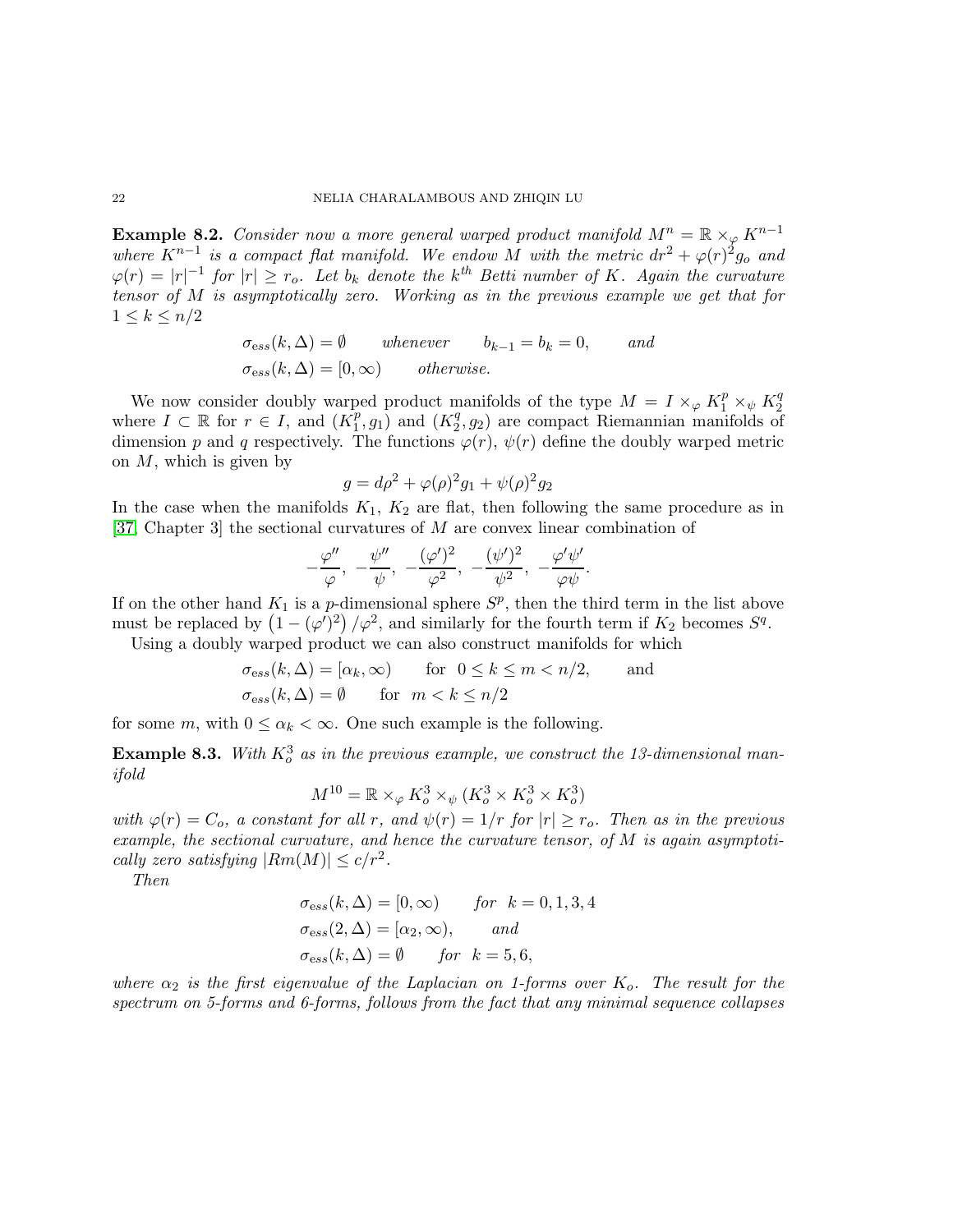in the pointed Gromov-Hausdorff sense to a  $4$ -dimensional manifold, and there are no harmonic 5-forms, nor 6-forms on M. For  $7 \leq k \leq 13$ , we get the spectrum by Poincaré duality.

We end this paper by discussing Conjecture [1.6,](#page-2-2) where we claimed that whenever Ricci curvature is asymptotically non-negative, then the spectrum of the Laplacian on differential k-forms is *computable* for all k. For the function spectrum, the conjecture holds (cf.  $[34,42]$  $[34,42]$ ). By [\[8\]](#page-28-9) and Poincaré duality, for  $k = 1, n - 1, n, \sigma_{ess}(k, \Delta) = [0, \infty)$  as well. For the general case, we first make the following observation.

<span id="page-22-1"></span>**Proposition 8.4.** Let  $\lambda \in \mathbb{R}$  be a non-negative real number, and  $B_{p_i}(R_i)$  a sequence of disjoint balls with  $R_i \to \infty$ . Let  $\omega_i$  be a k-form  $B_{p_i}(R_i)$  such that  $\Delta \omega_i = \lambda \omega_i$  (note that no boundary conditions on  $\omega_i$  are assumed). Then,  $\lambda \in \sigma_{\text{ess}}(k,\Delta)$  if there exists a sequence  $R'_i < R_i - 3, R'_i \rightarrow \infty$ , such that

(35) 
$$
(R_i - R'_i)^{-2} \int_{B_{p_i}(R_i) \backslash B_{p_i}(R'_i)} |\omega_i|^2 \leq \Psi(i^{-1}) \int_{B_{p_i}(R'_i)} |\omega_i|^2.
$$

*Proof.* For any smooth k-form  $\omega$ , and smooth function  $\rho$  we have the identity

$$
\Delta(\rho\omega) - \rho\Delta\omega = d\rho \wedge \delta\omega - \iota(d\rho)d\omega - d(\iota(d\rho)\omega) + \delta(d\rho \wedge \omega)
$$

where  $\iota$  denotes the contraction operator. Therefore, for  $\gamma \geq 1$  we get

$$
((\Delta - \lambda)(\rho\omega), (\Delta + 1)^{-\gamma}(\rho\omega)) =
$$
  
=  $(\rho(\Delta - \lambda)\omega, (\Delta + 1)^{-\gamma}(\rho\omega)) + ((d\rho \wedge \delta - \iota(d\rho)d)\omega, (\Delta + 1)^{-\gamma}(\rho\omega))$   
 $- (\iota(d\rho)\omega, \delta(\Delta + 1)^{-\gamma}(\rho\omega)) + (d\rho \wedge \omega, d(\Delta + 1)^{-\gamma}(\rho\omega)).$ 

Let  $\rho$  be a cut-off function such that  $\rho \equiv 1$  on  $B_{p_i}(R'_i + 1)$  and  $\rho \equiv 0$  outside  $B_{p_i}(R_i - 1)$ . Consider the annulus  $A_i = B_{p_i}(R_i - 1) \setminus B_{p_i}(R'_i + 1)$ . Setting  $\omega = \omega_i$ , since  $(\Delta - \lambda)\omega = 0$  on  $A_i$ , we have

$$
\begin{aligned} |((\Delta - \lambda)(\rho\omega), (\Delta + 1)^{-\gamma}(\rho\omega))| \\ &\leq C(R_i - R'_i)^{-1} \left( \|\delta\omega\|_{L^2(A_i)} + \|d\omega\|_{L^2(A_i)} + \|\omega\|_{L^2(A_i)} \right) \cdot \|\rho\omega\|_{L^2(M)}. \end{aligned}
$$

Let  $\tilde{\rho}$  be another cut-off function such that  $\tilde{\rho} \equiv 1$  on  $A_i$ ;  $\tilde{\rho}$  vanishes outside the annulus  $B_{p_i}(R_i)\setminus B_{p_i}(R'_i)$ ; and  $|\nabla \tilde{\rho}| \leq 2$ . Using integration by parts and Young's inequality, we get

$$
\|\delta\omega\|_{L^2(A_i)}^2 + \|d\omega\|_{L^2(A_i)}^2 \le \|\tilde{\rho}^2\delta\omega\|_{L^2}^2 + \|\tilde{\rho}^2\omega\|_{L^2}^2 \le C\|\omega\|_{L^2(B_{p_i}(R_i)\setminus B_{p_i}(R_i'))}^2.
$$

Therefore,

<span id="page-22-0"></span>(36) 
$$
|((\Delta - \lambda)(\rho\omega), (\Delta + 1)^{-\gamma}(\rho\omega))| \leq C(R_i - R'_i)^{-1} ||\omega||_{B_{p_i}(R_i) \setminus B_{p_i}(R'_i))} \cdot ||\rho\omega||_{L^2(M)}.
$$
  
The proposition follows by Corollary A.3.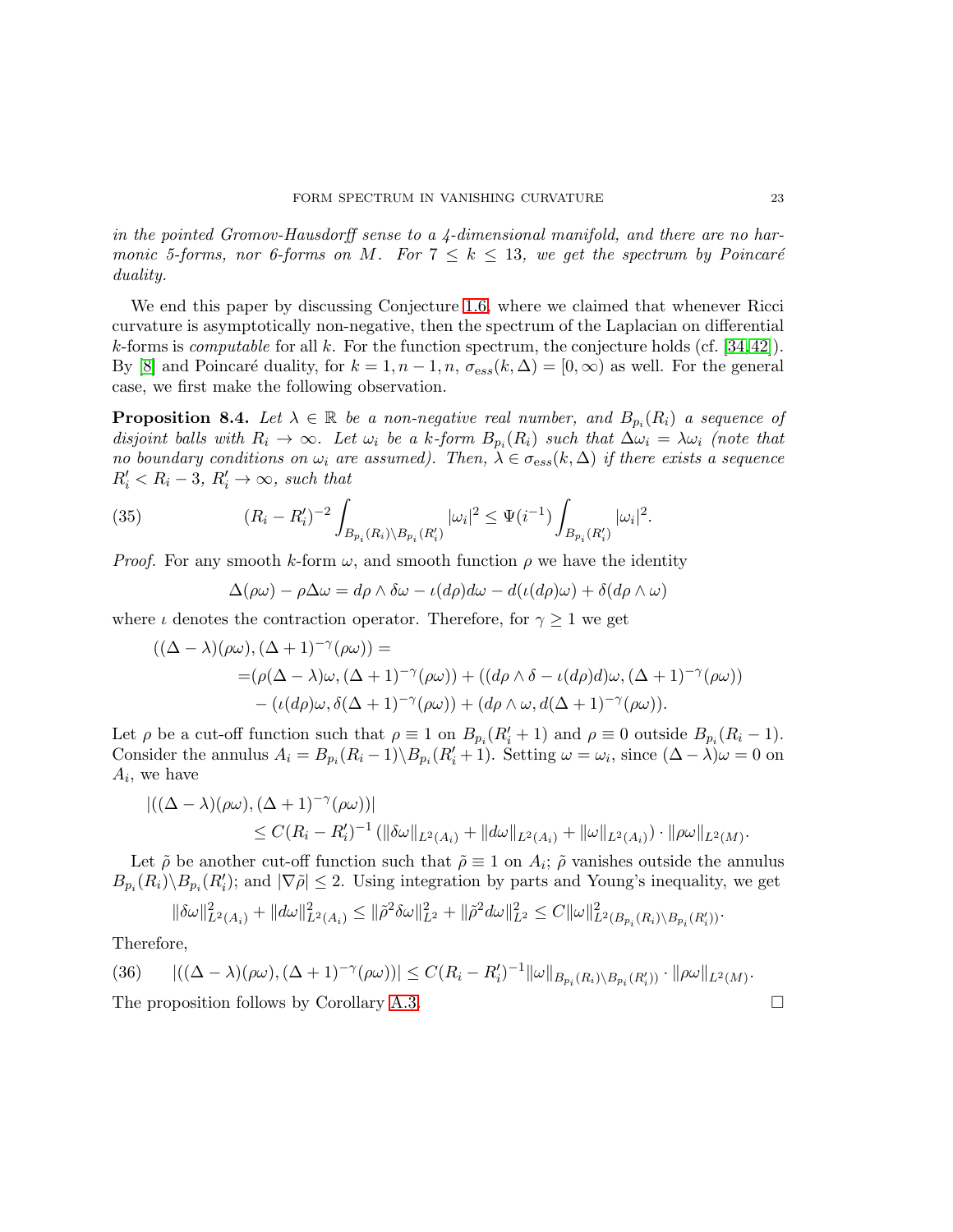<span id="page-23-0"></span>**Corollary 8.5.** Let  $p \in M$  be a fixed point and let  $\omega$  be a smooth form on M such that  $\Delta \omega = \lambda \omega$ . If  $\int_{B_p(R)} |\omega|^2$  is of subexponential growth with respect to R, then  $\lambda \in \sigma(k, \Delta)$ . If in addition to the above,  $\int_M |\omega|^2 = \infty$ , then  $\lambda \in \sigma_{\text{ess}}(k, \Delta)$ .

*Proof.* We consider smooth cut-off functions  $\rho_n$  such that

$$
\rho_n = \begin{cases} 1 & n < d(x, p) < n + 1 \\ 0 & d(x, p) < n - 1 \text{ or } d(x, p) > n + 2 \end{cases}
$$

and  $|\nabla \rho_n| \leq 2$ . Let  $\omega_n = \rho_n \omega$ . Then by a similar argument as in [\(36\)](#page-22-0), we have

$$
|((\Delta - \lambda)(\omega_n), (\Delta + 1)^{-\gamma}(\omega_n))| \leq C ||\omega||_{B_p(n+1)\setminus B_p(n)} \cdot ||\omega_n||_{L^2(M)}.
$$

Since  $\int_{B_p(R)} |\omega|^2$  is of subexponential growth, then for any  $\varepsilon > 0$ , there are infinitely many  $n_j$ 's such that

$$
\|\omega\|_{B_p(n_j+1)\setminus B_p(n_j)} \leq \varepsilon \|\omega_{n_j}\|_{L^2(M)}.
$$

Again by Corollary [A.3,](#page-25-1) this completes the proof.  $\Box$ 

Remark 8.6. An important aspect of both Proposition [8.4](#page-22-1) and Corollary [8.5,](#page-23-0) is that they require no curvature assumptions on the manifold. This is made possible by our generalized Weyl Criterion. The classical Weyl criterion on the other hand, would have required at least a lower bound on the Ricci curvature as well as Cheeger-Colding theory in order to reach the same result.

Proposition [8.4](#page-22-1) allows us to make the following observation with regards to Conjec-ture [1.6.](#page-2-2) Consider a complete Riemannian manifold  $M$ , of dimension n, and assume that  $\sigma_{\rm ess}(k,\Delta) \neq \emptyset$ . By Proposition [8.4,](#page-22-1) a generalized eigenvalue of the Laplacian on  $B_{p_i}(R_i)$ , in the sense that  $\Delta \omega_i = \lambda \omega_i$ , will belong to the essential spectrum whenever  $\int_{B_{p_i}(R'_i)} |\omega_i|^2$  is at least a certain proportion of the total  $\int_{B_{p_i}(R_i)} |\omega_i|^2$ . In other words, whenever  $\omega_i$  does not concentrate on the annulus  $B_{p_i}(R_i) \backslash B_{p_i}(R'_i)$ , then Conjecture [1.6](#page-2-2) should be true, because any number above the bottom of the essential spectrum would belong to the spectrum of the Laplacian.If assume the opposite i.e.  $\omega_i$  concentrates on the annulus) then  $\omega_i$  would satisfy the conditions

$$
\Delta \omega_i = \lambda \omega_i, \qquad \int_{B_{p_i}(R_i) \backslash B_{p_i}(R'_i)} ||\omega_i||^2 = 1
$$
  

$$
\omega_i|_{\partial B_{p_i}(R_i)} = d^* \omega_i|_{\partial B_{p_i}(R_i)} = 0
$$
  

$$
||\omega_i||_{L^{\infty}(\partial B_{p_i}(R'_i))} + ||\nabla \omega_i||_{L^{\infty}(\partial B_{p_i}(R'_i))} \le \varepsilon
$$

for some  $\varepsilon$  sufficiently small. The last inequality follows from the fact that  $\int_{B_{p_i}(R'_i)} |\omega_i|^2$  is sufficiently small.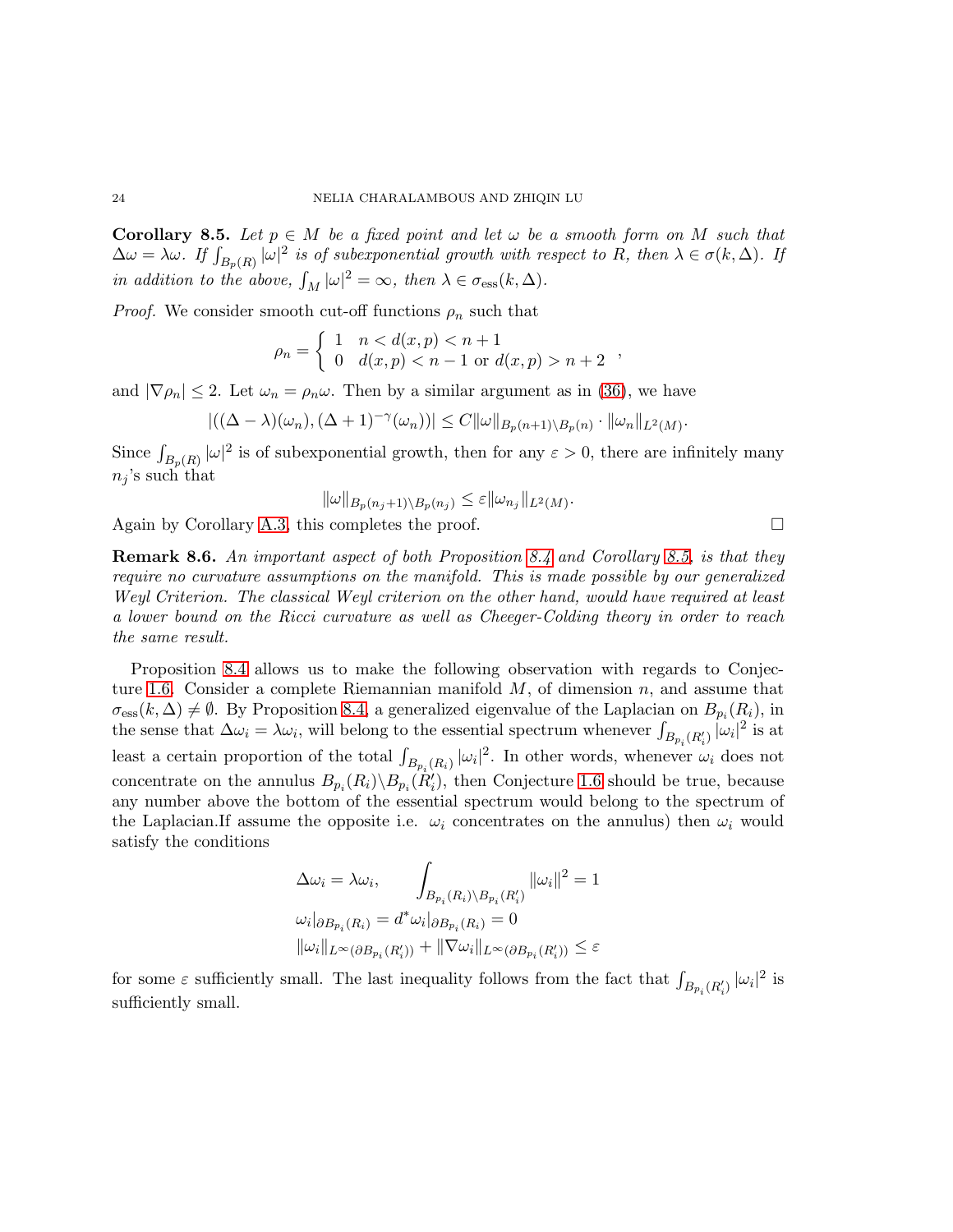If  $\varepsilon = 0$ , then by the maximum principle,  $\omega_i \equiv 0$ , which is a contradiction. So the proof of Corollary [1.6](#page-2-2) is related to an effective version of the maximum principle, which we formulate it in terms of the following conjecture (for functions only) precisely.

Conjecture 8.7. Let M be a compact Riemannian manifold with smooth boundary. Assume that the Ricci curvature of  $M$  is nonnegative; the second fundamental form of the boundary is bounded; and the diameter of  $M$  is 1. Let  $f$  be a function on  $M$  such that

$$
\Delta f = \lambda f.
$$

Moreover, there is an  $\varepsilon > 0$  sufficiently small such that

 $||f||_{L^{\infty}(\partial M)} \leq \varepsilon$ , and  $||\nabla f||_{L^{\infty}(D)} \leq \varepsilon$ 

on  $D \subset M$  such that meas(D) is large. Then,

$$
||f||_{L^{\infty}(M)} \leq \Psi(\varepsilon \mid n, \lambda) / \Psi_1(\text{meas}(D) \mid n, \lambda),
$$

where  $\Psi$ ,  $\Psi_1$  are functions as in [\(2\)](#page-3-0).

We believe that the conjecture can be proved using the Cheeger-Colding Theory, and anticipate that this approach would give a path towards the proof of Conjecture [1.6.](#page-2-2) We plan to further explore it in future work.

## Appendix A. A generalized Weyl criterion

Let H be a densely defined, self-adjoint and nonnegative operator on a Hilbert space  $\mathcal{H}$ . The norm and inner product on H are respectively denoted by  $\|\cdot\|$  and  $(\cdot, \cdot)$ . Let  $\mathfrak{Dom}(H)$ denote the domain of  $H$ . Here we prove a qualitatively and quantitatively stronger criterion to locate the spectrum of H than that in  $[6]$ . In the paper  $[6]$ , we called such a criterion a generalized Weyl Criterion, in contrast to the classical Weyl criterion, and we discussed the limitations of the latter. For a different version of the generalized Weyl criterion see [\[27\]](#page-29-17), and for a further application see [\[8\]](#page-28-9).

**Theorem A.1** (The Classical Weyl Criterion). Let H be defined as above. We fix  $\lambda \geq 0$ , and  $\delta > 0$ . Then

$$
dist(\lambda, \sigma(H)) < \delta
$$

if and only if there exists a sequence  $\{\psi_j\}_{j\in\mathbb{N}}\subset \mathfrak{Dom}(H)$  with  $\|\psi_j\|=1$   $\forall j\in\mathbb{N}$ , such that

$$
||(H - \lambda)\psi_j|| \le \delta.
$$

Moreover,

$$
dist(\lambda, \sigma_{\rm ess}(H)) < \delta
$$

if and only if, in addition to the above inequality, we have  $\psi_j \to 0$  weakly as  $j \to \infty$ .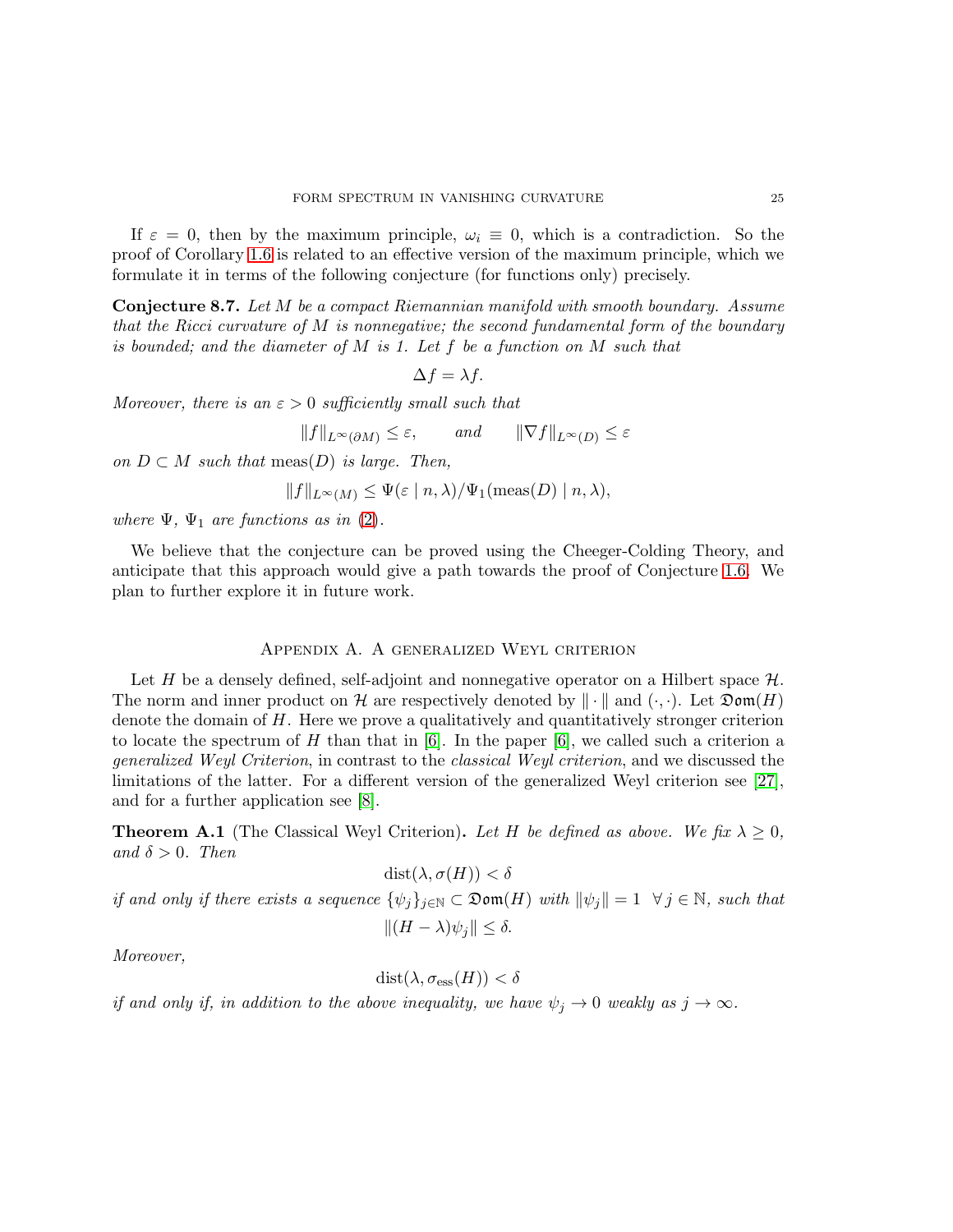We call  $\psi_j$  an *approximate* eigenfunction of  $\lambda$ . In the case that H is the Hodge Laplacian, we call  $\psi_i$  an *approximate* eigenform.

Let f, g be two bounded positive continuous functions on  $[0, \infty)$ , with g satisfying the following additional property: for any  $\lambda \geq 0$ , there exists a positive constant c such that  $g(t)(t - \lambda) \geq c > 0$  on the interval  $[\lambda + 1, \infty)$ . We define the following three constants: for a fixed  $\lambda \geq 0$  we set

(37) 
$$
c_0 = \max(\sup f(t), \sup g(t)); \qquad c_1(\lambda) = \inf_{t \in [0,\lambda]} f(t);
$$

$$
c_2(\lambda) = \min \left( \inf_{t \in [\lambda, \lambda+1]} g(t), \inf_{t \in [\lambda+1,\infty)} g(t)(t-\lambda) \right); \quad c_3(\lambda) = \lambda \sup_{t \in [0,\lambda]} g(t).
$$

<span id="page-25-0"></span>**Theorem A.2** (The Generalized Weyl Criterion). Let H be defined as above. We fix  $\lambda \geq 0$ , and  $0 < \delta < c_0$ . If

$$
dist(\lambda, \sigma(H)) < \delta/c_0,
$$

then there exists a sequence  $\{\psi_j\}_{j\in\mathbb{N}} \subset \mathfrak{Dom}(H)$  with  $\|\psi_j\| = 1 \ \ \forall j \in \mathbb{N}$ , such that

- (1)  $|(f(H)(H \lambda)\psi_i, (H \lambda)\psi_i)| \leq \delta$ , and
- (2)  $|(g(H)\psi_i,(H-\lambda)\psi_i)| \leq \delta$ .

Whenever dist( $\lambda, \sigma_{\rm ess}(H)$ )  $< \delta/c_0$ , then in addition to the above properties, we have

(3)  $\psi_j \to 0$ , weakly as  $j \to \infty$  in H.

On the other hand, if properties (1),(2) are satisfied for a sequence of  $\{\psi_j\}_{j\in\mathbb{N}}\subset\mathfrak{Dom}(H)$ with  $\|\psi_i\| = 1 \ \forall j \in \mathbb{N}$ , and  $c_1(\lambda), c_2(\lambda) > 0$ , then for some constant  $c(\lambda) > 0$ 

$$
dist(\lambda, \sigma(H)) \leq c(\lambda) \cdot \delta^{1/3}
$$

in the case  $\lambda > 0$ . In the case  $\lambda = 0$  we can show  $dist(\lambda, \sigma(H)) \leq \delta/c_2(\lambda)$ .

If the  $\{\psi_i\}_{i\in\mathbb{N}}$  also satisfy (3), then the above upper bounds also hold for  $dist(\lambda, \sigma_{\text{ess}}(H))$ .

In this paper we take  $f(t) = (t + \alpha)^{-2}$  and  $g(t) = (t + \alpha)^{-1}$  for some positive number  $\alpha$ . Observe that for any integer  $\gamma \geq 0$ , we have

 $((H+\alpha)^{-\gamma}(H-\lambda)\psi_j,(H-\lambda)\psi_j)$ (38)

$$
= ((H+\alpha)^{-\gamma+1}\psi_j,(H-\lambda)\psi_j)-(\alpha+\lambda) ((H+\alpha)^{-\gamma}\psi_j,(H-\lambda)\psi_j).
$$

Using the above identity, we obtain the following useful criterion

<span id="page-25-1"></span>**Corollary A.3.** A nonnegative real number  $\lambda$  belongs to the spectrum  $\sigma(H)$  if, and only if, there exists a constant  $\alpha > 0$  and  $\{\psi_j\}_{j \in \mathbb{N}} \subset \mathfrak{Dom}(H)$  with  $\|\psi_j\| = 1 \ \ \forall j \in \mathbb{N}$ , such that

$$
(1) ((H + \alpha)^{-\gamma} \psi_j, (H - \lambda)\psi_j) \to 0 \text{ for } \gamma = 1, 2.
$$

Moreover,  $\lambda$  belongs  $\sigma_{\rm ess}(H)$  if, and only if, in addition to the above properties

(2)  $\psi_j \to 0$ , weakly as  $j \to \infty$  in H.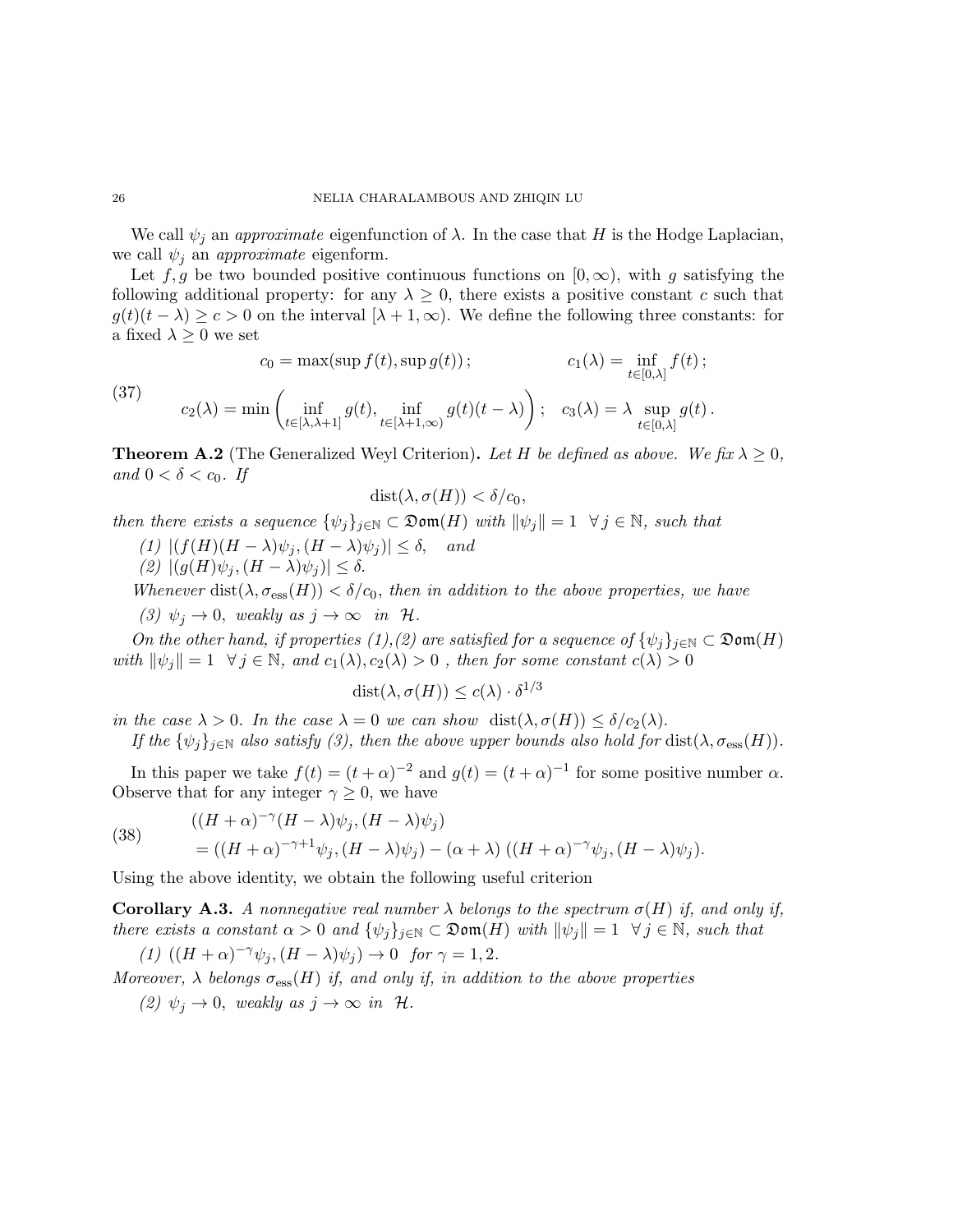Furthermore, if for some  $0 < \delta < 1$ ,

 $|((H+\alpha)^{-\gamma}\psi_j,(H-\lambda)\psi_j)| \leq \delta$ 

for  $\gamma = 1, 2$  and for all j, then there exists a constant  $c(\lambda, \alpha) > 0$ , such that

$$
dist(\lambda, \sigma(H)) < c(\lambda, \alpha) \cdot \delta^{1/3}.
$$

Proof of the Theorem [A.2.](#page-25-0) The proof of the first part of the theorem is identical to that in [\[6\]](#page-28-13). For the reverse statement we use the assumptions on H to write  $H = \int_0^\infty t \, dE(t)$  for the spectral measure  $E$  of  $H$ .

When  $\lambda > 0$ , we assume that  $dist(\lambda, \sigma(H)) > \varepsilon$  for some  $\varepsilon < \min(\lambda, 1)$ . Let  $P = E([0, \lambda \varepsilon$ ]). P is the orthogonal projection operator which can be used to write  $\psi_j = \psi_j^1 + \psi_j^2$ , where  $\psi_j^1 = P \psi_j$ , and  $\psi_j^2 = \psi_j - \psi_j^1$ .

By the spectral decomposition, given the assumptions on  $f$  and  $g$  we get

$$
(f(H)(H - \lambda)\psi_j, (H - \lambda)\psi_j) \ge c_1(\lambda)\varepsilon^2 \|\psi_j^1\|^2 \text{ and}
$$
  

$$
(g(H)\psi_j, (H - \lambda)\psi_j) \ge c_2(\lambda)\varepsilon \|\psi_j^2\|^2 - c_3(\lambda)\|\psi_j^1\|^2.
$$

If the criteria  $(1)$ ,  $(2)$  are satisfied, then, by the two inequalities above

$$
\delta \ge c_1(\lambda) \varepsilon^2 x
$$
 and  $\delta \ge c_2(\lambda) \varepsilon (1-x) - c_3(\lambda) x$ ,

where  $x = ||\psi_j||^2$ . Using the first inequality to eliminate x from the second, we have

$$
\delta \ge \frac{c_1(\lambda) c_2(\lambda) \varepsilon^3}{c_1(\lambda) \varepsilon^2 + c_2(\lambda) \varepsilon + c_3(\lambda)} \ge c(\lambda) \varepsilon^3
$$

which proves the upper bound for  $\varepsilon$ . If (3) is satisfied, then the estimate holds for  $\sigma_{\text{ess}}(H)$ .

In the case  $\lambda = 0$  we have  $c_3(\lambda) = x = 0$ , and we get the estimate  $\varepsilon < \delta/c_2(\lambda)$ .

## Appendix B. Proof of Theorem [3.3](#page-7-1)

*Proof.* We consider the two operators that make up the Laplacian  $\Delta$  on k-forms

$$
\mathcal{L}^1 = \delta d, \quad \mathcal{L}^2 = d\delta.
$$

Each one of the above operators has a self-adjoint Friedrichs extension which is nonnegative and  $\mathfrak{Dom}(k,\Delta) = \mathfrak{Dom}(k,\mathcal{L}^1) \cap \mathfrak{Dom}(k,\mathcal{L}^2)$ . By the Hodge decomposition theorem on complete manifolds [\[8,](#page-28-9)35] for any  $0 \leq k \leq n$  we get

<span id="page-26-0"></span>(39) 
$$
\sigma_{\rm ess}(k,\mathcal{L}^1) \cup \sigma_{\rm ess}(k,\mathcal{L}^2) \setminus \{0\} \subset \sigma_{\rm ess}(k,\Delta) \subset \sigma_{\rm ess}(k,\mathcal{L}^1) \cup \sigma_{\rm ess}(k,\mathcal{L}^2).
$$

Let  $\Delta_i$  be the Laplacian corresponding to the metric  $g_i$  on k-forms. Since  $g_i$  is the product metric, we have  $\sigma(k, \Delta_i) = \sigma_{\text{ess}}(k, \Delta_i) = [\alpha(N_i, m, n, k), \infty)$ . By Poincaré duality, we have  $\sigma_{\rm ess}(k,\mathcal{L}^2) = \sigma_{\rm ess}(n-k,\mathcal{L}^1)$ . Using this, we can reduce the proof of the theorem to the following version.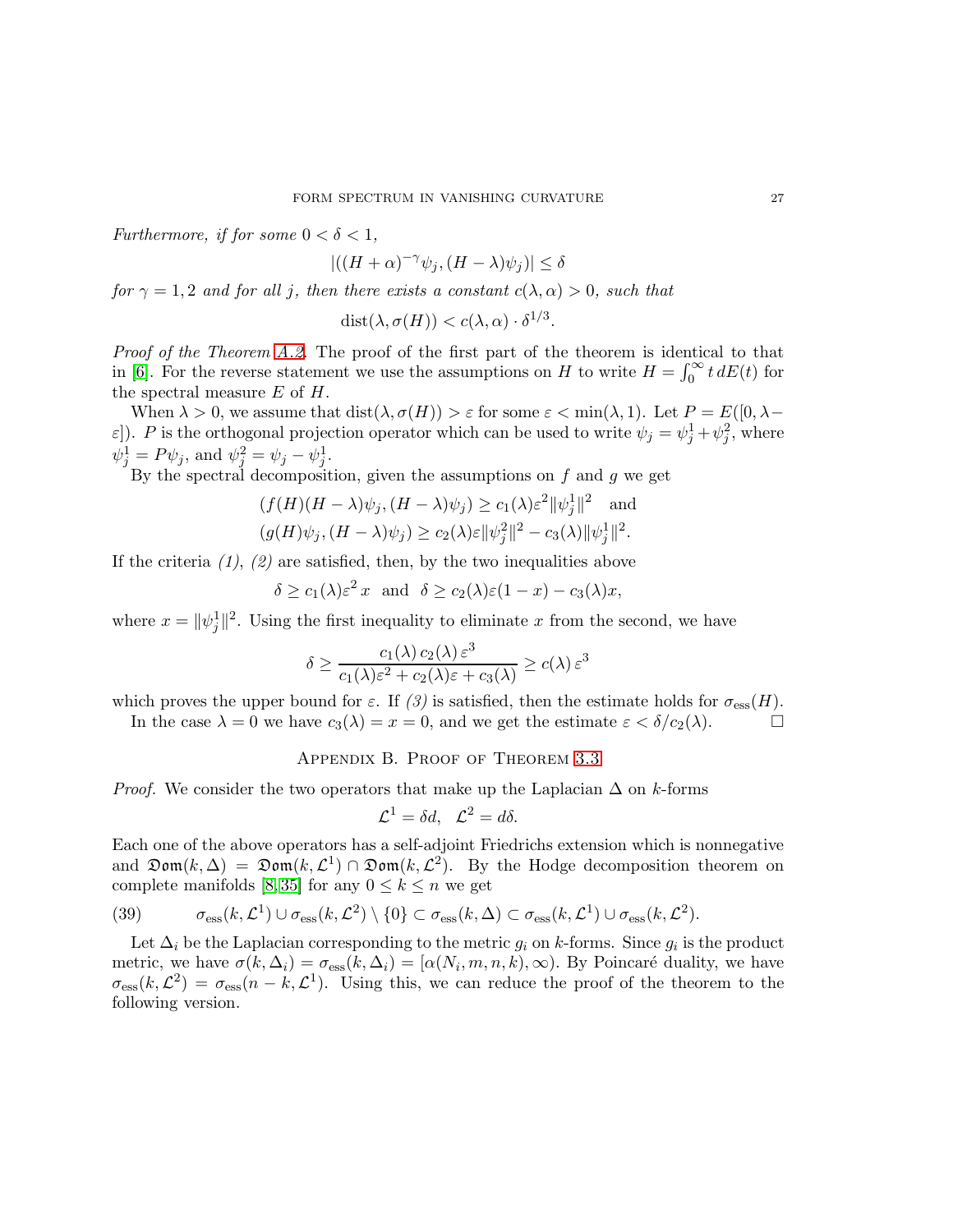We define  $\mathcal{L}_M^1 = \delta_M d_M$  and  $\mathcal{L}_i^1 = \delta_i d_i$ , where  $d_M, \delta_M$  (resp.  $d_i, \delta_i$ ) are the exterior derivative operator and its adjoint on the manifold M (resp.  $N_i \times \mathbb{R}^m$ ). By [\(39\)](#page-26-0), to prove the theorem it suffices to show the following inclusion:

$$
\sigma_{\text{ess}}(k, \mathcal{L}_M^1) \supset \bigcap_{j=1}^{\infty} \bigcup_{i > j} \sigma_{\text{ess}}(k, \mathcal{L}_i^1).
$$

We will use the generalized Weyl criterion to prove the above containment. Denote the  $L^2$  pairing on  $(M, g_M)$  by  $(\cdot, \cdot)_M$  and on  $(N_i \times \mathbb{R}^m, g_i)$  by  $(\cdot, \cdot)_i$ , and the respective norms by  $\|\cdot\|_M$  and  $\|\cdot\|_i$ . Let  $\lambda > 0$  be a positive number and assume that

$$
\lambda \in \bigcap_{j=1}^{\infty} \bigcup_{i>j} \sigma_{\text{ess}}(k, \mathcal{L}_i^1).
$$

Then there is a subsequence of positive integers  $a_j$  such that  $\lambda \in \sigma_{\text{ess}}(k, \mathcal{L}^1_{a_j})$  for all j. For simplicity we rename  $a_j = j$ . By Corollary [A.3,](#page-25-1) there exists a sequence of compactly supported k-forms  $\{\psi_j\}_{j\in\mathbb{N}}$  with  $\|\psi_j\|_j = 1$  such that for  $\gamma = 1, 2$ 

(40) 
$$
\left| \left( \left( \mathcal{L}_j^1 + 1 \right)^{-\gamma} \psi_j, \left( \mathcal{L}_j^1 - \lambda \right) \psi_j \right)_j \right| \to 0.
$$

Let  $p_j = f_j(x_j)$ . Since the  $N_j$  have a uniformly bounded diameter, we may assume, without loss of generality, that there exists a sequence of numbers  $R_j \to \infty$  such that the support of  $\psi_j$  lies in  $B_{p_j}(R_j) \subset N_j \times \mathbb{R}^m$  and the support of  $\omega_j = (f_j)^*(\psi_j)$  lies in  $B_{x_j}(R_j)$ .

Let  $Q_M^1$  and  $Q_j^1$  denote the associated quadratic forms of  $\mathcal{L}_M^1$  and  $\mathcal{L}_j^1$  respectively. Then  $Q_M^1(\omega) = (d_M \omega, d_M \omega)_M$  and  $Q_j^1(\omega) = (d_j \omega, d_j \omega)_j$ . For j large enough

<span id="page-27-0"></span>(41) 
$$
\left|Q_M^1(\omega_j) - Q_j^1(\psi_j)\right| = \left|\|(f_j)^*(d_j\psi_j)\|_M^2 - \|d_j\psi_j\|_j^2\right| \leq \Psi(j^{-1})\|d_j\psi_j\|_j^2
$$

by assumption [\(7\)](#page-7-2) and the fact that the exterior derivative is independent of the metric.

Moreover, using a perturbation argument as in [\[8\]](#page-28-9) one can show that under assumption [\(41\)](#page-27-0) the resolvent operators also satisfy an  $\varepsilon$ -approximation estimate of the type

$$
\left| \left( \left( \mathcal{L}_M^1 + 1 \right)^{-\gamma} \omega_j, \omega_j \right)_M - \left( \left( \mathcal{L}_j^1 + 1 \right)^{-\gamma} \psi_j, \psi_j \right)_j \right| \leq \Psi(j^{-1}) \left\| \psi_j \right\|_j^2
$$

for  $\gamma = 1, 2$ . Since,

$$
\left( (\mathcal{L}_M^1 + 1)^{-\gamma} \omega_j, (\mathcal{L}_M^1 - \lambda) \omega_j \right)_M = \left( (\mathcal{L}_M^1 + 1)^{-\gamma + 1} \omega_j, \omega_j \right)_M - (\lambda + 1) \left( (\mathcal{L}_M^1 + 1)^{-\gamma} \omega_j, \omega_j \right)_M
$$

and a similar identity is true for  $\mathcal{L}_j^1$ , we get

$$
\left| \left( (\mathcal{L}_M^1 + 1)^{-\gamma} \omega_j, (\mathcal{L}_M^1 - \lambda) \omega_j \right)_M - \left( (\mathcal{L}_j^1 + 1)^{-\gamma} \psi_j, (\mathcal{L}_j^1 - \lambda) \psi_j \right)_j \right| \leq \Psi(j^{-1}) \|\omega_j\|_M^2
$$

for  $\gamma = 1, 2$ . By Corollary [A.3,](#page-25-1) we have  $\lambda \in \sigma_{\text{ess}}(k, \mathcal{L}_M^1)$ . Moreover, since the metrics of  $B_{x_i}(R_i)$  and  $N_i \times \mathbb{R}^m$  are very close, we have  $\alpha_k = \liminf_{i \to \infty} \lambda_o(k, B_{x_i}(R_i)).$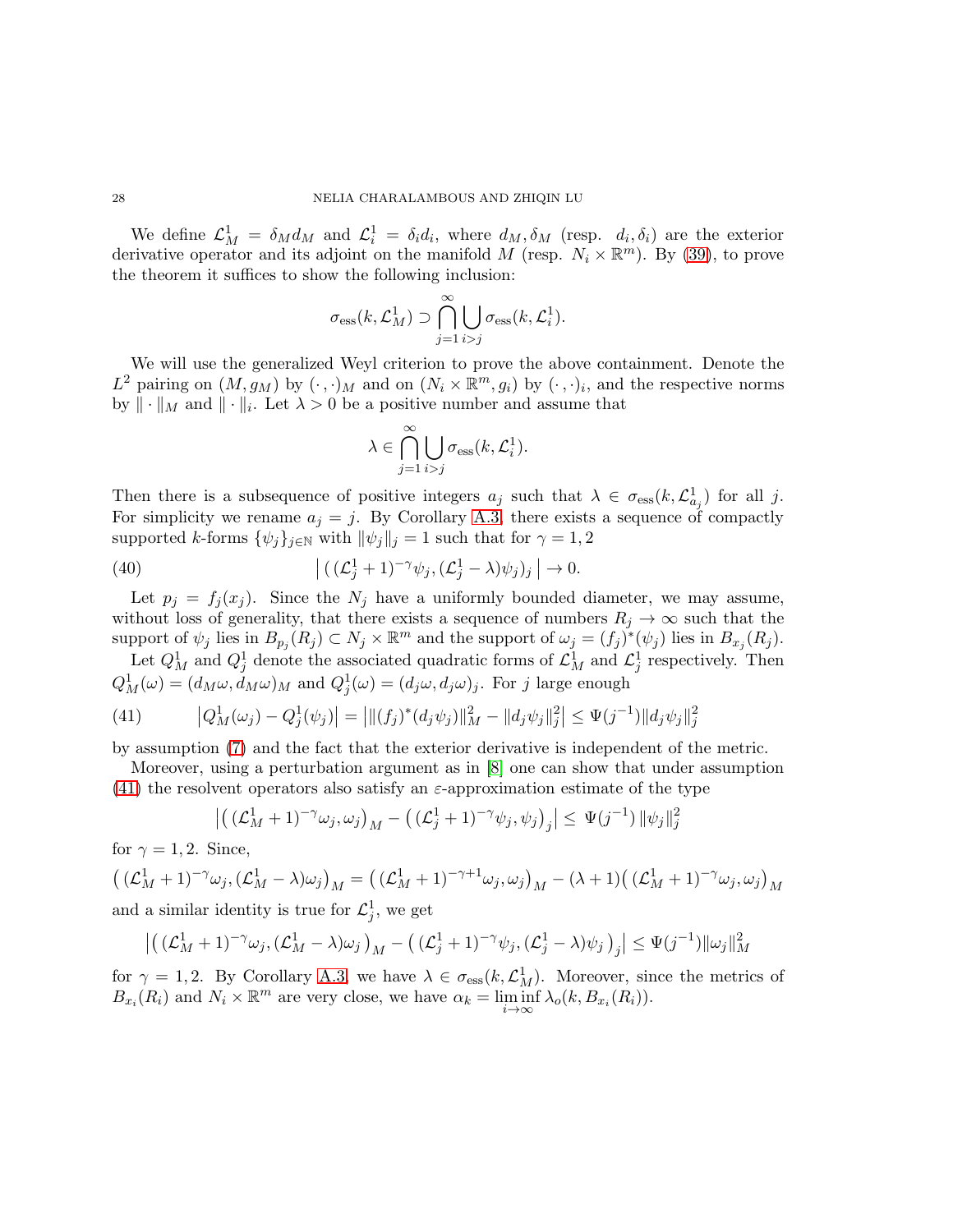If S is a minimal sequence, then  $\alpha_k = \lambda_o^{\text{ess}}$ . Thus [\(8\)](#page-7-3) holds. This completes the proof of the theorem.  $\Box$ 

#### **REFERENCES**

- <span id="page-28-0"></span>[1] F. Antoci, On the spectrum of the Laplace-Beltrami operator for p-forms for a class of warped product metrics, Adv. Math. 188 (2004), no. 2, 247–293.
- <span id="page-28-3"></span>[2] S. Bando, A. Kasue, and H. Nakajima, On a construction of coordinates at infinity on manifolds with fast curvature decay and maximal volume growth, Invent. Math. 97 (1989), no. 2, 313–349.
- [3] P. Buser, A note on the isoperimetric constant, Ann. Sci. École Norm. Sup.  $(4)$  15  $(1982)$ , no. 2, 213–230. MR683635
- <span id="page-28-1"></span>[4] N. Charalambous, On the  $L^p$  independence of the spectrum of the Hodge Laplacian on non-compact manifolds, J. Funct. Anal. **224** (2005), no. 1, 22–48.
- <span id="page-28-6"></span>[5] N. Charalambous, H. Leal, and Z. Lu, Spectral gaps on complete Riemannian manifolds, Geometry of submanifolds, Contemp. Math., vol. 756, Amer. Math. Soc., Providence, RI, [2020] ©2020, pp. 57–67, DOI 10.1090/conm/756/15196. MR4186938
- <span id="page-28-13"></span>[6] N. Charalambous and Z. Lu, On the spectrum of the Laplacian, Math. Ann.  $59$  (2014), no. 1-2, 211–238.
- <span id="page-28-11"></span>[7] , The spectrum of the Laplacian on forms over flat manifolds, Math. Z. 296 (2020), no. 1-2, 1–12, DOI 10.1007/s00209-019-02407-5. MR4140728
- <span id="page-28-9"></span>[8] , The spectrum of continuously perturbed operators and the Laplacian on forms, Differential Geom. Appl. 65 (2019), 227–240.
- [9] J. Cheeger and T. H. Colding, On the structure of spaces with Ricci curvature bounded below. I, J. Differential Geom. 46 (1997), no. 3, 406–480. MR1484888
- <span id="page-28-10"></span>[10]  $\ldots$ , On the structure of spaces with Ricci curvature bounded below. II, J. Differential Geom. 54 (2000), no. 1, 13–35.
- <span id="page-28-7"></span>[11]  $\ldots$ , On the structure of spaces with Ricci curvature bounded below. III, J. Differential Geom. 54 (2000), no. 1, 37–74.
- [12] J. Cheeger and D. G. Ebin, Comparison theorems in Riemannian geometry, AMS Chelsea Publishing, Providence, RI, 2008. Revised reprint of the 1975 original.
- <span id="page-28-12"></span>[13] J. Cheeger, K. Fukaya, and M. Gromov, Nilpotent structures and invariant metrics on collapsed manifolds, J. Amer. Math. Soc. 5 (1992), no. 2, 327–372.
- [14] S. Y. Cheng, P. Li, and S. T. Yau, On the upper estimate of the heat kernel of a complete Riemannian manifold, Amer. J. Math. **103** (1981), no. 5, 1021–1063.
- [15] P. E. Conner, The Neumann's problem for differential forms on Riemannian manifolds, Mem. Amer. Math. Soc. 20 (1956), 56. MR78467
- <span id="page-28-8"></span>[16] J. Dodziuk, Eigenvalues of the Laplacian on forms, Proc. Amer. Math. Soc. 85 (1982), no. 3, 437–443.
- <span id="page-28-4"></span>[17] H. Donnelly, On the essential spectrum of a complete Riemannian manifold, Topology 20 (1981), no. 1, 1–14.
- <span id="page-28-5"></span>[18] Spectrum of the Laplacian on asymptotically Euclidean spaces, Michigan Math. J. 46 (1999), no. 1, 101–111.
- <span id="page-28-14"></span>[19] , The differential form spectrum of hyperbolic space, Manuscripta Math. 33 (1980/81), no. 3-4, 365–385.
- <span id="page-28-2"></span>[20] J. F. Escobar and A. Freire, The differential form spectrum of manifolds of positive curvature, Duke Math. J. 69 (1993), no. 1, 1–41.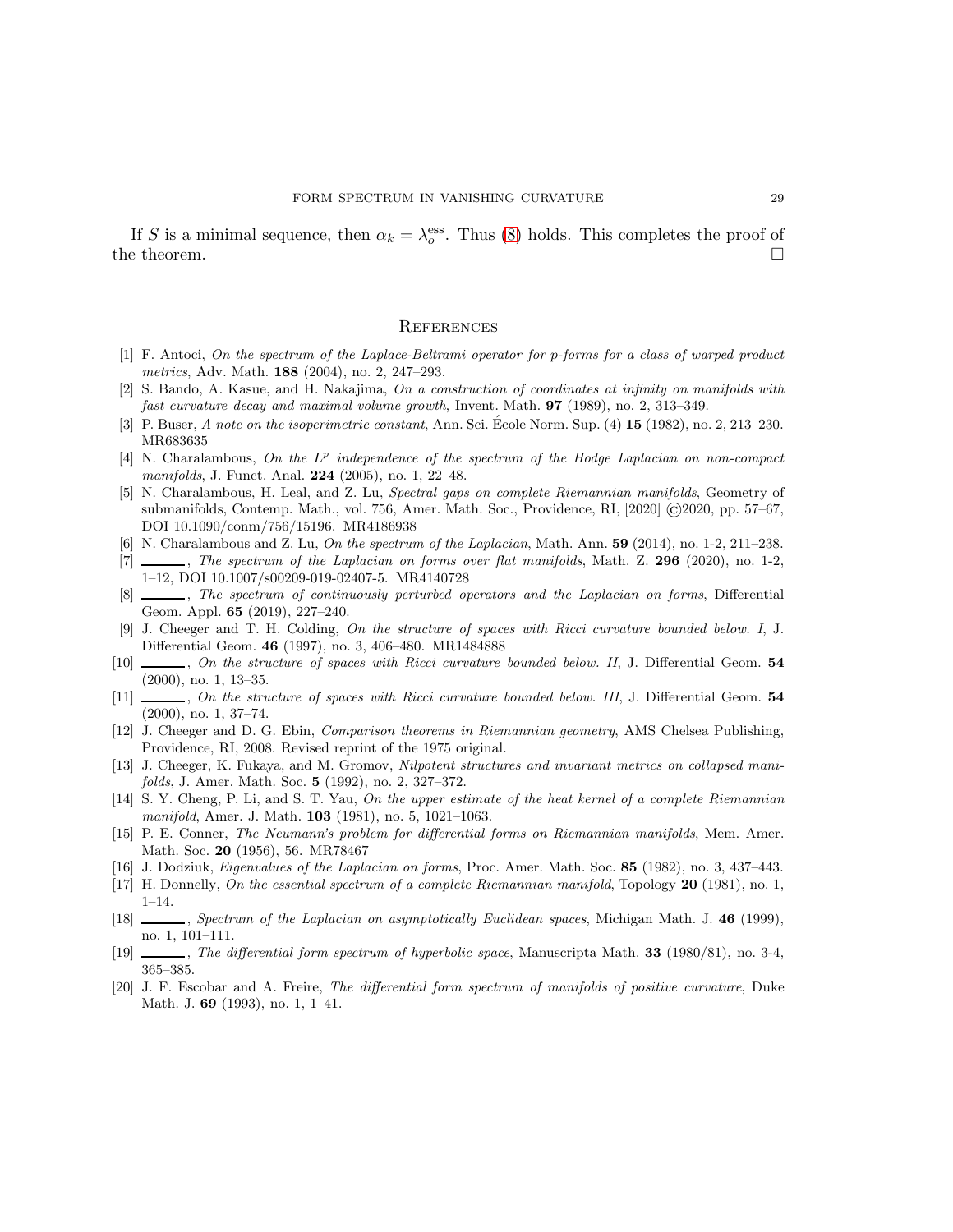#### 30 NELIA CHARALAMBOUS AND ZHIQIN LU

- <span id="page-29-11"></span>[21] K. Fukaya, Hausdorff convergence of Riemannian manifolds and its applications, Recent topics in differential and analytic geometry, Adv. Stud. Pure Math., vol. 18, Academic Press, Boston, MA, 1990, pp. 143–238.
- <span id="page-29-6"></span>[22] Collapsing of Riemannian manifolds and eigenvalues of Laplace operator, Invent. Math. 87 (1987), no. 3, 517–547, DOI 10.1007/BF01389241. MR874035
- <span id="page-29-12"></span>[23] M. Gromov, Metric structures for Riemannian and non-Riemannian spaces, Reprint of the 2001 English edition, Modern Birkhäuser Classics, Birkhäuser Boston, Inc., Boston, MA, 2007. Based on the 1981 French original; With appendices by M. Katz, P. Pansu and S. Semmes; Translated from the French by Sean Michael Bates.
- [24] C. Guillarmou and R. Mazzeo, Resolvent of the Laplacian on geometrically finite hyperbolic manifolds, Invent. Math. 187 (2012), no. 1, 99–144.
- <span id="page-29-9"></span>[25] S. Honda, Spectral convergence under bounded Ricci curvature, J. Funct. Anal. 273 (2017), no. 5, 1577– 1662.
- <span id="page-29-10"></span>[26] O. Kowalski and M. Sekizawa, On the geometry of orthonormal frame bundles, Math. Nachr. 281 (2008), no. 12, 1799–1809.
- <span id="page-29-17"></span>[27] D. Krejčiřík and Z. Lu, Location of the essential spectrum in curved quantum layers, J. Math. Phys. 55 (2014), no. 8, 083520, 13.
- <span id="page-29-5"></span>[28] H. Leal and Z. Lu, Spectral Gaps on Laplacian on Differential Forms, 2021.
- <span id="page-29-1"></span>[29] F. Lled´o and O. Post, Existence of spectral gaps, covering manifolds and residually finite groups, Rev. Math. Phys. 20 (2008), no. 2, 199–231.
- <span id="page-29-7"></span>[30] J. Lott, Collapsing and the differential form Laplacian: the case of a smooth limit space, Duke Math. J. 114 (2002), no. 2, 267–306.
- <span id="page-29-8"></span>[31] Collapsing and the differential form Laplacian: the case of a singular limit space. Preprint, https://math.berkeley.edu/ lott/sing.pdf.
- <span id="page-29-2"></span>[32]  $\ldots$ , On the spectrum of a finite-volume negatively-curved manifold, Amer. J. Math. 123 (2001), no. 2, 185–205.
- <span id="page-29-0"></span>[33] J. Lott and Z. Shen, Manifolds with quadratic curvature decay and slow volume growth, Ann. Sci. Ecole Norm. Sup. (4) 33 (2000), no. 2, 275–290 (English, with English and French summaries).
- <span id="page-29-13"></span>[34] Z. Lu and D. Zhou, On the essential spectrum of complete non-compact manifolds, J. Funct. Anal. 260 (2011), no. 11, 3283–3298.
- <span id="page-29-18"></span>[35] R. Mazzeo and R. S. Phillips, *Hodge theory on hyperbolic manifolds*, Duke Math. J. 60 (1990), no. 2, 509–559.
- [36] B. O'Neill, The fundamental equations of a submersion, Michigan Math. J. 13 (1966), 459–469.
- <span id="page-29-15"></span>[37] P. Petersen, Riemannian geometry, Graduate Texts in Mathematics, vol. 171, Springer-Verlag, New York, 1998. MR1480173
- <span id="page-29-3"></span>[38] O. Post, *Periodic manifolds with spectral gaps*, J. Differential Equations **187** (2003), no. 1, 23–45.
- [39] E. A. Ruh, Almost flat manifolds, J. Differential Geom. 17 (1982), no. 1, 1–14. MR658470
- <span id="page-29-4"></span>[40] R. Schoen and H. Tran, Complete manifolds with bounded curvature and spectral gaps, J. Differential Equations 261 (2016), no. 4, 2584–2606.
- <span id="page-29-14"></span>[41] K.-T. Sturm, On the L<sup>p</sup>-spectrum of uniformly elliptic operators on Riemannian manifolds, J. Funct. Anal. 118 (1993), no. 2, 442–453.
- <span id="page-29-16"></span>[42] J. Wang, The spectrum of the Laplacian on a manifold of nonnegative Ricci curvature, Math. Res. Lett. 4 (1997), no. 4, 473–479, DOI 10.4310/MRL.1997.v4.n4.a4. MR1470419